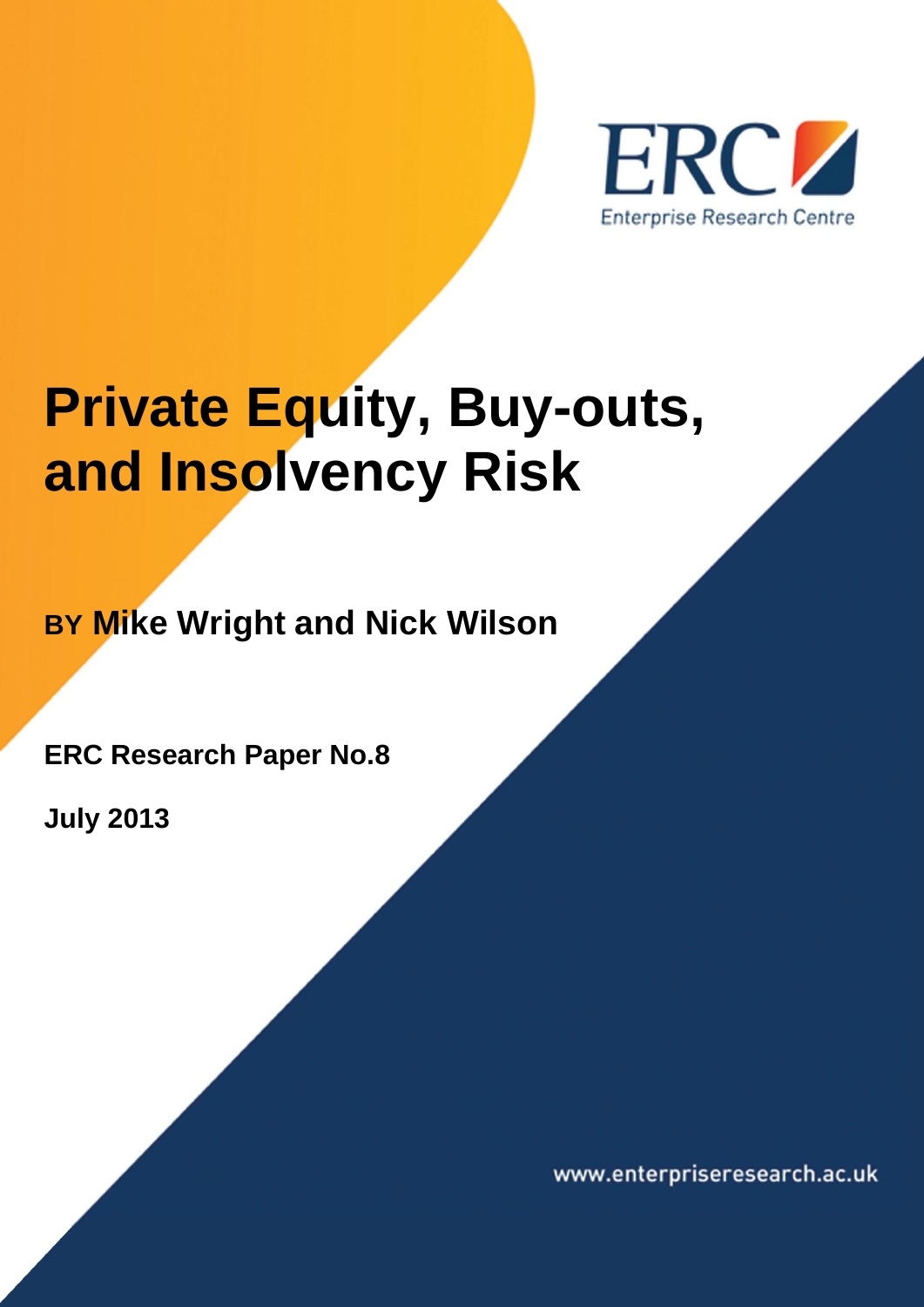

## **Private Equity, Buy-outs, and Insolvency Risk**

Mike Wright Center for Management Buy-out Research Imperial College Business School, and University of Ghent Tel: +44 (0)7725 159 873 Email: [mike.wright@imperial.ac.uk](mailto:mike.wright@imperial.ac.uk)

Nick Wilson Credit Management Research Center Leeds University Business School Tel: +44 (0)113 343 4472 Email: nw@lubs.leeds.ac.uk

This paper is published by the independent Enterprise Research Centre. The Enterprise Research Centre is a partnership between Warwick Business School, Aston Business School, Imperial College Business School, Strathclyde Business School, Birmingham Business School and De Montfort University. ERC is funded by the Economic and Social Research Council (ESRC); the Department for Business, Innovation & Skills (BIS); the Technology Strategy Board (TSB); and, through the British Bankers Association (BBA), by the Royal Bank of Scotland PLC; Bank of Scotland; HSBC Bank PLC; Barclays Bank PLC and Lloyds TSB Bank PLC. The support of the funders is acknowledged. The views expressed are those of the authors and do not necessarily represent the views of the funders.

www.enterpriseresearch.ac.uk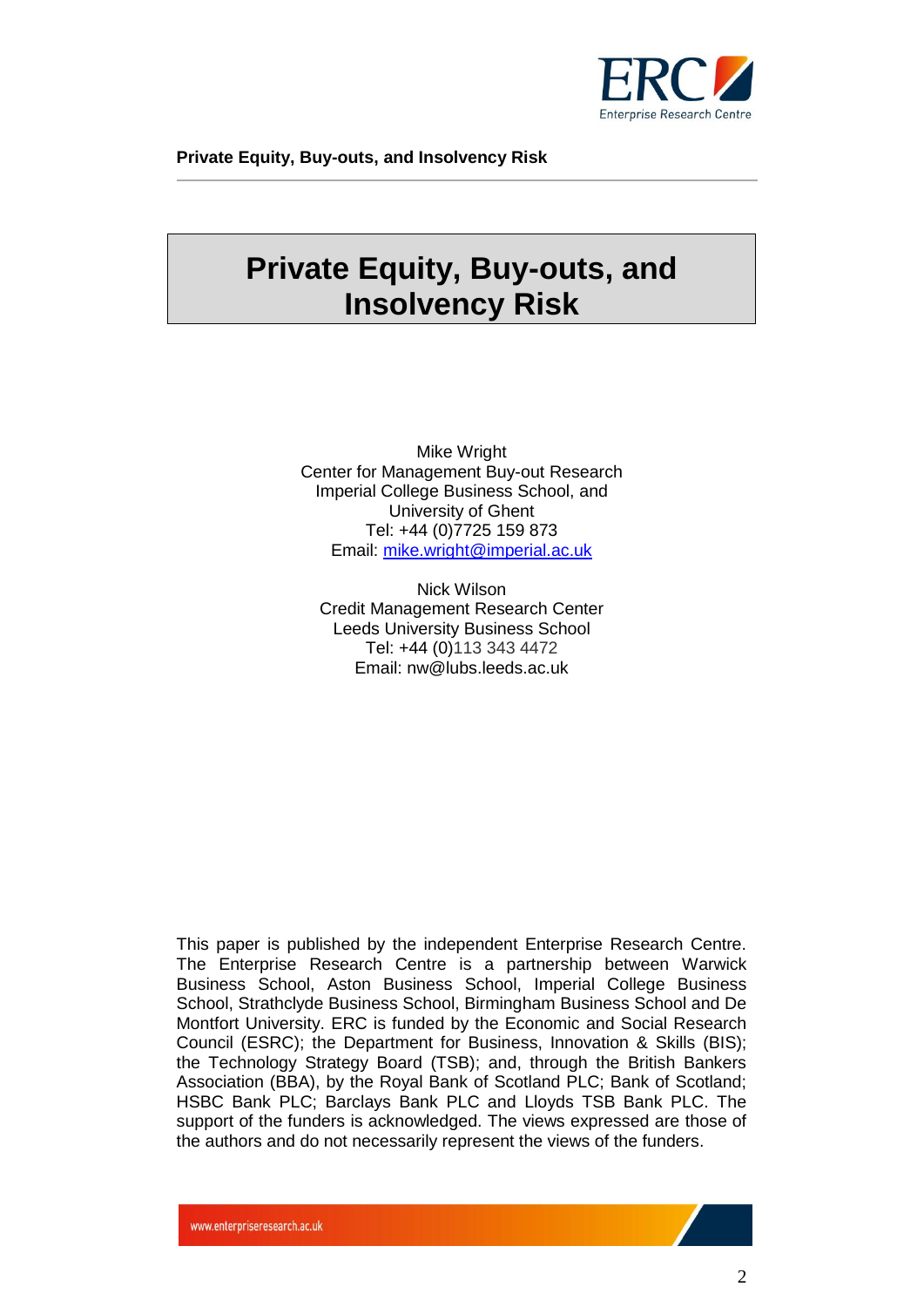

#### <span id="page-2-0"></span>**Abstract**

Private Equity restructuring using debt has been criticised for increasing financial distress and bankruptcy especially following the financial crisis. We build a unique dataset comprising the population of over 9 million company-year observations and 153,000 insolvencies during 1995-2010. We compare the insolvency hazard of the spectrum of buyout types within the corporate population over time and investigate the risk profile of the companies pre-buyout. Controlling for size, age, sector and macroeconomic conditions private-equity backed buyouts are no more prone to insolvency than non-buyouts or other types of management buyins. Moreover, leverage is not the characteristic that distinguishes failed buyouts from those surviving.

**Keywords:** Private Equity, Management Buyouts, Distress, Bankruptcy, Hazard Models

**JEL:** D21, C25, G24, G32, G33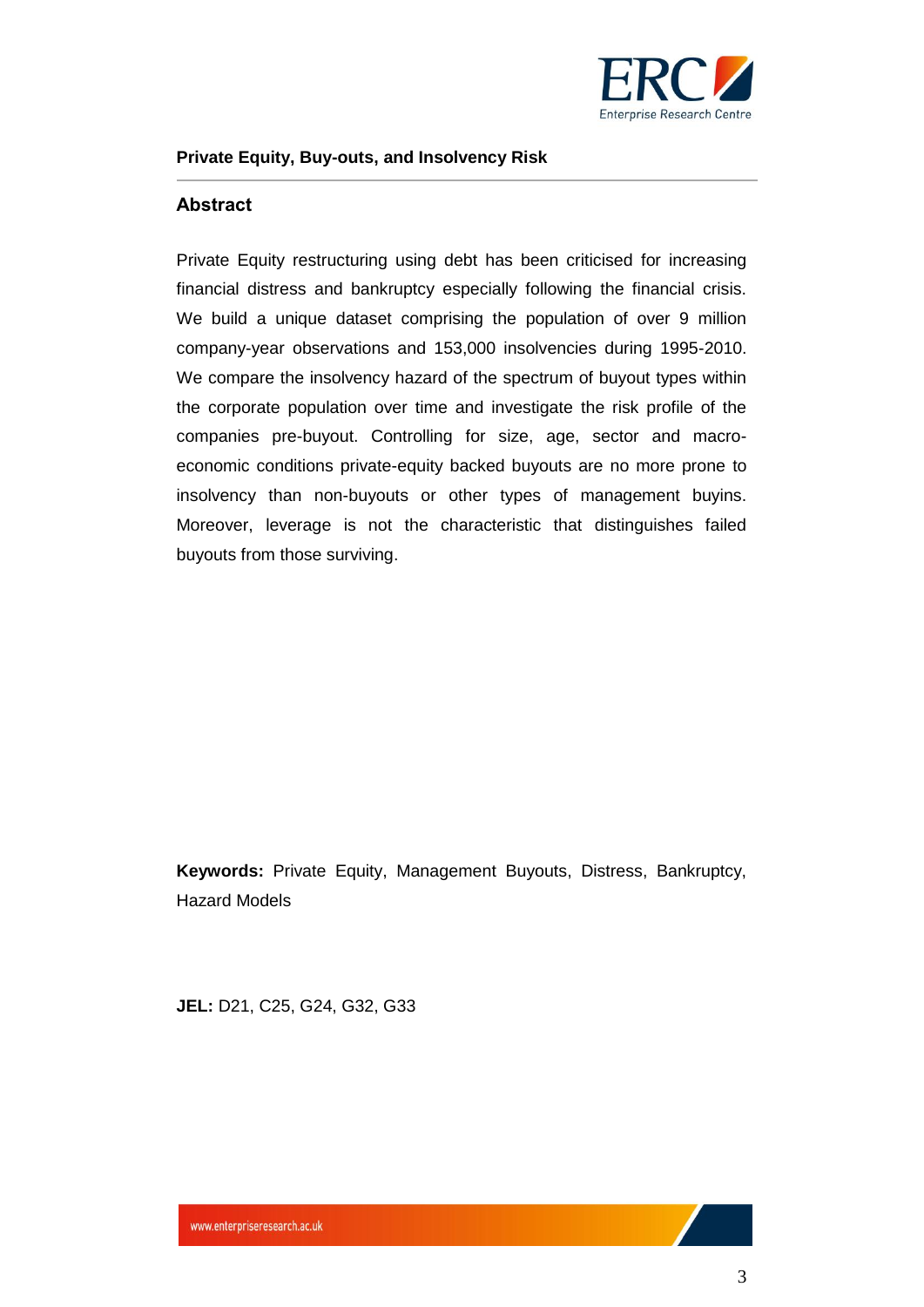

### **Contents**

| A. Pre-buyout characteristics of PE-backed and other buyouts  19 |
|------------------------------------------------------------------|
|                                                                  |
|                                                                  |
|                                                                  |
|                                                                  |
|                                                                  |
|                                                                  |
| B. Analyses including financial and other risk factors 33        |
|                                                                  |
|                                                                  |
|                                                                  |
|                                                                  |
|                                                                  |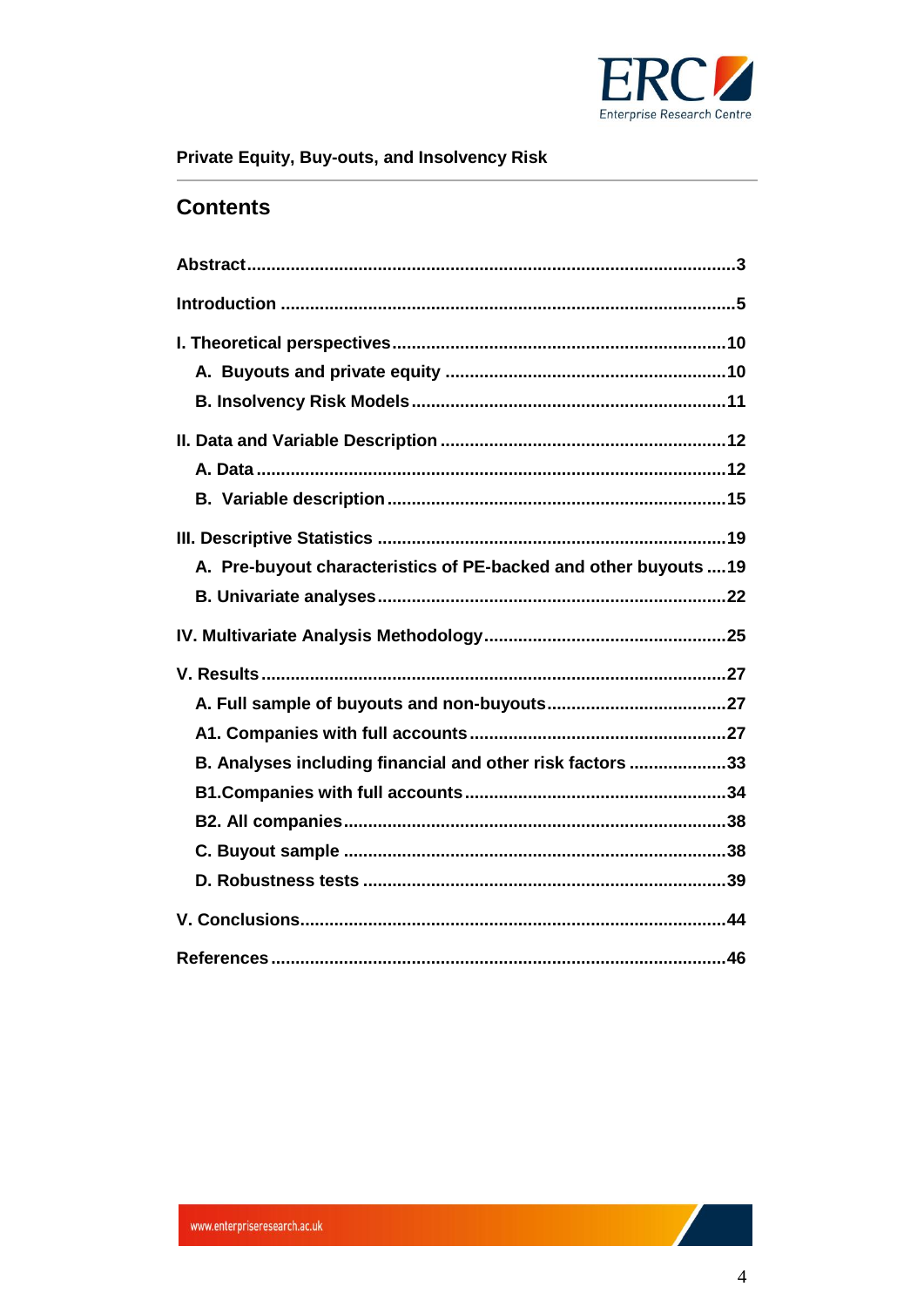

#### <span id="page-4-0"></span>**Introduction**

Private Equity restructuring using debt has been criticised for increasing financial distress and bankruptcy especially following the financial crisis. We build a unique dataset comprising the population of over 9 million company-year observations and 153,000 insolvencies during 1995-2010. We compare the insolvency hazard of the spectrum of buyout types within the corporate population over time and investigate the risk profile of the companies pre-buyout. Controlling for size, age, sector and macroeconomic conditions private-equity backed buyouts are no more prone to insolvency than non-buyouts or other types of management buyins. Moreover, leverage is not the characteristic that distinguishes failed buyouts from those surviving.

There has been increased attention to the behaviour of private equity firms and the performance of the buyouts they finance (see for example, Cumming et al., 2009; Meuleman et al., 2009; Jelic, 2011). Private equity involvement in company restructuring via leverage has been particularly criticized for increasing the risk of default and bankruptcy with consequent economic and social costs. Private equity (PE) has been especially under scrutiny in the aftermath of the global financial crisis and recession (Rasmussen, 2008). Recent evidence pointing, initially, to high default rates amongst PE backed companies during the recession (Moody's 2010) has been criticised for *'developing new and expansive definitions of what constitutes default'* (Thomas, 2010 p1.). In particular, ad hoc measures of 'financial distress' (e.g. loan restructuring) do not distinguish transitory cash-flow problems from serious structural problems. Formal insolvency, on the other hand, involves the loss of assets (or, in the case of administration, control over assets), forces losses on creditors and damages the reputations of PE investors and company directors. In this paper we model insolvency (bankruptcy) as the corporate outcome within a failure prediction framework that controls for company specific characteristics, industry and macro conditions.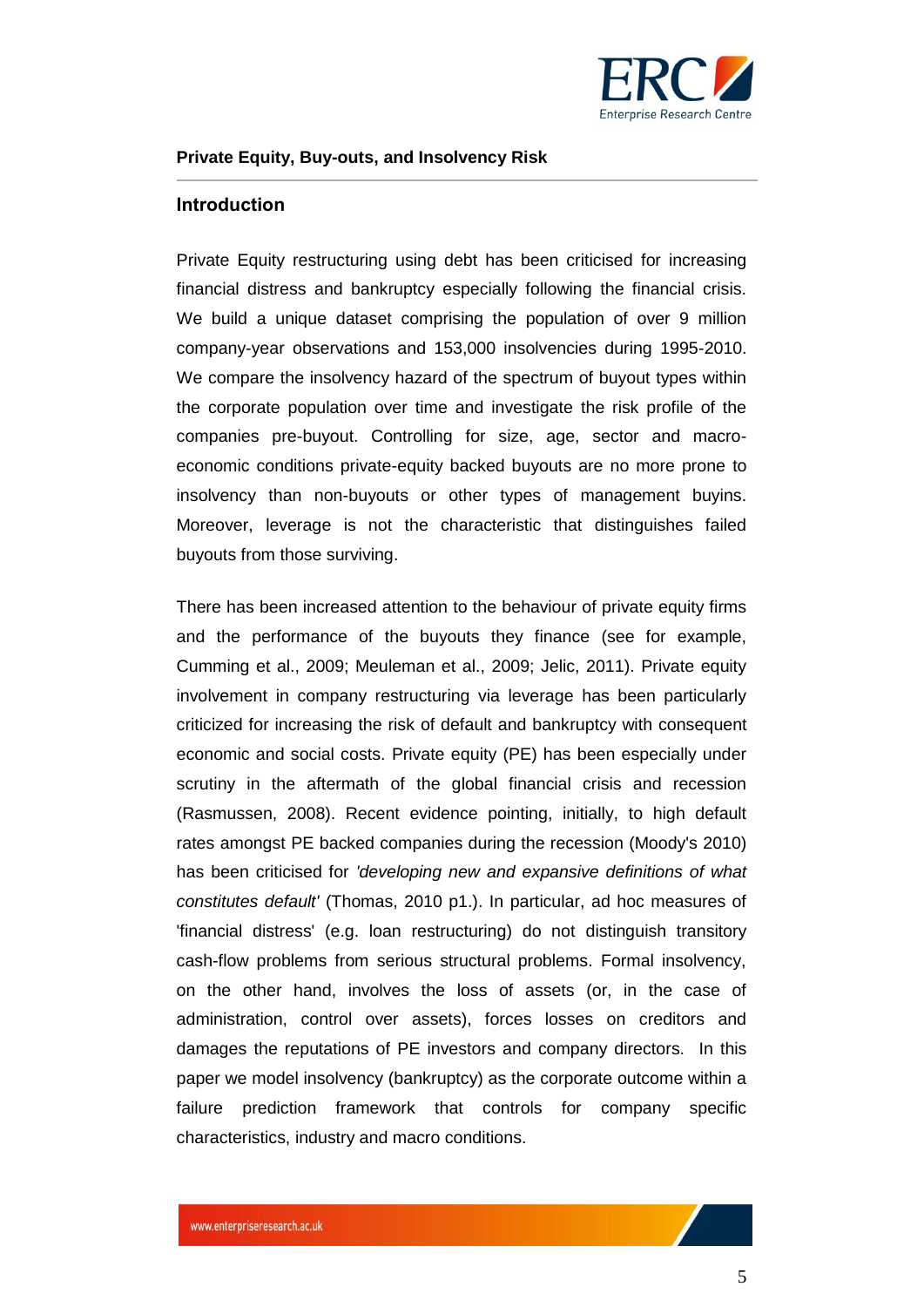

Research into corporate financial distress and failure, including PE studies, has focused predominantly on listed companies. Yet private companies make up the majority of firms, both in terms of activity and failure. Within the population of limited companies, management buyouts (MBOs) and management buy-ins (MBIs), whether private equity backed or not, form an increasingly important element about which there has been scant evidence on failure propensity. This provides an opportunity to examine whether these types of companies are indeed more likely to fail than other corporations and to assess the impact of PE involvement and leverage on failure propensity. Failures of private equity buyouts, defined as entering liquidation, receivership or administration, the UK's formal bankruptcy regime for firms (Franks and Sussman, 2005), increased sharply in the recession of the early 1990s, and again from 2008 (CMBOR, 2011). Kaplan and Stromberg (2009) have suggested that default rates in the recent recession would likely be lower than those following the 1980s' wave of buyout activity. Their argument was based on the observation that deals concluded during the second wave of buyout activity generally had better coverage ratios and looser covenants than those conducted during the first wave. Moreover, changes to insolvency legislation (e.g., the Enterprise Act 2002 in the UK) aimed to promote a corporate rescue culture and increase the likelihood of the continuation of a business as a going concern. Specifically, prior to the Act the 'administrative receiver' was only accountable to the 'charge-holder' (i.e. creditors that had obtained a fixed or floating charge on assets), with little incentive to act in the interests of other creditors and/or rescue a company. The 2002 Act has given greater weight and negotiation rights to other creditors (Acharya et al., 2011). Firms backed by private equity investors may be particularly proactive in protecting their assets and reputation. Specifically private equity investors appear to be effective in negotiating restructurings of portfolio companies that become or are likely to become distressed and/or require refinancing through the economic cycle, reducing the likelihood of the company entering formal insolvency (Acharya, Kehoe and Reyner, 2009b).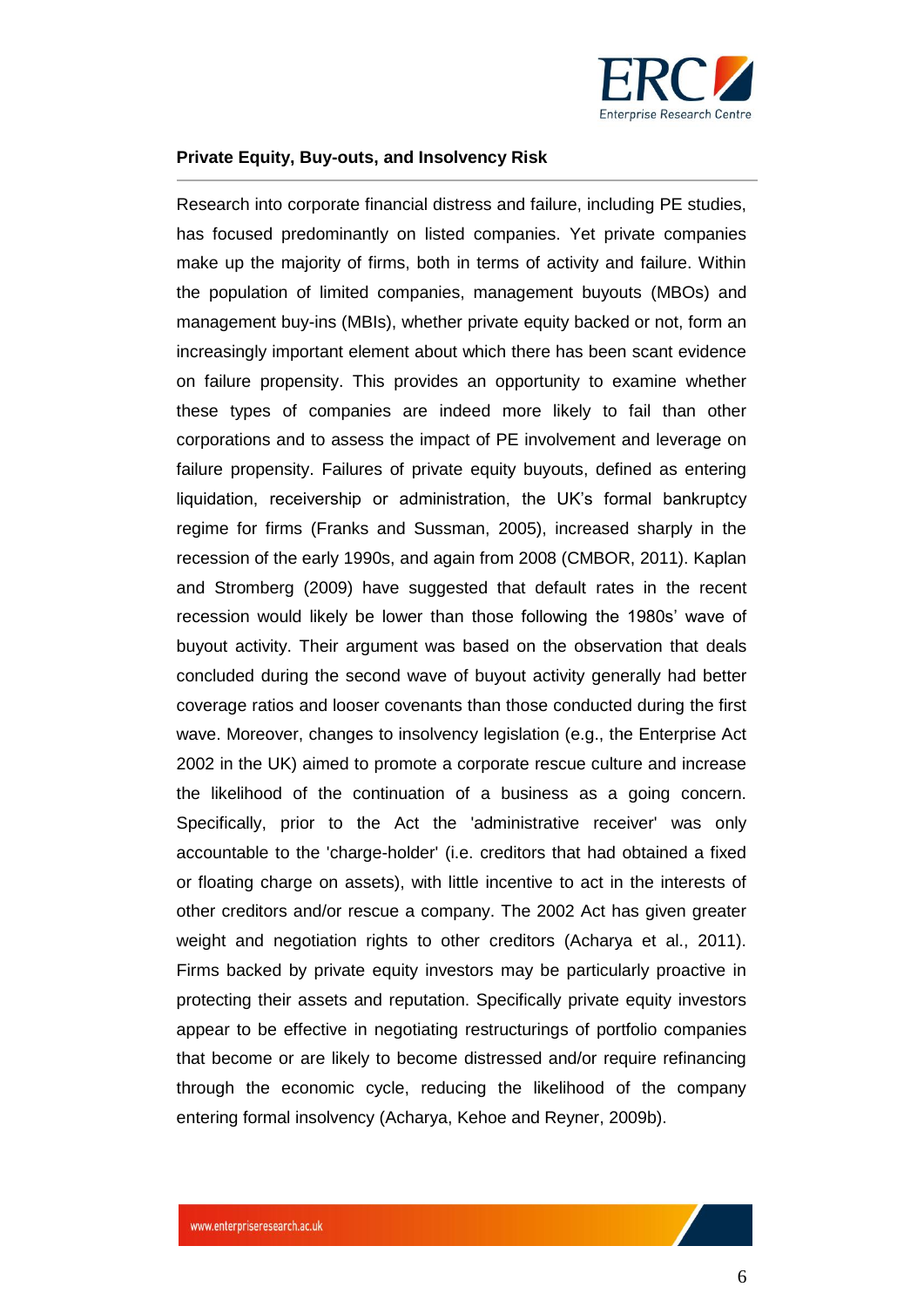

Studies of the first wave of private equity buyouts have identified high leverage as a significant contributory factor to failure. Kaplan and Stein (1993) considered a sample of 124 large LBOs, 23 of which had defaulted on their debt, while Andrade and Kaplan (1998) examine 28 LBOs that had entered Chapter 11 proceedings. Wright et al. (1996) examined a sample of 110 UK buyouts, of which 53 had entered bankruptcy proceedings (i.e. receivership in UK terminology). In the wake of the financial crisis it is timely to examine the determinants of failure of private equity buyouts in the second wave. Stromberg (2008) examined longevity in a sample of 21,397 private equity transactions worldwide of which 570 had entered bankruptcy/restructurings but did not include comparisons with non-LBOs.

This study extends previous studies of failure among private equity backed buyouts by comparing such cases with the context of other firms that have not gone through the buyout process. We provide direct evidence on whether buyouts and buy-ins, private equity backed or not, are more or less likely to fail in terms of entering formal insolvency proceedings than other firms and how this varies over the economic cycle. In contrast to other studies we build a new, unique dataset comprising the population of nearly 9 million firm-year observations of public and private firms in the UK during 1995-2010, which encompasses the recent recessionary cycle, of which over 153,000 have failed (1.7% of the total)<sup>1</sup> (see Table I Panels A and B). We estimate generic failure prediction models that isolate key determinants of failure, including company type and incorporate changes in prevailing economic conditions via a macro dependent base line hazard. Unlike previous studies (Axelson et al. 2012), we examine the spectrum of buyout types compared with the corporate population and over time. We include both public to private transactions and the more common buyouts of private companies, such as corporate divisions, family firms, companies already owned by other private equity firms (so-called secondary buyouts), and buyouts of firms in the bankruptcy process. Our time period includes an economic cycle up to and including the recent credit crisis and

 $\overline{a}$ 

<sup>&</sup>lt;sup>1</sup>We use the population of limited companies that submit annual accounts but we exclude very small companies from the data-base for the purposes of analysis (less than £10k assets). The majority of these are likely to be not active or trading and therefore not subject to insolvency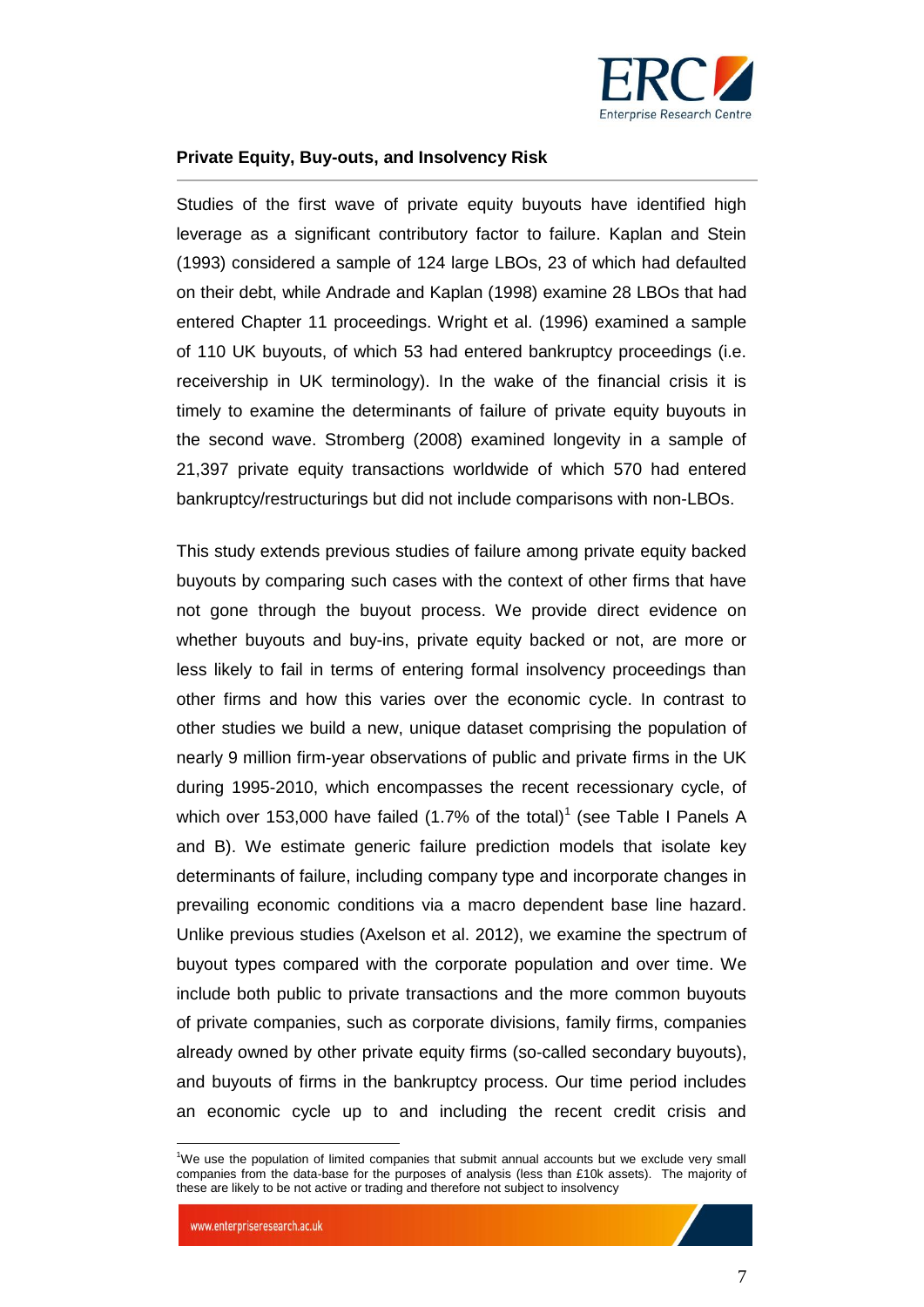

recession. Our panel study incorporates data for several years pre-buyout for the buyout sub-sample. Our non-buyout sample includes a very significant proportion of the active limited company population and the post-buyout sample has over 25,000 company-year observations and over 1,100 instances of insolvency. We believe this is the most comprehensive study of failure among private equity backed buyouts to date.

The first stage of analysis examines whether the failure rate of private equity backed buyouts differs from that of the corporate population controlling for company size, sector, competition (industry concentration), economic conditions and company ownership type. We study whether firms having undergone a management buyout (MBO) led by inside management or management buy-in (MBI) led by an outside management team are significantly more likely to fail than other firms. We consider whether private equity backed buyouts are more or less likely to fail than other buyout types and the non-buyout population and give consideration to the risk profile of the companies pre-buyout. We isolate, amongst other risk factors, the impact of leverage on failure propensity and whether this is more acute for buy-outs.

We construct models for the whole company population using 'abridged accounts' that even smaller private companies are required to submit, and estimate separate models for larger companies that submit full accounts inclusive of profit and loss and balance sheet statements. Our large sample facilitates estimation of similar models using the buyout sample only. This allows testing for differences in the failure propensity of buy-out type in order to see if the determinants of buy-out failure are the same as those of other companies. Moreover, as the dataset comprises the population of UK limited companies, estimation problems surrounding selection bias are less relevant than in other studies. Finally, we analyse the prediction accuracy of the estimated models by applying them to a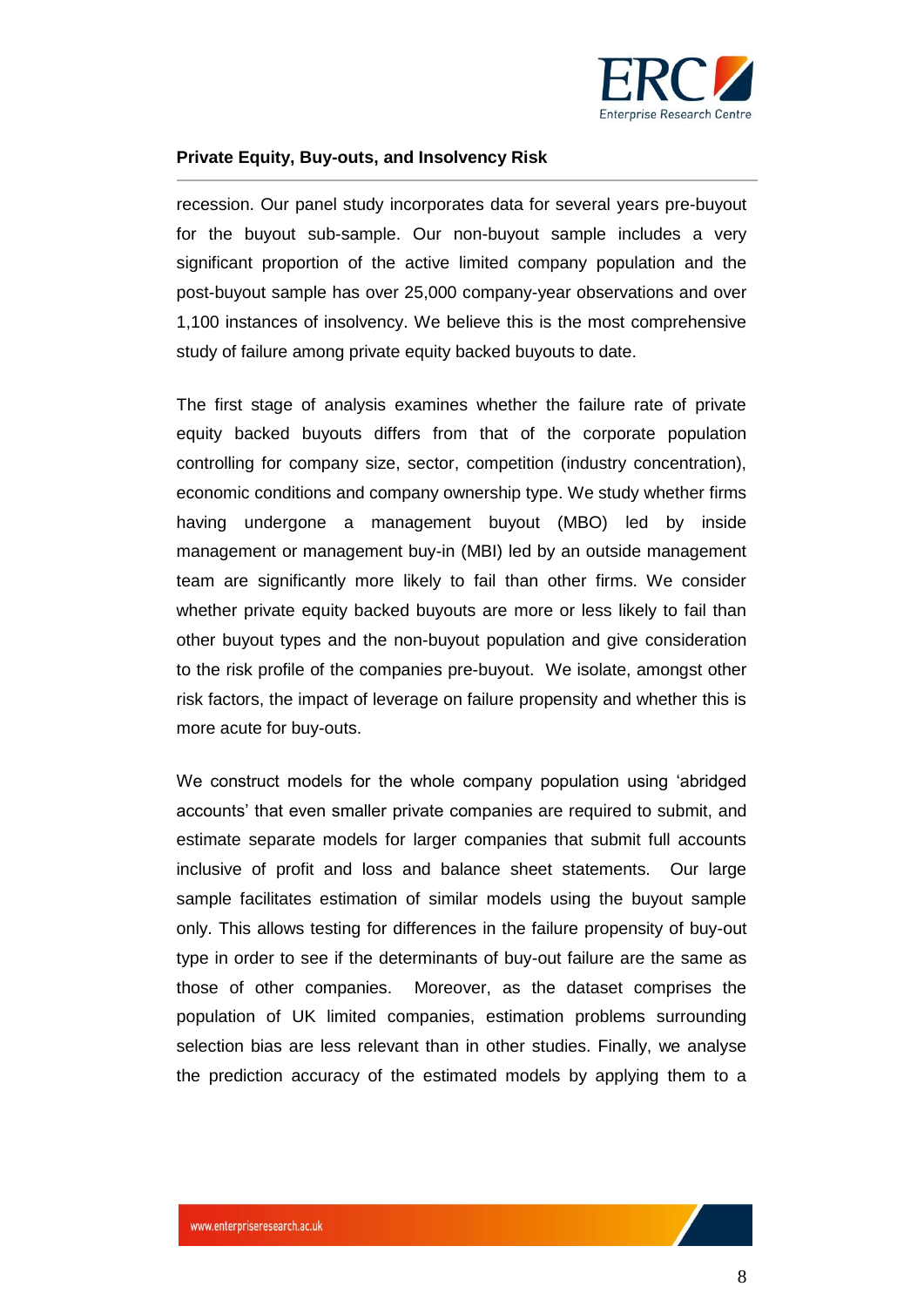

hold-out sample of 1 million companies of which over 11,000 became insolvent in 2010 $2$ .

Controlling for a range of factors, we find that over the whole period under study buyouts have a higher failure rate than the population of non-buyout companies with the MBI sub-category having a higher failure rate than MBOs and private equity backed buyouts/buyins. Our findings indicate a default rate for UK private equity backed buyouts of 5.3% (5.7% for non-PE backed buyouts), which is lower than Stromberg (2008) who found an 8% bankruptcy rate for the UK firms in his sample, but in line with Hotchkiss et al. (2011). We find that the likelihood of failure is significantly associated with higher leverage for all firms but, clearly, has to be analysed in relation to interest coverage, the capacity to service debt. Moreover we find that, in the time period under study, MBOs and private equity backed buyouts only have a higher insolvency risk than the non-buyout population pre-2003, controlling for age, size and sector; post-2003, when changes to the UK bankruptcy process were introduced, there is no significant difference. In contrast MBI's always have a higher propensity to insolvency.

Our findings contribute to the private equity and buyout distress literature in several ways. First, we document failure rates in the period leading up to and during the second private equity wave. We highlight that the nature of failure is related to the heterogeneity of buyout deal types. We compare private equity backed buyout failure rates with those of non-private equity backed firms and in relation to pre-buyout risk. Second, we extend Axelson et al. (2010) by considering directly the link between high leverage and portfolio firm failure. Third, we complement Hotchkiss et al's. (2011) study of a sample of firms receiving leveraged loans, by comparing a population of buyouts and non-buyout corporations entering the formal bankruptcy process. Our context (the UK) involves a richer set of variables for public and private firms than are available in the US context of the Hotchkiss et al. (2011) study. Fourth, we complement Tykvova and Borell (2012) by including a much larger sample that enables us to distinguish

 $\overline{a}$ 

<sup>&</sup>lt;sup>2</sup>As of the end of December 2010.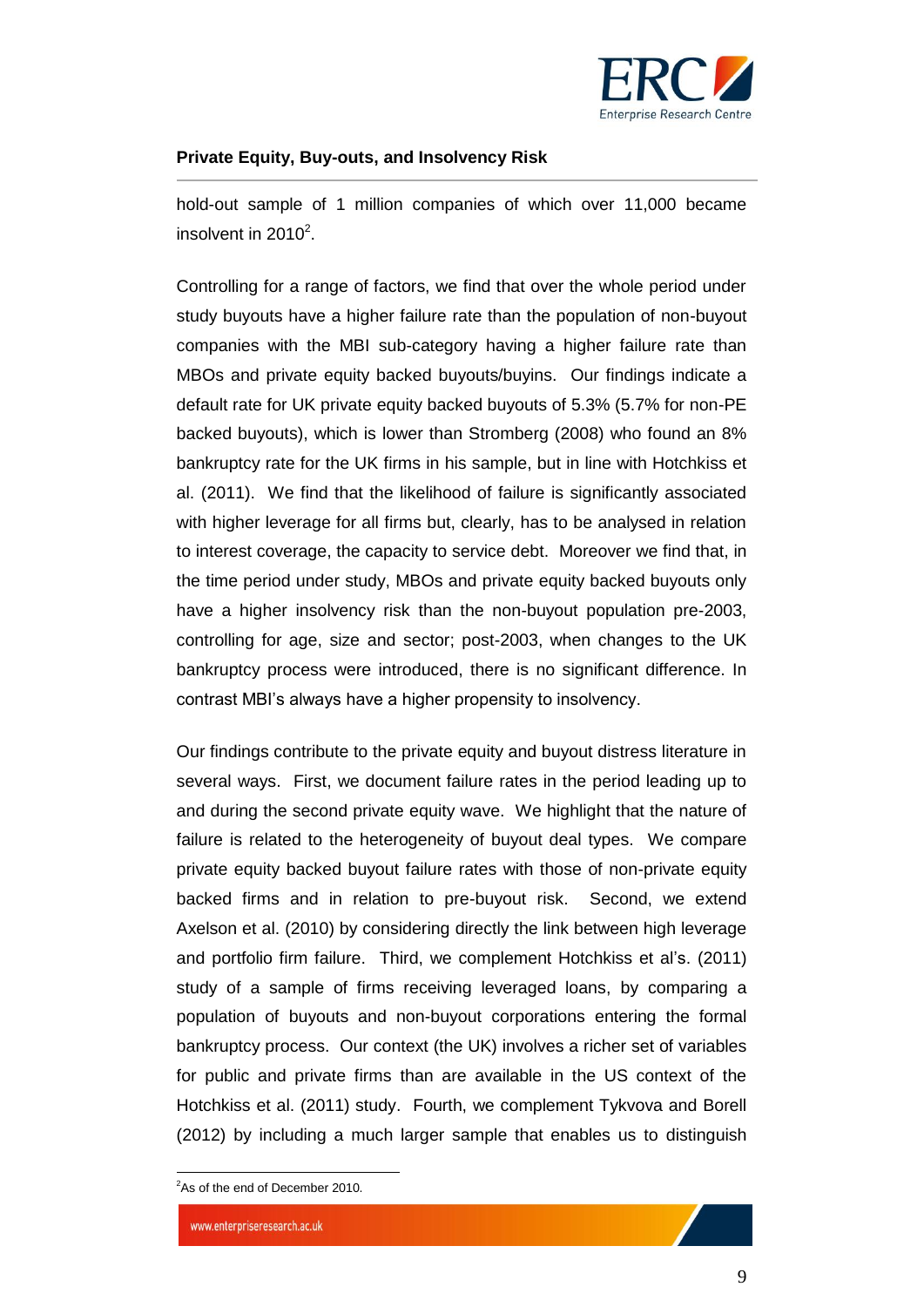

further dimensions of the heterogeneity of buyouts to include PE backed buyouts, MBOs and MBIs where differences in insolvency hazard may be expected.

#### <span id="page-9-0"></span>**I. Theoretical perspectives**

#### <span id="page-9-1"></span>A. Buyouts and private equity

Buy-outs involve the creation of a new legal entity to acquire an existing firm. Ownership becomes concentrated among PE firms and management, with loan capital provided by banks (Kaplan and Stromberg, 2009). PE firms become active investors in many, but not all, buyouts through taking board seats and specifying contractual restrictions on management's behaviour (Acharya, et al., 2009b). PE firms may focus on deals with particular characteristics relating to their ability to service highly leveraged financing structures and to their prospects for performance improvement. PE investors help maintain earnings quality through their active involvement (Beuselinck, Deloof and Manigart, 2009). Buyouts backed by PE investors may also be less vulnerable to failure than those buyouts without PE backing (Jelic, 2011). PE investors are likely to be proactive in restructuring the finances of companies with debt servicing problems to *both* avoid insolvency risk and preserve assets *and* to protect their own reputation.

The buyout form may vary in terms of the role of management. A management buyout (MBO) usually involves a private equity acquisition in which existing management takes a substantial proportion of the equity. A management buy-in (MBI) (Robbie and Wright, 1995) is an MBO where the management team acquiring ownership is outsiders. Management may proactively undertake an MBO as they perceive opportunities for gains (Wright et al., 2000) but may engage in high risk activities absent close monitoring. Some managers may engage in a buyout as a defensive reaction where the alternative is to be fired. As incumbents, management may have superior information to outsiders but their objectives, motivations and competencies may mean that this is overvalued; management may thus overpay and/or be more likely to entrench themselves in the business with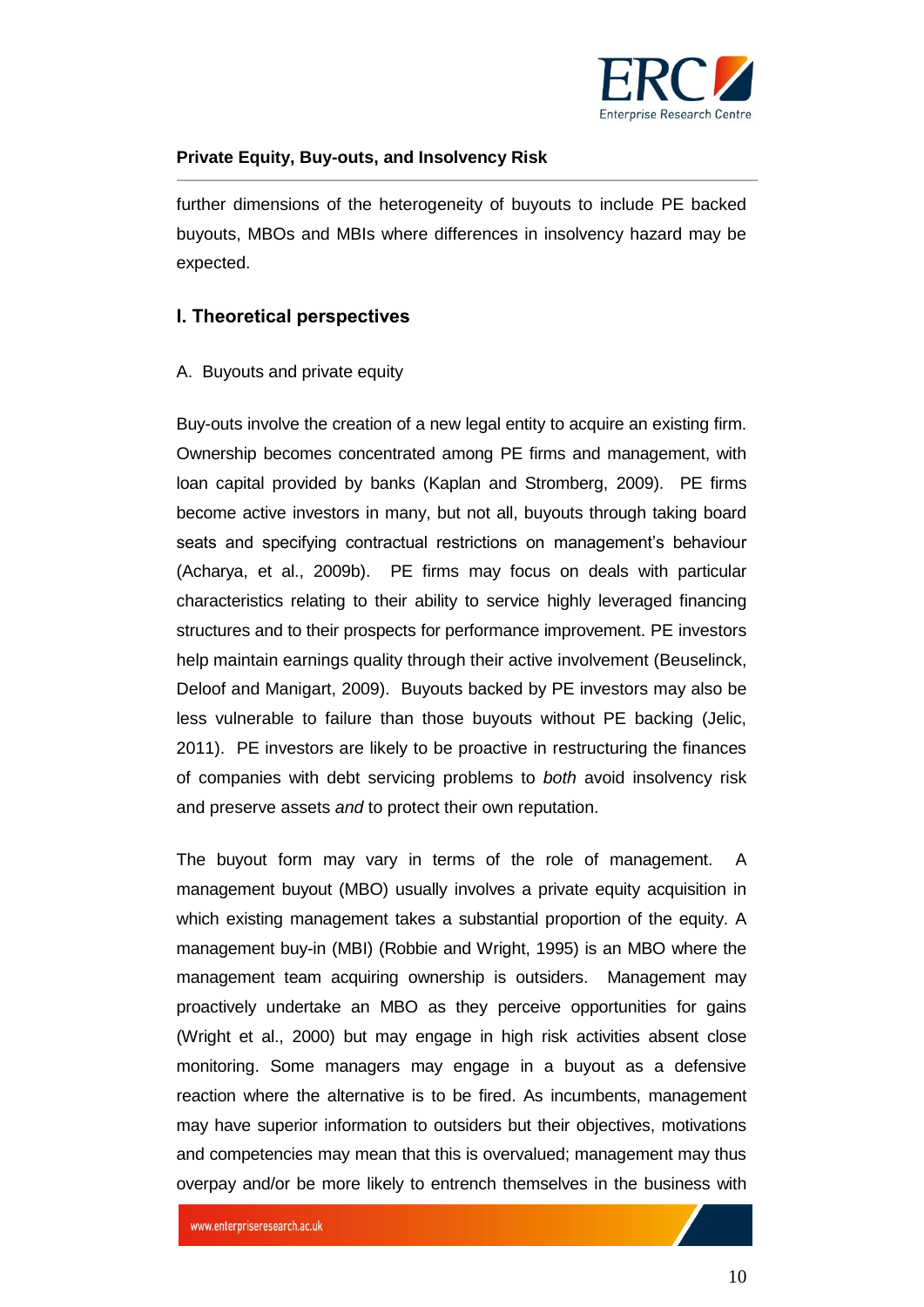

the consequence that they fail to take sufficient actions to establish the viability of the firm. MBIs carry greater risks as incoming management lack insiders' knowledge benefits about the business (Robbie and Wright, 1995). We therefore expect MBIs to be significantly more likely to fail but the relationship between MBOs and failure to be ambiguous.

High leverage places pressures on managers to perform in order to service debt (Jensen, 1986) and can mitigate the problem of over-investment in firms with limited growth opportunities (Dang, 2011). Very high leverage may create debt servicing problems, particularly if cash flow projections are not met, predicated asset sales are not completed or monetary conditions change. Higher leverage therefore has been associated with a high probability of failure. Favourable credit conditions are a major driver of leverage in private equity deals (Axelson, et al., 2012) and, in the initial stages, optimal leverage may be high (Kortweg, 2010). The maximum amount of debt that can be sold against the firm's assets is greater in a boom due to lower default risks (Hackbarth et al., 2006). This implies that leverage increases insolvency risk for firms unable to adjust capital structure prior to/during the downturn or in the face of changing monetary conditions.

#### <span id="page-10-0"></span>B. Insolvency Risk Models

We evaluate propensity to fail amongst buyouts whilst controlling for economic conditions and company specific factors associated with insolvency risk. Specifically, we estimate discrete time hazard models using panel data techniques to determine the likelihood of insolvency and to test, by analysing average marginal effects, for differences in company type. Shumway (2001) suggests that models should be specified as duration models with time-varying covariates. Platt and Platt (2002) show that failure prediction models *"need to include all firms within a population.."* (p.197) in order to avoid choice-based sample bias. Nam et al (2008) show that the discrete time hazard models can be restated and estimated as a panel logit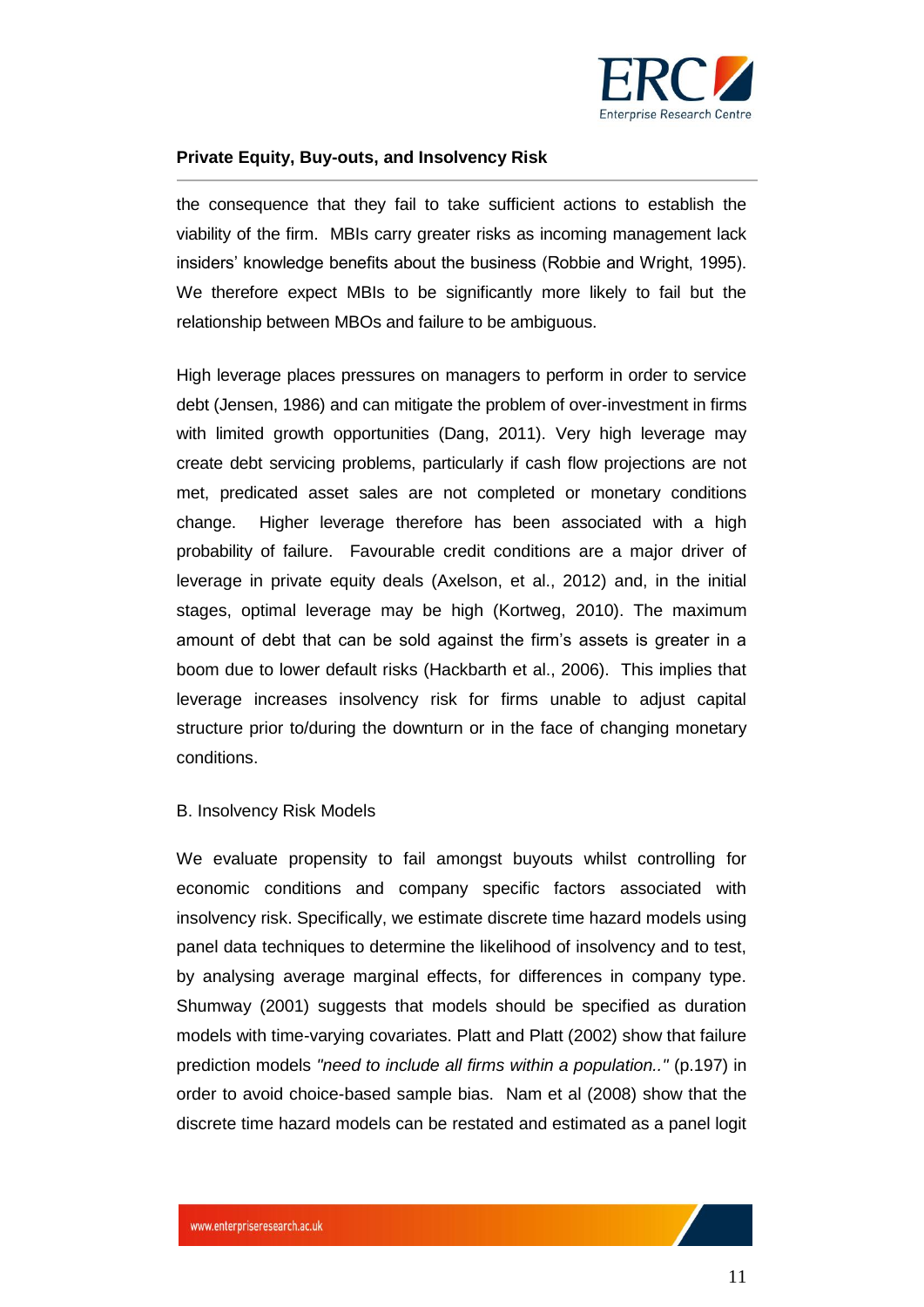

model inclusive of macro-dependent base line hazard when *"..the*  probabilities of failure are sufficiently small.." (p8)<sup>3</sup>.

Our use of multi period financial statements allows us to both include timevarying covariates for each company and the data facilitates the estimation of a base hazard function by capturing changes in the macro-economic environment or by utilizing forecasts of the population insolvency rate.

#### <span id="page-11-0"></span>**II. Data and Variable Description**

#### <span id="page-11-1"></span>A. Data

The database covers the population of UK companies filing statutory accounts during 1995-2010, crucially covering the recession period from 2007-10, and captures the rapid rise (and peak) in insolvencies. The accounts analysed for failed companies are the last set of accounts filed preceding the year of insolvency. For live companies, we include accounts for each surviving year<sup>4</sup>. Thus, our sample includes companies that filed at least one set of accounts and survived until the start of each analysis year under consideration<sup>5</sup>.

Reporting exemptions mean two different datasets are prepared. Companies included in the 'full accounts' company dataset are primarily larger companies that file full accounts including a Profit and Loss Account statement. We calculate financial ratios from the main balance sheet for inclusion in the 'all company' dataset and utilise both balance sheet ratios and profit and loss account ratios in the large company dataset. Whereas profit and loss account variables mainly proxy the profitability and turnover generating ability of companies, balance sheet variables proxy size, P&L reserves (profit retention), value of capital structure and asset levels of

 $\overline{a}$ <sup>3</sup>As a further check for robustness we estimated models using the cox-proportional hazard estimation and obtained near identical results.

 ${}^{4}$ For instance, for analysis year 2008 we use the data available as of 1<sup>st</sup> January 2008 and flag 'live' companies as those that are still live at the end of 2007. We flag 'failed' as those that are declared legally insolvent during 2008.

<sup>&</sup>lt;sup>5</sup>For instance, year 1995 sample contains the companies that filed at least one set of accounts and survived until 31/12/1994, which is the start of the period 1995. Year 1996 sample contains the companies that survived until 31/12/1995, and so on.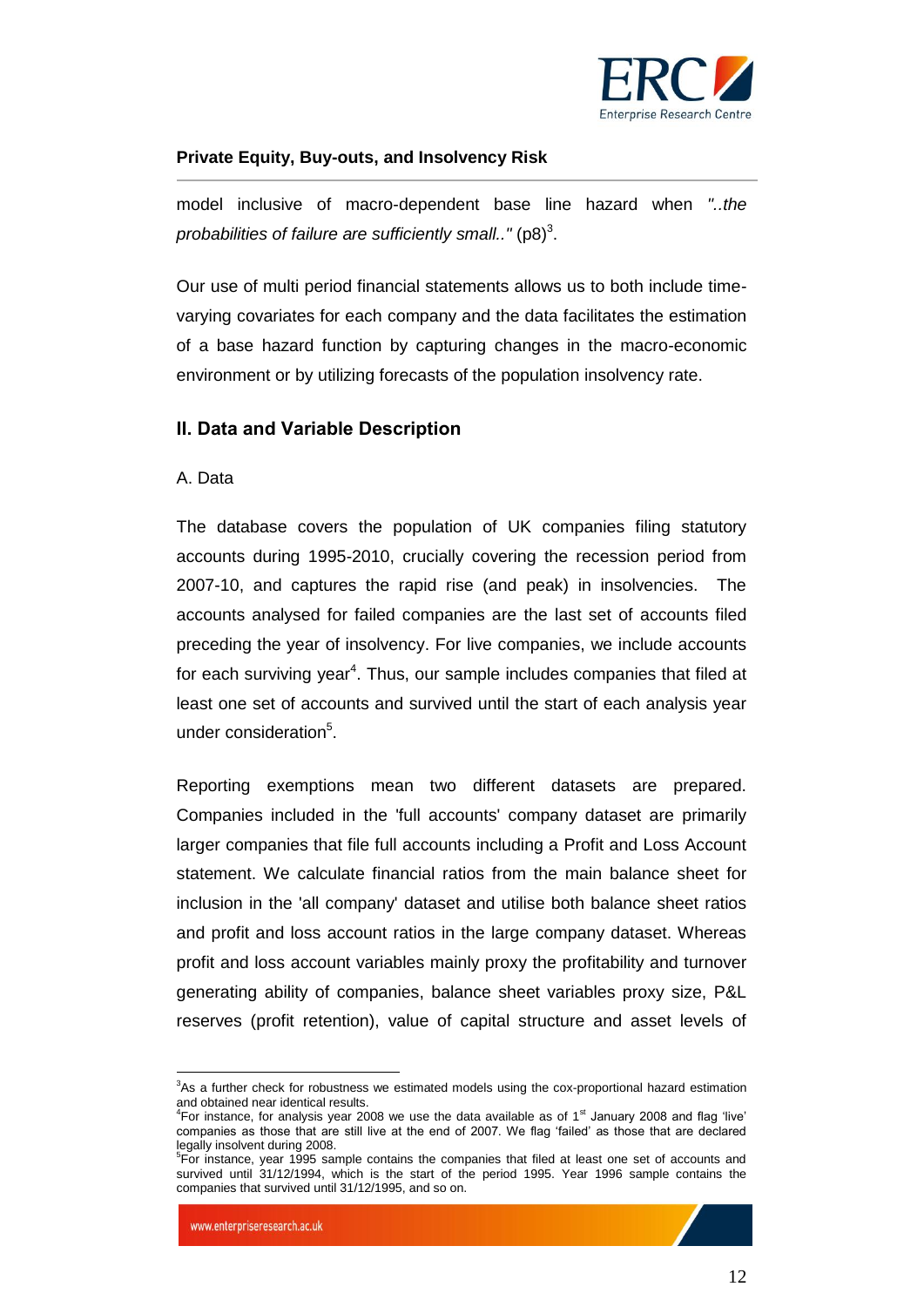

companies. Most variables created from the accounting data are ratios. Therefore, only the variable used as a proxy for size (total assets) is deflated using the GDP deflator for each analysis year. Breakdown of the sample by data availability and hazard rate is given in Table I.

To this company population data-base we match information on UK management buyouts formed during the sample period. The buyout data was provided by the Centre for Management Buyout Research (CMBOR) $6$ . This gives 25,484 observations on live buyouts and 1,179 instances of buyout insolvency.

We track the entry and exit years of the buyout sub-sample and code buyouts by type. We have 3 years of pre-buyout observations for each buyout type and can profile aspects of the company characteristics before buyout. Generally, the MBO failure rate is higher than for the non-buyout population and is more sensitive to downturns, e.g., late 1990s and 2001-2 (Table I Panel B). MBIs have a higher failure rate than MBOs. Moreover, PE backed buyouts have a lower failure rate than non-PE backed buyouts. For instance the failure rate of non-private equity backed buyouts is around 5.7 % in the period since 1998 whereas private equity backed ventures have a failure rate of 5.3% in the same period. However, buyouts undertaken pre-2003 had a significantly higher failure rate than those completed post-2003<sup>7</sup>. In the latter period the private equity backed deals are not riskier than non-buyouts (controlling for sector and size), other buyouts or listed companies.

 6 The CMBOR database effectively comprises the population of management buy-outs and buy-ins in the UK, whether private equity backed or not. Data is captured from a twice-yearly survey of private equity firms, intermediaries and banks and obtains a full response rate as respondents are incentivized to supply data through receipt of a free copy of a quarterly review of the buy-out market. Press and corporations' annual reports are also used to identify and check further deals.

<sup>7</sup> As discussed earlier 2003 is also chosen for cut-off because of the 'Enterprise Act 2002', which came into force in 2004, introduced new procedures and abolished administrative receivership for new loans but in practice banks adopted the new procedures for existing (defaulting) loans. As a result of the act most companies (80% of insolvencies) now enter insolvency proceedings via administration.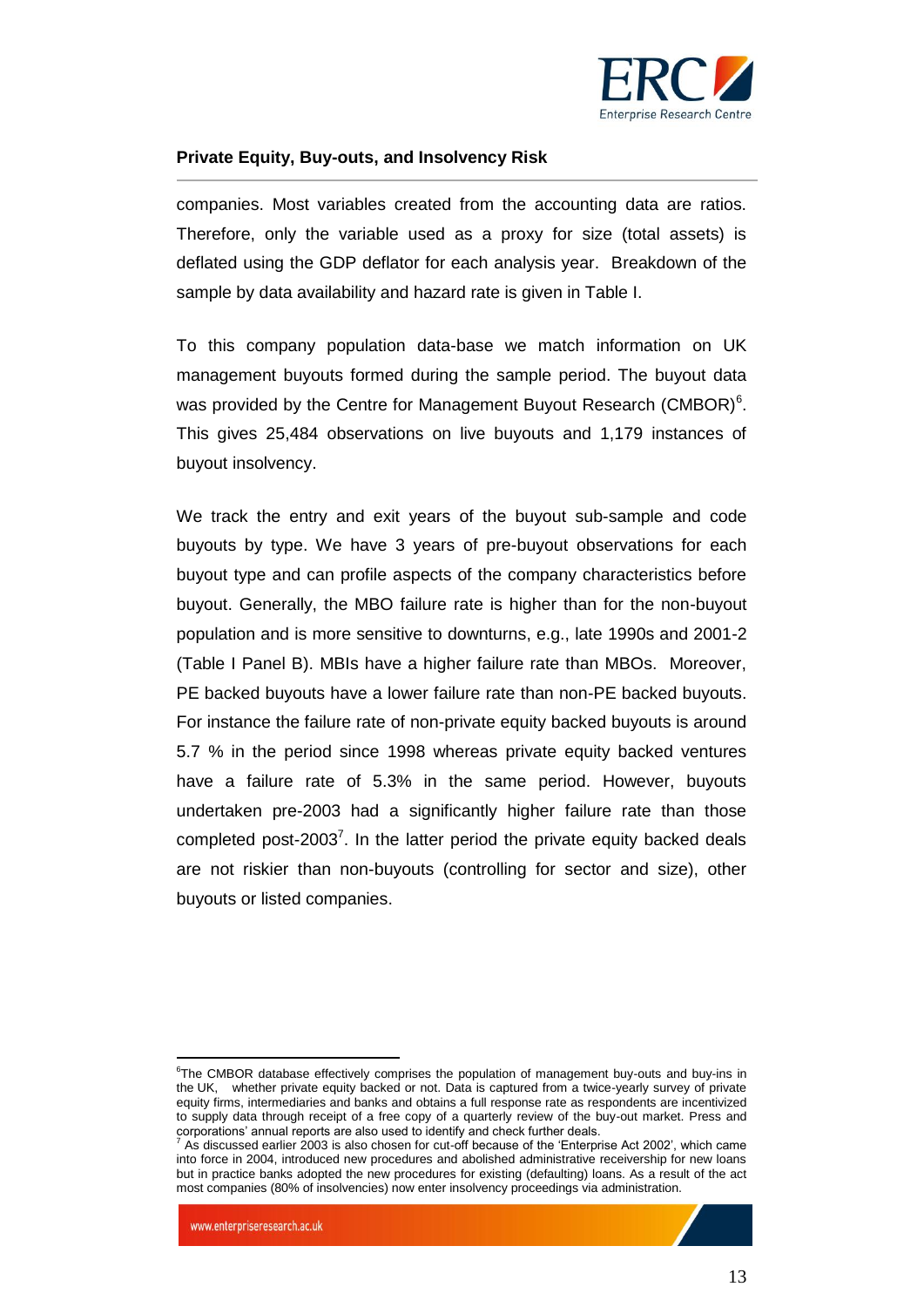

#### **Table I Data Observations by Analysis year**

This table shows the composition of the company-year sample used in the analysis and to build the company panel for failure prediction models. In the first column Panel A, the analysis year is shown and the figure represents the number of companies that were trading at the start of the year and for which we have financial statement and other data. The second column shows the number of companies that failed within the year. Panel B reports the failure (hazard) rate of sub-samples of PE backed buyouts, MBO's, MBI's and listed companies.

| Year         | <b>Companies</b> | <b>Insolvencies</b> |
|--------------|------------------|---------------------|
|              |                  |                     |
| 1995-1998    | 174968           | 7716                |
| 1999         | 133441           | 6334                |
| 2000         | 284424           | 8191                |
| 2001         | 400159           | 10556               |
| 2002         | 445758           | 11663               |
| 2003         | 551072           | 11036               |
| 2004         | 723735           | 10437               |
| 2005         | 825976           | 11183               |
| 2006         | 938550           | 12260               |
| 2007         | 1048356          | 13142               |
| 2008         | 1151106          | 18613               |
| 2009         | 1343715          | 20510               |
| 2010         | 916633           | 11872               |
| <b>TOTAL</b> | 8,937,893        | 153,513             |

| 'anel |  |
|-------|--|
|-------|--|

| Year      | Companies | <b>Insolvencies</b> | <b>Failure Rate</b> |            |            |            |        |  |  |
|-----------|-----------|---------------------|---------------------|------------|------------|------------|--------|--|--|
|           |           |                     | All Companies       | PE Buyouts | Non PE MBI | Non PE MBO | Listed |  |  |
| 1995-1998 | 174968    | 7716                | 4.41                | 7.61       | 15.15      | 10.36      | 2.44   |  |  |
| 1999      | 133441    | 6334                | 4.75                | 7.94       | 5.56       | 8.05       | 8.23   |  |  |
| 2000      | 284424    | 8191                | 2.88                | 8.76       | 9.21       | 3.88       | 4.36   |  |  |
| 2001      | 400159    | 10556               | 2.64                | 6.89       | 4.90       | 5.35       | 4.07   |  |  |
| 2002      | 445758    | 11663               | 2.62                | 7.07       | 9.91       | 6.90       | 5.70   |  |  |
| 2003      | 551072    | 11036               | 2.00                | 5.68       | 4.80       | 4.07       | 3.83   |  |  |
| 2004      | 723735    | 10437               | 1.44                | 4.60       | 7.06       | 3.00       | 1.97   |  |  |
| 2005      | 825976    | 11183               | 1.35                | 4.15       | 5.03       | 2.57       | 2.45   |  |  |
| 2006      | 938550    | 12260               | 1.31                | 3.66       | 4.80       | 2.82       | 2.43   |  |  |
| 2007      | 1048356   | 13142               | 1.25                | 3.02       | 4.73       | 3.05       | 2.76   |  |  |
| 2008      | 1151106   | 18613               | 1.62                | 3.81       | 7.12       | 3.82       | 4.27   |  |  |
| 2009      | 1343715   | 20510               | 1.53                | 3.81       | 7.32       | 4.48       | 4.69   |  |  |
| 2010      | 916633    | 11872               | 1.30                | 2.63       | 5.73       | 2.60       | 2.64   |  |  |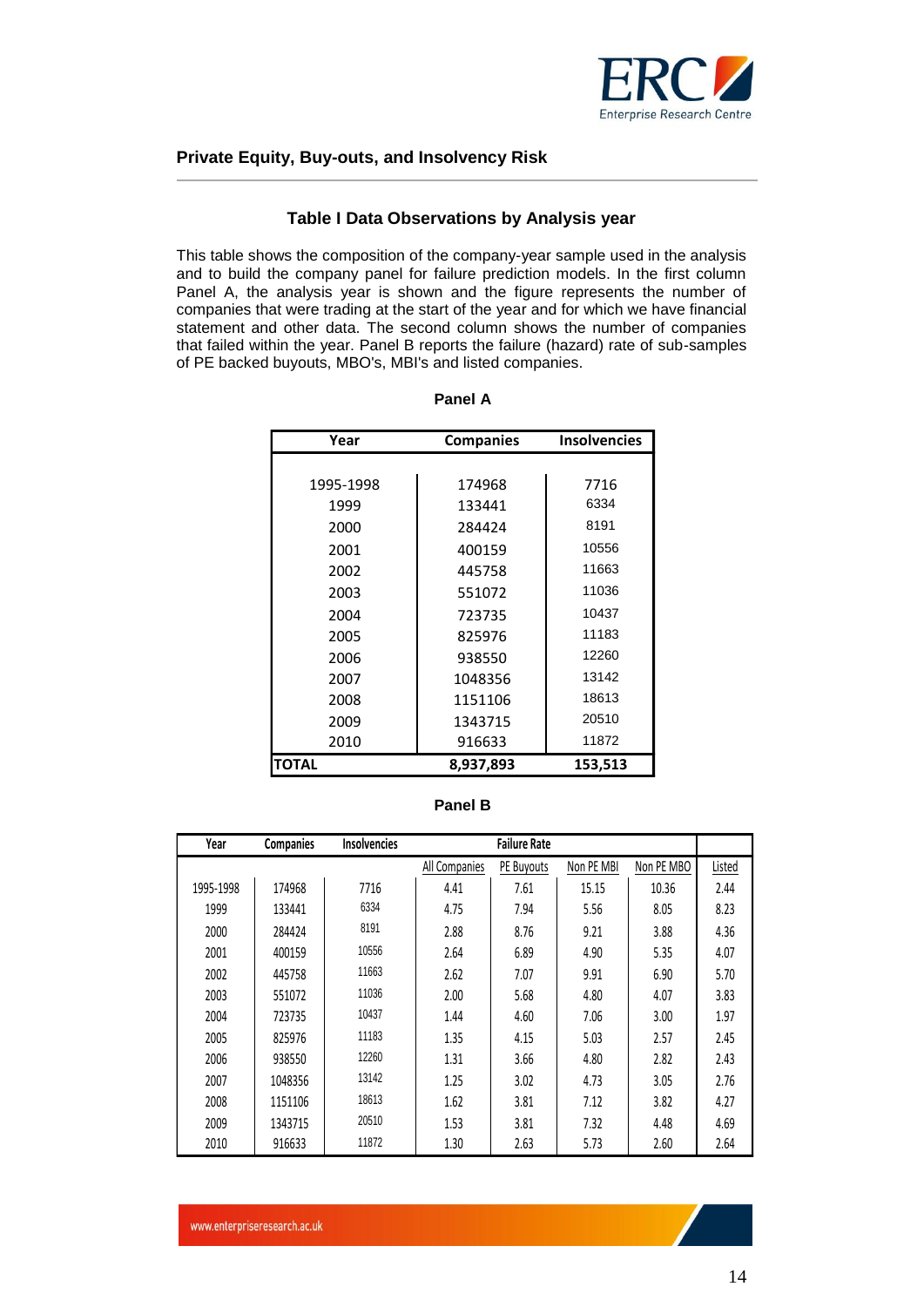

#### <span id="page-14-0"></span>B. Variable description

**Dependent Variable***:* As other studies, we define *insolvency risk* as entry into the formal UK corporate bankruptcy process.

**Independent Variables***:* The variables of interest in our multivariate analysis are type of buyout i.e. whether the buyouts are private equity backed or not and variables related to leverage/coverage:

*Buyout type:* We include separate dummies for MBOs, MBIs and private equity-backed buyouts. Additionally we identify buyout types pre and post-2003. The period 1995-2003 was relatively turbulent, with recovery from the early 1990's recession and a short recession 2000-2003 accompanied by a decline in buyout activity, and which also encapsulated the dot.com boom. In contrast, the period from 2003 (post Insolvency Act) was initially a stable period of low insolvency across all sectors and was also marked by buyout market recovery culminating in the peak of the second wave in 2007, before the credit crisis and recession of 2008 onwards. It therefore provides a better test of buyout versus non-buyout performance and risk.

*Leverage:* For leverage variables, we calculate the ratio of short and long term debt to total assets and year on year changes: *Total Debt/Total Assets<sup>8</sup>* and, for companies submitting abridged accounts, *Short Term Debt + Long Term Liabilities/Total Assets<sup>9</sup> .* Companies with relatively high borrowings are expected to be more vulnerable to failure.

**Control Variables***:* We construct a range of control variables from financial and non-financial data contained in annual reports and accounts, the individual company filing history with Companies House and data from the county courts relating to actions to recover unpaid debts. These are discussed below.

 $\overline{a}$ <sup>8</sup>Alternative measures of leverage include *Total Debt/Net worth* measures the total short and long term debt relative to shareholders funds.

 $9$  This is the only leverage measure consistently available in abridged accounts.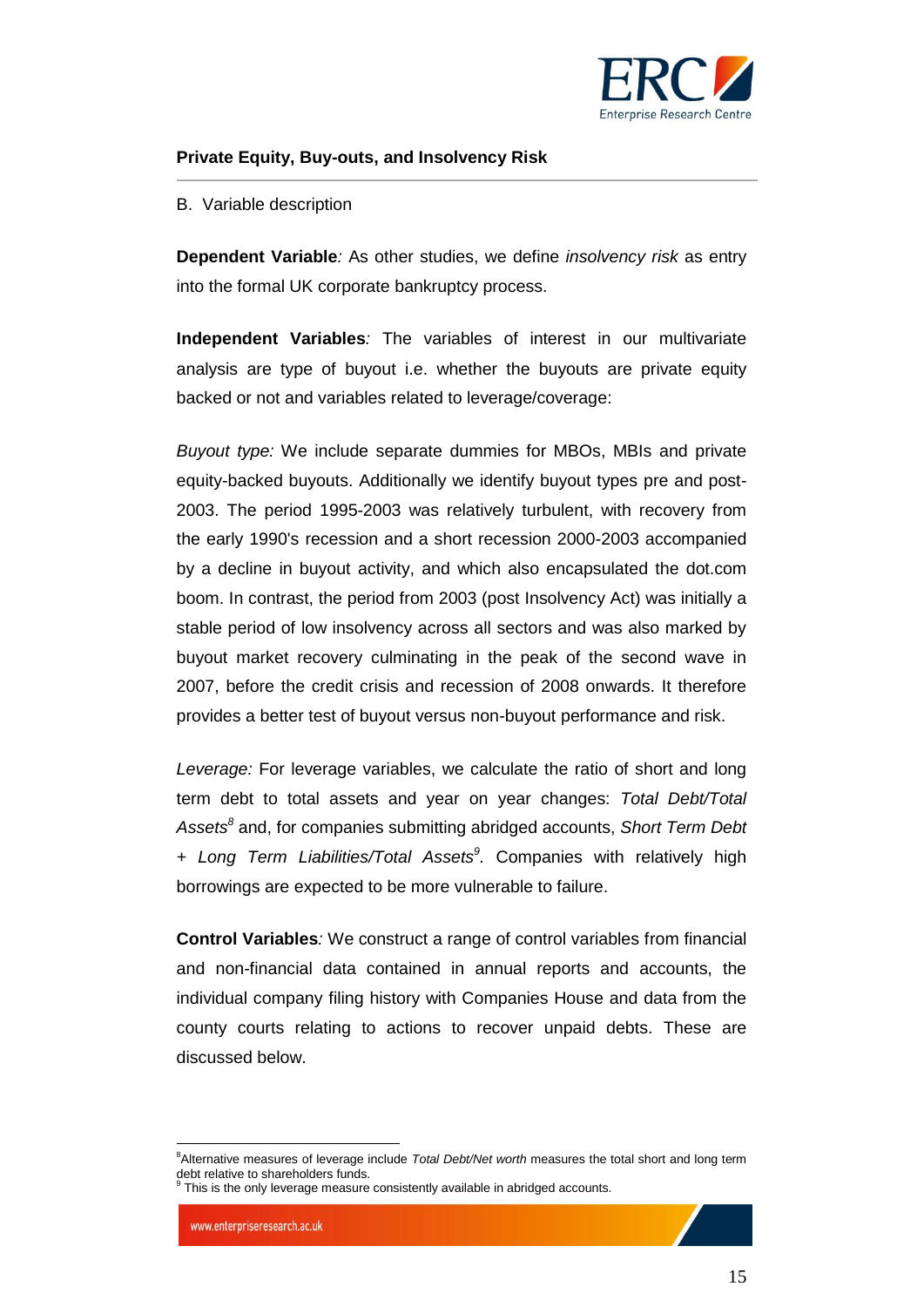

*Operational Risk*: We are able to capture early signs of financial difficulty through county court actions against the firms and creditor charges on assets (operational risk). Proxies for operational risk include evidence of company default on credit agreements and/or trade credit payments; action by lenders to secure a 'charge on assets' (fixed or floating charges). A *County Court Judgment* stating that a debt must be settled arises from a claim following the non-payment of unsecured debt (usually trade debts). From the register of County Court Judgments (CCJs), which tracks court actions against a company for the recovery of defaulted debt, we capture the real value of CCJs within the previous 12 months expressed as a ratio of total liabilities. Lenders' charges on assets may be especially important in buyout and private equity deals (Citron and Wright, 2008). From company statutory filing histories, we include a variable tracking the number and timing of 'charges on assets' (fixed or floating) taken by creditors against the company in order to mitigate default risk on loans and mortgages in cases of higher risk (Han et al., 2009). Prior to the '2002 Enterprise Act' charge-holders held a strong position as priority creditor(s) in cases of default/distress. Companies with more coordinated or vigilant creditors are more likely to be subject to court action to recover debt and consequently more vulnerable to insolvency. Charges on Assets are measured as a dummy variable indicating at least one fixed or floating charge in the last accounting year.

*Company characteristics:* We employ variables related to the *age* of the firm as follows: (i) the age of the firm  $(AGE^{10})$  at the date of the latest accounts, (ii) a dummy variable representing firms at particular risk owing to their age, that is, firms between 3 and 9 years of age (*AGERISK2* = 1). We control for company *size* using total asset values (log). As companies with low asset values are unlikely to be pursued by creditors through the

 $\overline{a}$ 

 $10$ The variable AGE is the natural logarithm of the age of the company in years. The variable is calculated from the incorporation date registered at Companies House to each accounting reference date. Missing incorporation dates can be interpolated very accurately since we have access to the population of registration numbers and incorporation dates. Registration numbers are issued in strict time sequence and never re-issued and therefore are indicative of incorporation date.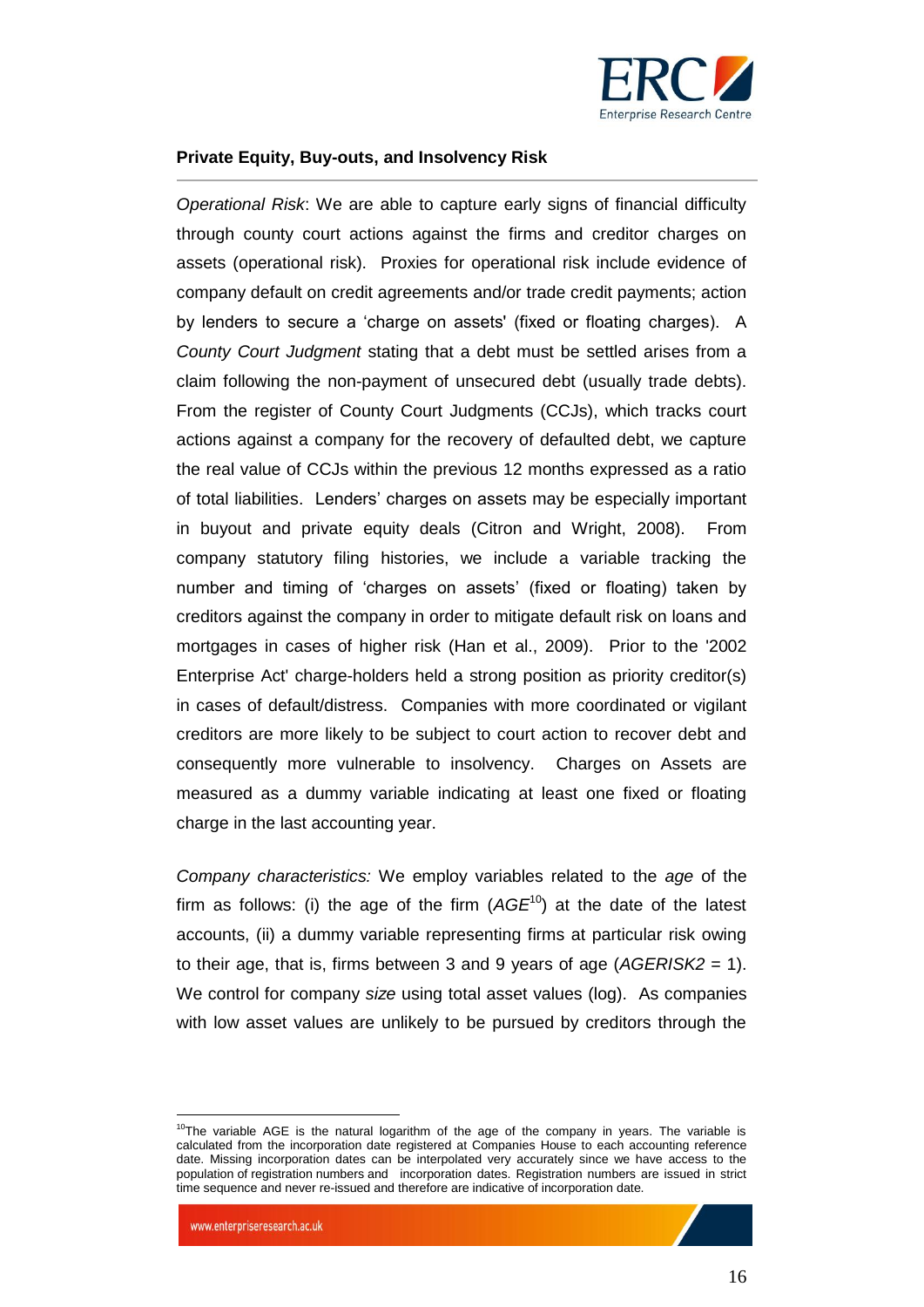

insolvency process, we model size as a quadratic term in the log of total assets and/or use size dummy variables in order to capture non-linearity.

*Non-buyout company ownership type:* Following Bunn and Redwood (2003), we create a dummy variable *Subsidiary* taking the value 1 where a company is a subsidiary. A subsidiary has access to group resources perhaps leading to a lower likelihood of failure. The group, however, may allow subsidiary companies to fail as part of a wider group strategy. We construct a *family* dummy variable for companies with two or more family directors on the board. The expectation is that family managed businesses are likely to have a lower incidence of insolvency. We construct a dummy variable for companies *listed* on any UK stock market.

*Sector variables:* We control for sector level *competition* by constructing a *Herfindahl-Hirschman Index* of industry concentration by summing the squared market shares of each firm in the sector. We control for *sector level risk* by including 31 sector level dummy variables. We calculate an additional measure of industry risk as the failure rate in each sector expressed as the log odds of failure (negative values indicating higher risk, positive values lower risk).

*Other financial variables:* Besides the specific role of leverage in buyout deals outlined above, other financial variables that may influence insolvency risk need to be controlled for. Because of the pooled timeseries, cross-section nature of the data, we can explore the financial ratio data in both levels and direction (changes). Our accounting ratios are selected based on other distress studies (Altman et al., 2010; Kaplan and Andrade, 1998). The large degree of overlap between a firm's financial variables and the implications for multi-collinearity requires us to select between them<sup>11</sup>. In constructing financial ratios we are mindful of missing

 $\overline{a}$ <sup>11</sup>Interestingly, many of the working capital cycle variables are not strongly correlated with each other. We calculate Variance Inflation Factors (VIF) for estimated models in order to mitigate collinearity problems.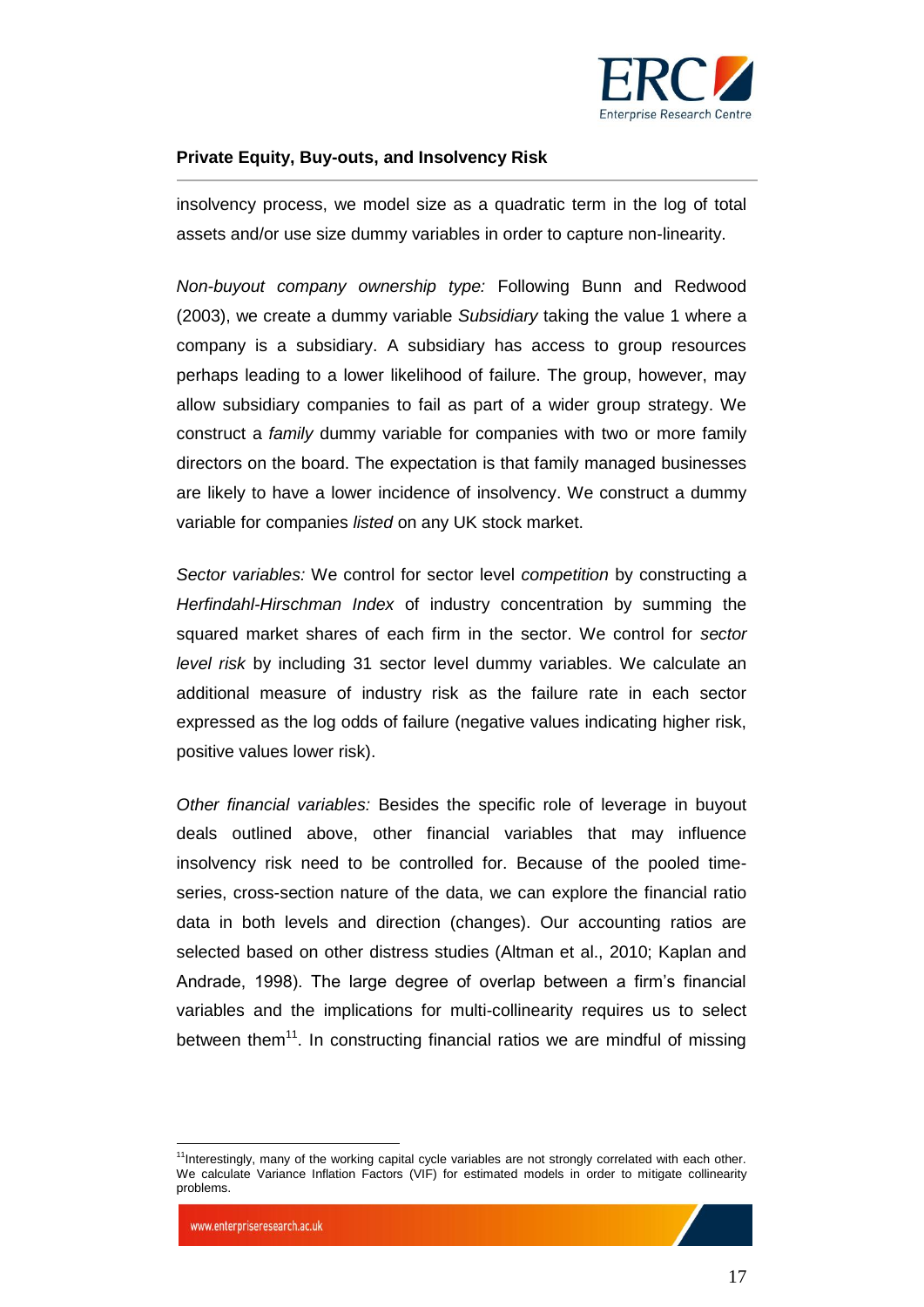

components and extreme values<sup>12</sup>. We incorporate two groups of other financial variables: working capital and earnings.

Working capital: Our variable selection reflects the importance of working capital for private company survival. Private equity firms may introduce closer monitoring of working capital because of its importance in servicing highly leveraged structures (Hudson, 1986). Variables reflecting the working capital cycle are *Cash/Total assets, Inventories/Working capital*, *Trade debtors/Total assets; Trade creditors/Total liabilities.* 

Earnings: For the companies submitting full accounts we calculate additional financial ratios from the P&L account. Thus, income gearing or *Interest Coverage (EBITDA/Interest paid)* measures the ability of the company to service interest payments out of profit. *Retained profit/Total assets* is a measure of the cumulative profitability of the firm. Profitability measures also include *EBITDA/Total liabilities* and *ROA.* Changes in net worth and (retained) profit are measured year on year. Financially distressed firms are more likely to have declining or negative net worth.

*Regulatory compliance: Late Filing Days,* the number of days following the 10 month period allowed for unlisted companies to file accounts following the financial year end is likely an indicator of financial distress. We employ dummy variables to incorporate data contained in audit reports. *AUDITED* takes a value of 1 where the firm has been audited, and 0 otherwise. Auditors are typically vigilant in identifying likely insolvency and in preventing 'technically insolvent' companies from continuing to trade. We incorporate dummy variables to capture the information contained in audit reports, in descending order of report quality: *AQGC* takes a value of 1 where there is a going concern qualification; *AQSEVERE* takes a value of 1 where the qualification is a severe adverse opinion or disclaimer of

www.enterpriseresearch.ac.uk

 $\overline{a}$ 

 $12$ Extreme values are adjusted by using the 1% and 99% percentile values of the ratios and also controlling the size of the company. For example, 99% percentile value of a ratio of a particular company size is given to a company of that size and that has an extremely high value for that particular ratio. The statutory requirement to submit accounts and the presence of auditors eliminates a missing value issue with accounting variables. Moreover the Credit Reference Agency which supplies the data undertakes a considerable amount of manual checking and verification to ensure completeness and accuracy.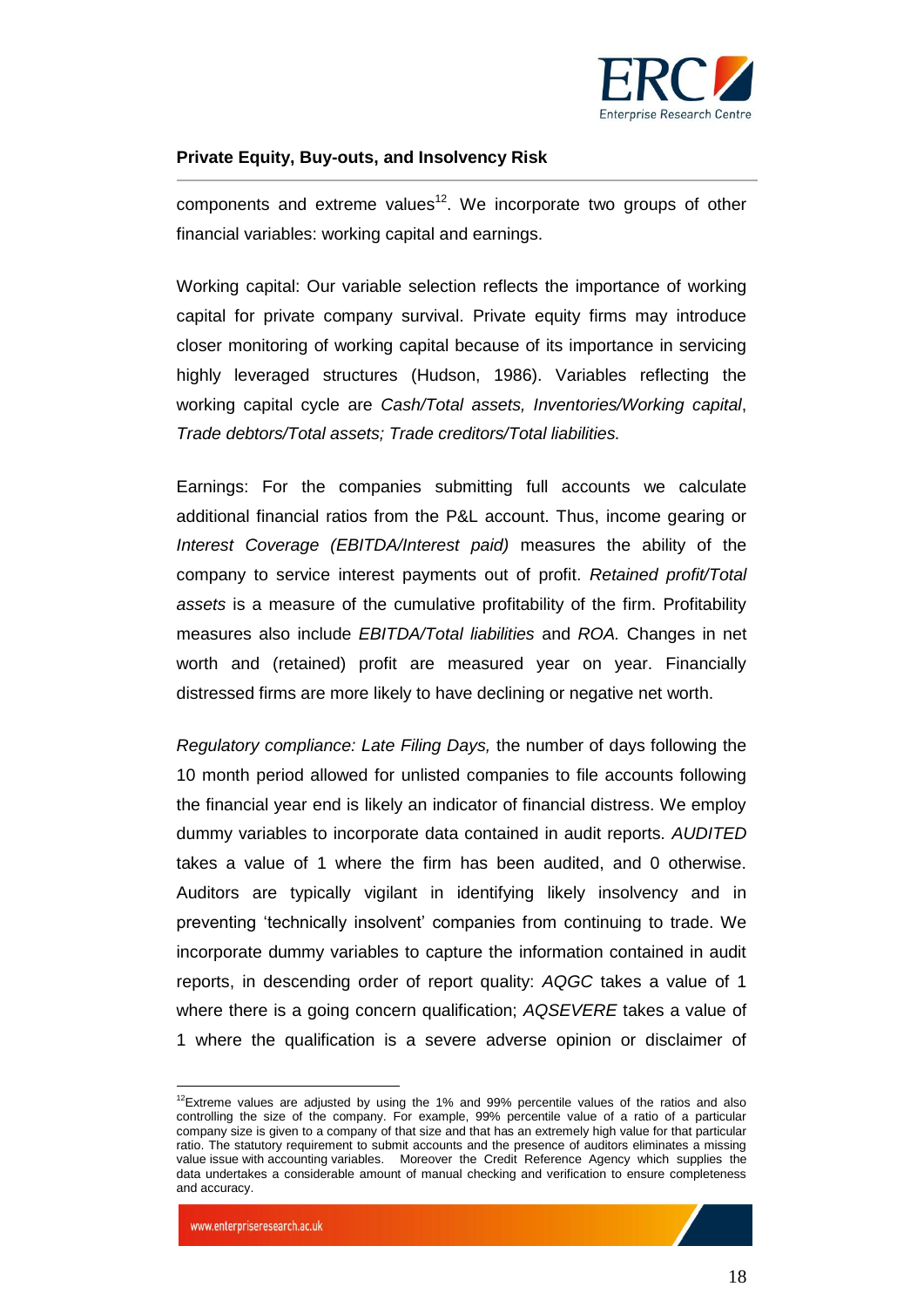

opinion. We incorporate a dummy variable indicating if the company has switched auditor in the last year as this may reflect problems with the company's health. A dummy variable *Cash Flow Statement* is also constructed taking the value of 1 if a cash flow statement is provided. Finally, we specify the base line hazard rate using forecasts of the aggregate insolvency rate from a macro-economic model<sup>13</sup>.

#### <span id="page-18-0"></span>**III. Descriptive Statistics**

Table II provides descriptive statistics of the variables used in our analysis and by buyout type. We first provide data on pre-buyout characteristics, focusing on private equity targets, and then look at differences between buy-outs and non-buyouts, and failed and non-failed companies.

<span id="page-18-1"></span>A. Pre-buyout characteristics of PE-backed and other buyouts

To examine pre-buyout characteristics, we gather data for 3 years prebuyout of the sub-samples of PE-backed buyouts compared with nonbacked buyouts. We construct a control sample of matched non-buyout companies based on the year, industry sectors (2-digit SIC codes), age and assets size bands of the PE-backed buyouts. This results in a large PE control sample of around 300,000 company-year observations.

Table III (Panels A and B) reports logit estimates determining the probability of PE-backed buyout compared to the whole buyout target population and the control sample. Panel A uses variables available in full accounts and Panel B uses the whole sample, abridged accounts.

 $\overline{a}$ <sup>13</sup> The results are not sensitive to the choice of proxies for macro-economic conditions including GDP growth and level, real interest rates, business confidence indices etc.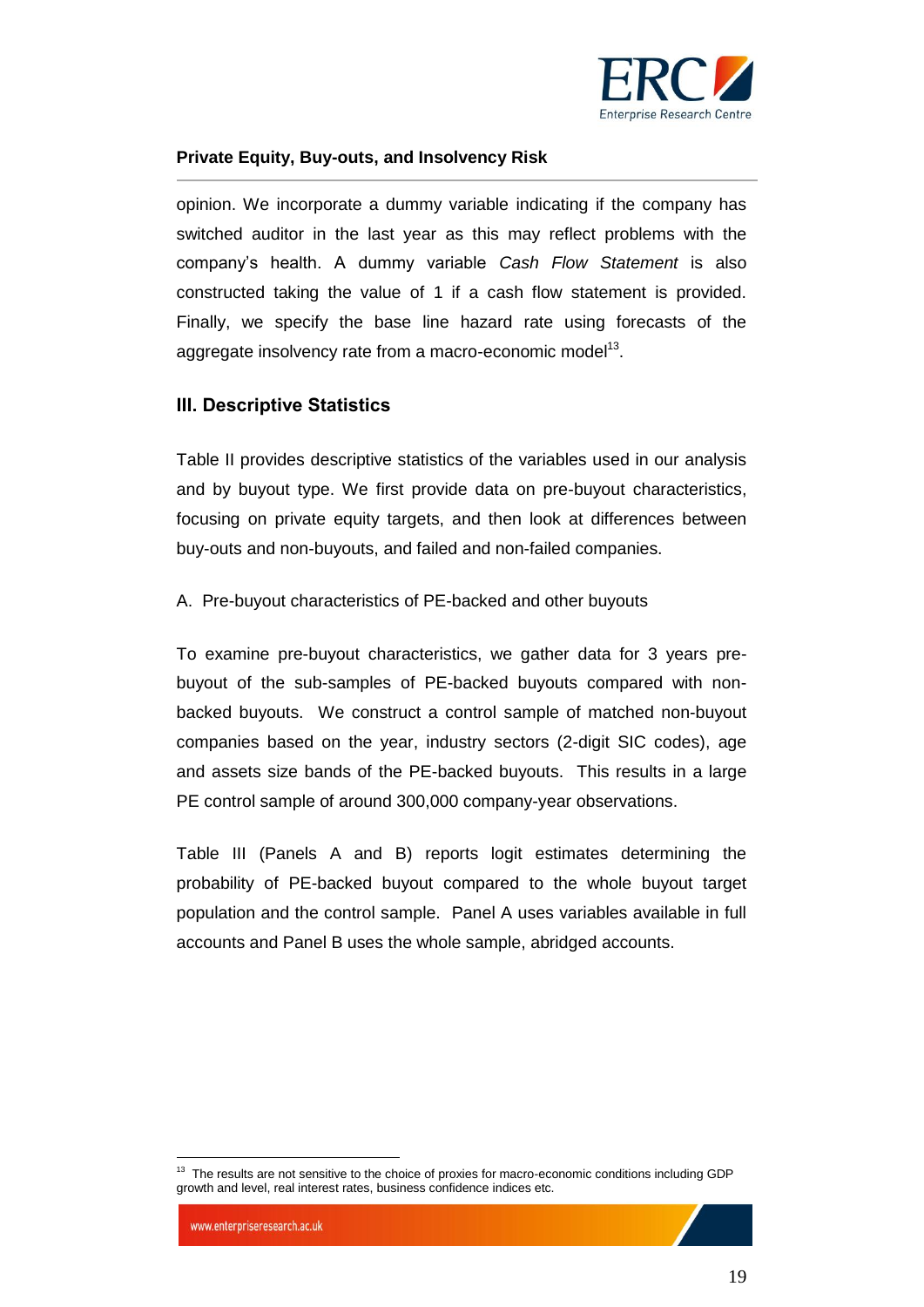

#### **Table II Descriptive Statistics of Buyout-Types**

The table reports mean values of variables used in the analysis for buyout subsamples pre and post 2003 deals.

|                                              |                | PE Backed      |                | <b>MBO</b>     |                | <b>MBI</b>     |
|----------------------------------------------|----------------|----------------|----------------|----------------|----------------|----------------|
| Variables                                    | Pre 2003       | Post 2003      | Pre 2003       | Post 2003      | Pre 2003       | Post 2003      |
| Hirschman-Herfindahl Index (sector and year) | 544            | 432            | 494            | 385            | 480            | 501            |
| Log(Total Assets)                            | 15.60          | 16.28          | 14.59          | 14.57          | 14.83          | 14.58          |
| Log(Age)                                     | 8.48           | 8.37           | 8.50           | 8.44           | 8.53           | 8.50           |
| Age Dummy <3 years                           | 0.048          | 0.072          | 0.047          | 0.089          | 0.059          | 0.080          |
| Age Dummy 3-10 years<br>Age Dummy >10 years  | 0.353<br>0.599 | 0.576<br>0.352 | 0.619<br>0.334 | 0.284<br>0.627 | 0.345<br>0.596 | 0.293<br>0.627 |
| Cash/Total Assets                            | 0.083          | 0.120          | 0.120          | 0.118          | 0.108          | 0.107          |
| Inventory/Working Capital                    | 8.864          | 5.644          | 7.104          | 5.573          | 8.438          | 8.090          |
| Trade Creditors/Total Liabilities            | 0.300          | 0.272          | 0.429          | 0.503          | 0.408          | 0.494          |
| Trade Debtors/Total Assets                   | 0.257          | 0.229          | 0.331          | 0.372          | 0.277          | 0.319          |
| Profit Margin                                | 0.018          | $-0.099$       | 0.022          | 0.062          | $-0.190$       | $-0.110$       |
| ROA                                          | 0.054          | 0.107          | 0.057          | 0.077          | 0.014          | 0.069          |
| Retained Profit/Total Assets                 | $-0.052$       | 0.085          | 0.004          | 0.119          | $-0.023$       | 0.089          |
| Total Debt/Total Assets                      | 0.272          | 0.277          | 0.156          | 0.121          | 0.204          | 0.158          |
| Interest Coverage                            | 103.23         | 212.28         | 118.39         | 133.53         | 103.38         | 123.16         |
| Operating Cashflow/Total Assets              | 0.052          | 0.056          | 0.049          | 0.063          | 0.036          | 0.036          |
| Audit Qualification_Going Concern            | 0.030          | 0.022          | 0.017          | 0.012          | 0.036          | 0.028          |
| Audit qualification_Severe                   | 0.003          | 0.002          | 0.003          | 0.001          | 0.006          | 0.001          |
| Change of Auditor                            | 0.126          | 0.168          | 0.116          | 0.160          | 0.120          | 0.168          |
| Court Judgements/Total Liabilities           | 0.003          | 0.002          | 0.005          | 0.004          | 0.013          | 0.008          |
| Creditor Charge on Assets                    | 0.217          | 0.352          | 0.160          | 0.240          | 0.201          | 0.311          |
| Late Filing Accounts (Days)                  | 9.909          | 6.290          | 7.909          | 6.230          | 10.150         | 8.724          |
| Late Filing Last Accounts (Days)             | 9.057          | 4.816          | 5.863          | 4.318          | 7.888          | 7.070          |
| Industry Risk (Weight of Evidence)           | $-0.237$       | $-0.089$       | $-0.203$       | $-0.217$       | $-0.249$       | $-0.254$       |
| z                                            | 9699           | 2593           | 9209           | 2922           | 1530           | 714            |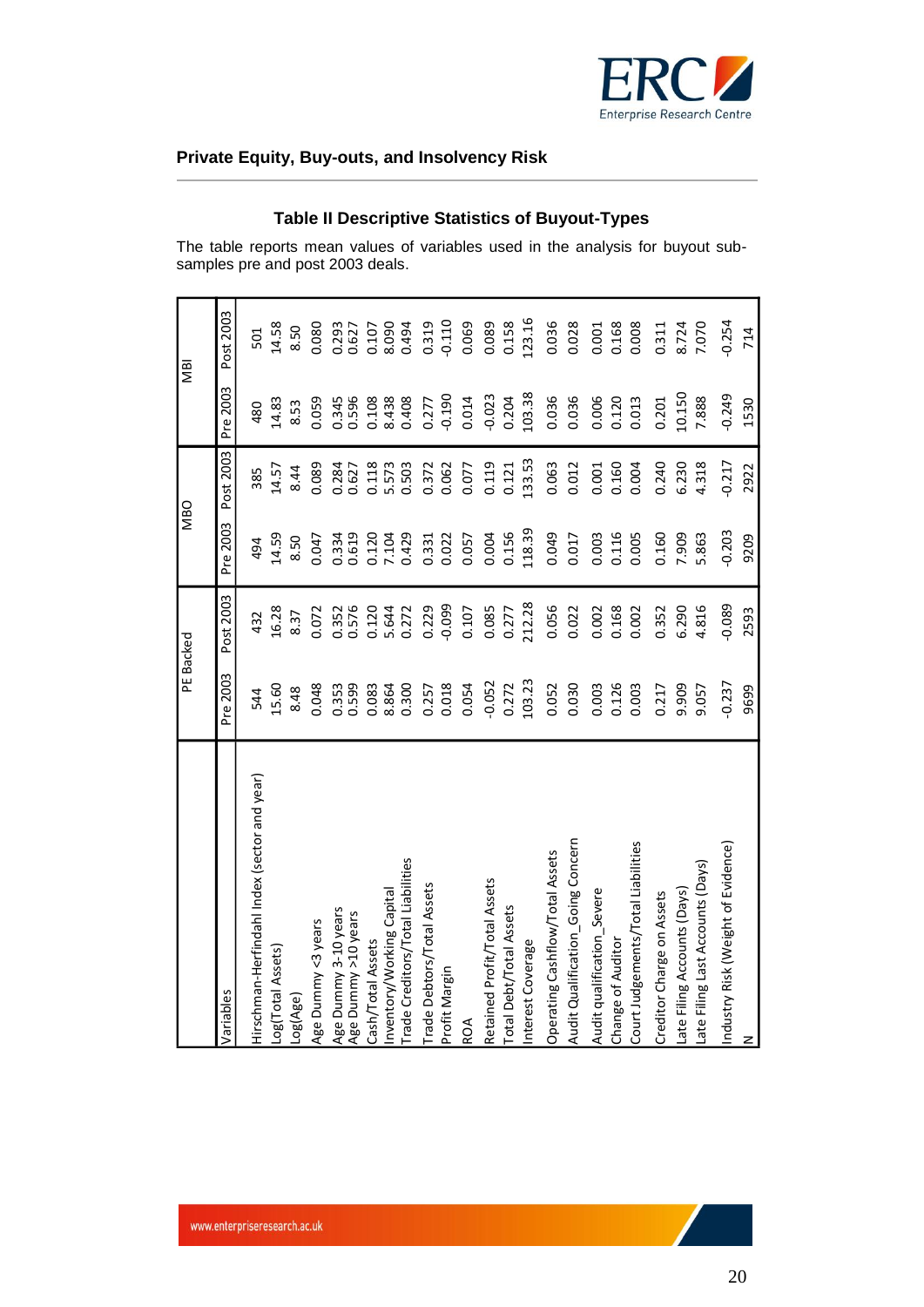

#### **Table III: Pre-Buyout Characteristics of Companies by Buyout Type**

The tables report the results of panel logit regressions determining the likelihood of a PE target buyout. Separate models are reported for sub-samples of all buyouts, MBI's and MBO's and the corporate population. The likelihood of PE is modelled a function of size, age, competition, industry sector and financial characteristics. Panel A reports models based on full accounts and Panel B based on abridged account fields for all companies.

| <b>PE Selection Model: Buyout Companies</b>                                                                                                                                                                                                                                                                   | <b>Full Account Fields</b>                                                                                              |                                                                                                          |                                                                                                                         |                                                                                                          |                                                                                                                |                                                                                                          |                                                                                                                         |                                                                                                          |
|---------------------------------------------------------------------------------------------------------------------------------------------------------------------------------------------------------------------------------------------------------------------------------------------------------------|-------------------------------------------------------------------------------------------------------------------------|----------------------------------------------------------------------------------------------------------|-------------------------------------------------------------------------------------------------------------------------|----------------------------------------------------------------------------------------------------------|----------------------------------------------------------------------------------------------------------------|----------------------------------------------------------------------------------------------------------|-------------------------------------------------------------------------------------------------------------------------|----------------------------------------------------------------------------------------------------------|
|                                                                                                                                                                                                                                                                                                               | PE vs All Buyouts                                                                                                       |                                                                                                          | PE vs MBO's                                                                                                             |                                                                                                          | PE vs MBI's                                                                                                    |                                                                                                          | PE vs All Company Control                                                                                               |                                                                                                          |
| Herfindah-Hirschman Index<br>Log Total Assets<br>Log Age<br><b>Interest Coverage</b><br>Debt/Total Assets<br>Return on Assets<br>Cash/Total Assets<br>Retained Profit/Total Assets<br>Inventory/Total Assets<br><b>Trade Debt/Total Assets</b><br>Audit Qualification GC<br><b>Audit Qualification Severe</b> | 0.000<br>0.390<br>$-0.325$<br>0.000<br>0.142<br>0.006<br>0.659<br>0.001<br>$-0.452$<br>$-0.001$<br>$-0.417$<br>$-0.537$ | 0.573<br>0.000<br>0.000<br>0.102<br>0.000<br>0.000<br>0.003<br>0.259<br>0.017<br>0.525<br>0.019<br>0.322 | 0.000<br>0.374<br>$-0.304$<br>0.000<br>0.128<br>0.005<br>0.482<br>0.001<br>$-0.672$<br>$-0.005$<br>$-0.404$<br>$-0.714$ | 0.231<br>0.000<br>0.000<br>0.126<br>0.000<br>0.000<br>0.044<br>0.269<br>0.001<br>0.002<br>0.032<br>0.194 | 0.000<br>0.501<br>$-0.502$<br>0.000<br>0.240<br>0.003<br>1.468<br>0.002<br>0.729<br>0.020<br>$-0.491$<br>0.451 | 0.107<br>0.000<br>0.000<br>0.237<br>0.057<br>0.047<br>0.000<br>0.264<br>0.034<br>0.000<br>0.080<br>0.688 | 0.000<br>$-1.571$<br>$-0.091$<br>0.000<br>$-0.082$<br>0.001<br>0.765<br>0.001<br>$-0.230$<br>0.015<br>0.291<br>$-1.013$ | 0.000<br>0.000<br>0.000<br>0.122<br>0.045<br>0.007<br>0.000<br>0.143<br>0.043<br>0.000<br>0.033<br>0.025 |
| Charge on Assets<br><b>CCJ/Total Liabilities</b><br>Industry Risk (log odds)<br>Constant<br>-2 Log likelihood<br>observations                                                                                                                                                                                 | 0.159<br>$-686.545$<br>0.400<br>$-3.413$<br>7049<br>5649                                                                | 0.026<br>0.070<br>0.000<br>0.000                                                                         | 0.161<br>$-627.970$<br>0.419<br>$-2.969$<br>6369<br>5146                                                                | 0.033<br>0.090<br>0.000<br>0.000                                                                         | 0.209<br>$-1107.239$<br>0.402<br>$-2.722$<br>2514<br>3352                                                      | 0.110<br>0.092<br>0.000<br>0.000                                                                         | 0.281<br>$-186.803$<br>0.101<br>22.669<br>23769<br>179802                                                               | 0.000<br>0.406<br>0.004<br>0.000                                                                         |

#### **Panel A**

| ١r<br>I |  |
|---------|--|
|---------|--|

| PE Selection Model: Buyout Companies<br><b>Abridged Account Fields</b> |                   |       |             |       |             |       |                           |       |  |
|------------------------------------------------------------------------|-------------------|-------|-------------|-------|-------------|-------|---------------------------|-------|--|
|                                                                        | PE vs All Buyouts |       | PE vs MBO's |       | PE vs MBI's |       | PE vs All Company Control |       |  |
| Herfindah-Hirschman Index                                              | 0.00001           | 0.336 | 0.00002     | 0.136 | $-0.00002$  | 0.267 | 0.00005                   | 0.000 |  |
| Log Total Assets                                                       | 0.38978           | 0.000 | 0.37164     | 0.000 | 0.42782     | 0.000 | $-1.89509$                | 0.000 |  |
| Log Age                                                                | $-0.24569$        | 0.000 | $-0.22487$  | 0.000 | $-0.33073$  | 0.000 | $-0.05269$                | 0.001 |  |
| Cash/Total Assets                                                      | 0.38684           | 0.004 | 0.37170     | 0.010 | 0.40802     | 0.059 | 0.87515                   | 0.000 |  |
| <b>Retained Profit/Total Assets</b>                                    | 0.00091           | 0.164 | 0.00109     | 0.112 | $-0.00106$  | 0.310 | 0.00128                   | 0.023 |  |
| <b>Inventory/Total Assets</b>                                          | $-0.34549$        | 0.025 | $-0.41737$  | 0.010 | 0.00529     | 0.983 | 0.19485                   | 0.044 |  |
| <b>Trade Debt/Total Assets</b>                                         | $-0.00359$        | 0.001 | $-0.00713$  | 0.000 | 0.01055     | 0.000 | 0.01793                   | 0.000 |  |
| Audit Qualification GC                                                 | $-0.49373$        | 0.002 | $-0.44975$  | 0.006 | $-0.66841$  | 0.005 | 0.22592                   | 0.085 |  |
| Audit Qualification Severe                                             | $-0.63310$        | 0.193 | $-0.76818$  | 0.121 | 0.00652     | 0.994 | $-0.99428$                | 0.016 |  |
| Charge on Assets                                                       | 0.09348           | 0.115 | 0.08783     | 0.158 | 0.15915     | 0.125 | 0.33227                   | 0.000 |  |
| <b>CCJ/Total Liabilities</b>                                           | 7.64952           | 0.804 | 12.39040    | 0.712 | $-2.79546$  | 0.928 | $-93.0309$                | 0.322 |  |
| Industry Risk (log odds)                                               | 0.40365           | 0.000 | 0.38942     | 0.000 | 0.54995     | 0.000 | $-0.07839$                | 0.015 |  |
| Constant                                                               | $-3.98003$        | 0.000 | $-3.55408$  | 0.000 | $-2.56096$  | 0.000 | 27.26275                  | 0.000 |  |
| -2 Log likelihood                                                      | 11641.91          |       | 10501.50    |       | 4610.32     |       | 29910.67                  |       |  |
| observations                                                           | 9413              |       | 8380        |       | 5108        |       | 302624                    |       |  |
|                                                                        |                   |       |             |       |             |       |                           |       |  |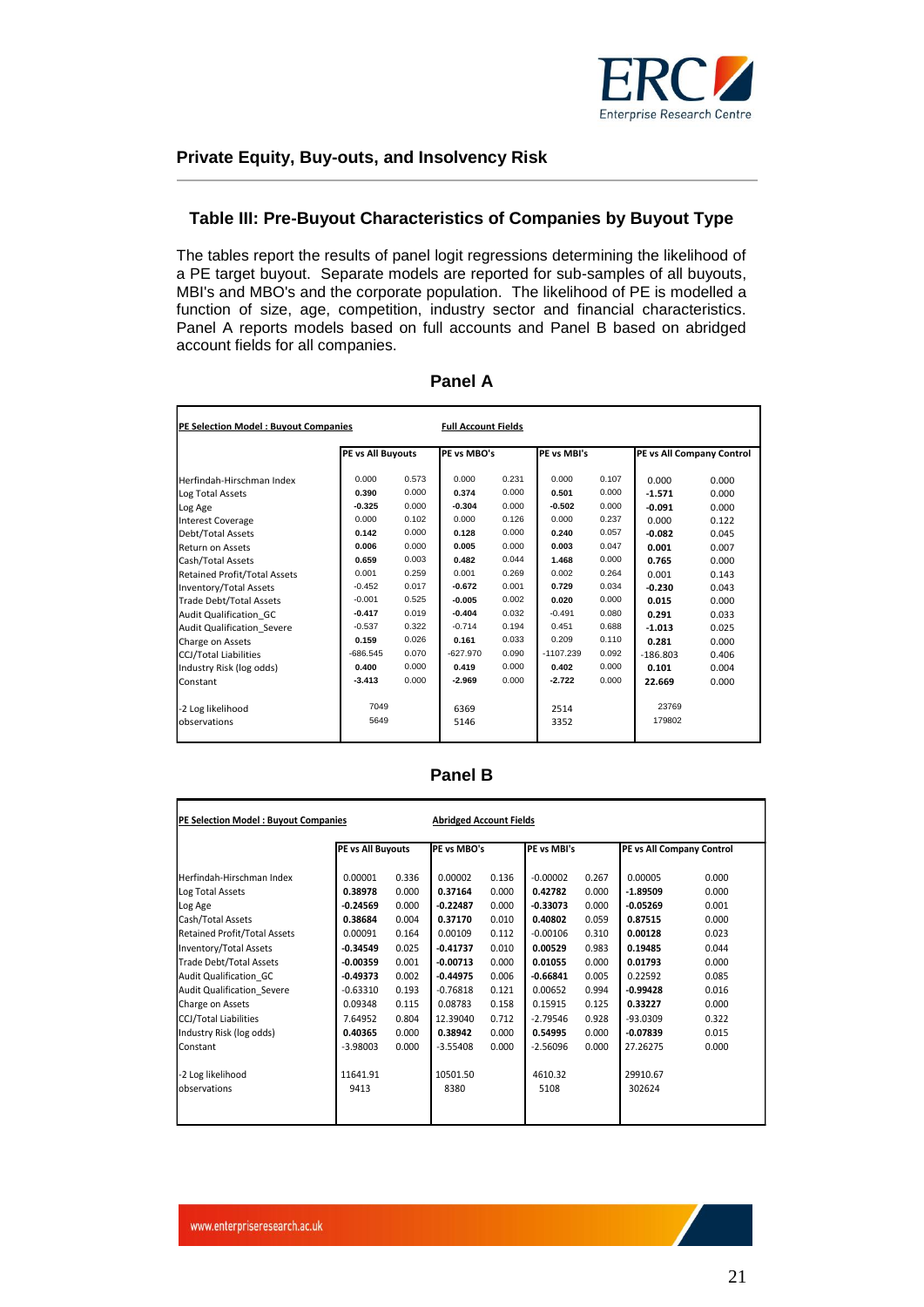

The buyout only sample results show that PE investors select larger buyout targets with better profitability (ROA) and cash generation. PE targets are less likely to have problems with short term debt (CCJ's) but are more likely to have debt and a charge on assets and therefore likely to benefit from refinancing. They are in lower risk sectors than other buyouts. Compared to the non-buyout population, PE targets have stronger cash flow and profit with lower levels of debt (controlling for size, age). Thus, PE investors target companies that are likely to be better able to service debt from cash and profit.

#### <span id="page-21-0"></span>B. Univariate analyses

*Buyouts and non-buyouts*. In Table IV we find, using the *full accounts only* sample, significant differences between buyouts and non-buyouts in respect of nearly all profit and loss account variables, irrespective of whether the firms have failed or not. Compared to non-buyouts, non-failed and failed buyouts are significantly *more* likely to be in riskier sectors (negative *indwoe*) to have lower ROA, lower profit margins, lower pre-tax profit to total liabilities, higher change in retained profit to total assets, and lower cash to total assets. In contrast, non-failed and failed buy-outs are significantly more likely to have higher operating cash flow to total assets, higher debt to net worth but better interest coverage.

Using both *full and abridged* accounts (Table IV), non-failed and failed buyouts are significantly more likely compared to non-buyouts to be older, larger and in riskier industrial sectors. They are likely to have fewer county court judgments but more likely have charges on assets (particularly more fixed charges), audited accounts, clean audits, but not qualified accounts. They are more prone to changes in auditors. Compared to non-buyouts, buyouts are significantly *less* likely to have late filing of accounts. Regarding financial risks they have lower cash/total asset ratios, lower trade creditors/total liabilities and similar trade debtors/total assets ratios.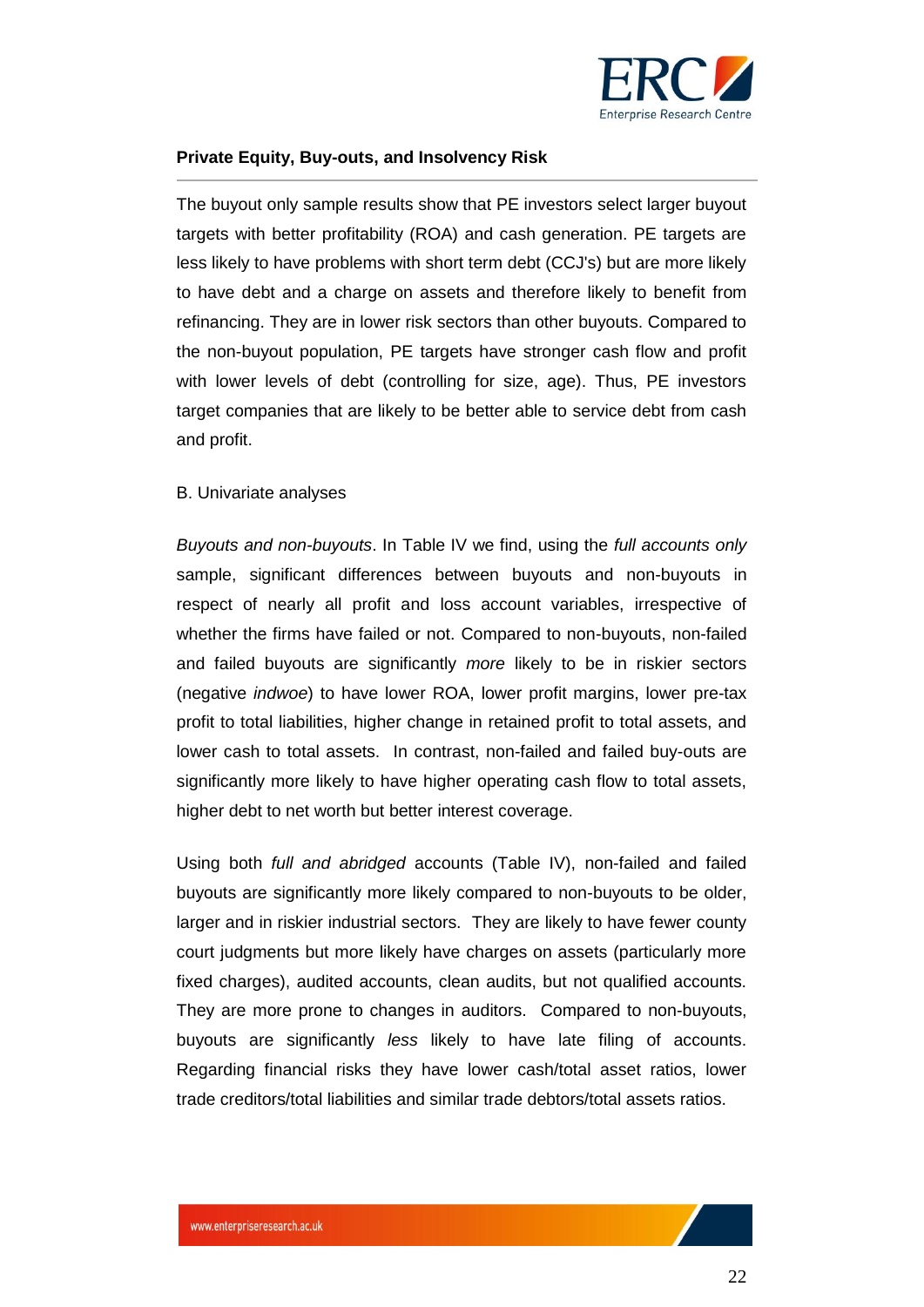

#### **Table IV: Differences Between Failed and Non-Failed Buyouts and Non-buyouts**

We test for differences in the means of a range of variables reflecting company characteristics (financial risk, operational risk, governance) by sub-sample. In the first two columns we report the means of non-failed sub-samples of non-buyouts and buyouts and the significance of the differences based on t-tests. We repeat the test for failed companies using the last set of accounting and non-financial information available in the year before failure.

**Non-Failed Companies: Non-Buyouts Versus Buyouts Failed Companies: Non-Buyouts Versus Buyouts**

| Variables                                    | Company Sub-group | N       | Mean      | Significance | Company Sub-group | N      | Mean      | Significance |
|----------------------------------------------|-------------------|---------|-----------|--------------|-------------------|--------|-----------|--------------|
| Hirschman-Herfindahl Index (sector and year) | Non-Buyouts       | 8621284 | 380.40    |              | Non-Buvouts       | 150491 | 472.05    |              |
|                                              | Buyouts           | 25484   | 495.03    | 0.000        | <b>Buyouts</b>    | 1179   | 466.11    | 0.000        |
| Log(Total Assets)                            | Non-Buyouts       | 8621284 | 11.85     |              | Non-Buyouts       | 150491 | 12.4107   |              |
|                                              | <b>Buyouts</b>    | 25484   | 15.14     | 0.000        | <b>Buyouts</b>    | 1179   | 14.9096   | 0.000        |
| Log(Age)                                     | Non-Buyouts       | 8621284 | 7.8401    |              | Non-Buyouts       | 150491 | 7.8680    |              |
|                                              | Buyouts           | 25484   | 8.4804    | 0.000        | <b>Buyouts</b>    | 1179   | 8.4118    | 0.000        |
| Age Dummy <3 years                           | Non-Buyouts       | 8621284 | 0.1441    |              | Non-Buyouts       | 150491 | 0.1410    |              |
|                                              | Buyouts           | 25484   | 0.0553    | 0.000        | Buyouts           | 1179   | 0.0729    | 0.001        |
| Age Dummy 3-10 years                         | Non-Buyouts       | 8621284 | 0.5015    |              | Non-Buyouts       | 150491 | 0.5558    |              |
|                                              | <b>Buyouts</b>    | 25484   | 0.3345    | 0.000        | Buyouts           | 1179   | 0.3808    | 0.000        |
| Age Dummy >10 years                          | Non-Buyouts       | 8621284 | 0.3417    |              | Non-Buyouts       | 150491 | 0.3032    |              |
|                                              | Buyouts           | 25484   | 0.6101    | 0.000        | <b>Buyouts</b>    | 1179   | 0.5462    | 0.000        |
| Cash/Total Assets                            | Non-Buyouts       | 8621284 | 0.2750    |              | Non-Buyouts       | 150491 | 0.1089    |              |
|                                              | <b>Buyouts</b>    | 25484   | 0.1073    | 0.000        | <b>Buyouts</b>    | 1179   | 0.0575    | 0.000        |
| Inventory/Working Capital                    | Non-Buyouts       | 8616835 | 3.6175    |              | Non-Buyouts       | 150429 | 8.6929    |              |
|                                              | Buyouts           | 25484   | 7.2840    | 0.000        | <b>Buyouts</b>    | 1178   | 13.0399   | 0.000        |
| <b>Trade Creditors/Total Liabilities</b>     | Non-Buyouts       | 8621284 | 0.5644    |              | Non-Buyouts       | 150491 | 0.5867    |              |
|                                              | <b>Buyouts</b>    | 25484   | 0.3744    | 0.000        | <b>Buyouts</b>    | 1179   | 0.4012    | 0.000        |
| <b>Trade Debtors/Total Assets</b>            | Non-Buyouts       | 8621284 | 0.2572    |              | Non-Buyouts       | 150491 | 0.3593    |              |
|                                              | <b>Buyouts</b>    | 25484   | 0.2938    | 0.000        | <b>Buyouts</b>    | 1179   | 0.3262    | 0.000        |
| Profit Margin                                | Non-Buyouts       | 3207162 | $-0.0699$ |              | Non-Buyouts       | 56422  | $-0.2509$ |              |
|                                              | Buyouts           | 18552   | 0.0048    | 0.000        | <b>Buyouts</b>    | 841    | $-0.1899$ | 0.000        |
| <b>ROA</b>                                   | Non-Buyouts       | 3214013 | 0.2642    |              | Non-Buyouts       | 56559  | $-0.0002$ |              |
|                                              | <b>Buyouts</b>    | 18751   | 0.0657    | 0.000        | <b>Buyouts</b>    | 849    | $-0.0455$ | 0.000        |
| <b>Retained Profit/Total Assets</b>          | Non-Buyouts       | 8621284 | 0.0869    |              | Non-Buyouts       | 150491 | $-0.2254$ |              |
|                                              | <b>Buyouts</b>    | 25484   | 0.0121    | 0.000        | <b>Buyouts</b>    | 1179   | $-0.1533$ | 0.000        |
| <b>Total Debt/Total Assets</b>               | Non-Buyouts       | 8621284 | 0.0386    |              | Non-Buyouts       | 55690  | 0.2167    |              |
|                                              | <b>Buyouts</b>    | 25484   | 0.2064    | 0.000        | Buyouts           | 847    | 0.4152    | 0.000        |
| <b>Interest Coverage</b>                     | Non-Buyouts       | 3093102 | 63.6792   |              | Non-Buyouts       | 55690  | 44.1596   |              |
|                                              | <b>Buyouts</b>    | 18617   | 128.3930  | 0.000        | <b>Buyouts</b>    | 847    | 44.3599   | 0.000        |
| <b>Operating Cashflow/Total Assets</b>       | Non-Buyouts       | 3036051 | 0.0108    |              | Non-Buyouts       | 54801  | 0.0080    |              |
|                                              | <b>Buyouts</b>    | 17686   | 0.0520    | 0.000        | <b>Buyouts</b>    | 823    | 0.0274    | 0.017        |
| Audit Qualification Going Concern            | Non-Buyouts       | 8621284 | 0.0061    |              | Non-Buyouts       | 150491 | 0.0323    |              |
|                                              | <b>Buyouts</b>    | 25484   | 0.0204    | 0.000        | <b>Buyouts</b>    | 1179   | 0.0814    | 0.000        |
| Audit qualification Severe                   | Non-Buyouts       | 8621284 | 0.0015    |              | Non-Buyouts       | 150491 | 0.0099    |              |
|                                              | Buyouts           | 25484   | 0.0026    | 0.000        | Buyouts           | 1179   | 0.0085    | 0.000        |
| Change of Auditor                            | Non-Buyouts       | 8621284 | 0.0669    |              | Non-Buyouts       | 150491 | 0.0965    |              |
|                                              | Buyouts           | 25484   | 0.1297    | 0.000        | <b>Buyouts</b>    | 1179   | 0.1603    | 0.000        |
| Court Judgements/Total Liabilities           | Non-Buyouts       | 8621284 | 0.0078    |              | Non-Buyouts       | 150491 | 0.0979    |              |
|                                              | Buyouts           | 25484   | 0.0028    | 0.001        | <b>Buyouts</b>    | 1179   | 0.0427    | 0.000        |
| Creditor Charge on Assets                    | Non-Buyouts       | 8621284 | 0.0485    |              | Non-Buyouts       | 150491 | 0.1303    |              |
|                                              | Buyouts           | 25484   | 0.2098    | 0.000        | <b>Buyouts</b>    | 1179   | 0.3189    | 0.000        |
| Late Filing Accounts (Days)                  | Non-Buyouts       | 8621284 | 14.2417   |              | Non-Buyouts       | 150491 | 26.0890   |              |
|                                              | Buyouts           | 25484   | 8.0560    | 0.000        | <b>Buyouts</b>    | 1179   | 16.8940   | 0.000        |
| Late Filing Last Accounts (Days)             | Non-Buyouts       | 8615510 | 10.2944   |              | Non-Buyouts       | 150412 | 30.2452   |              |
|                                              | Buyouts           | 25477   | 6.3089    | 0.000        | <b>Buyouts</b>    | 1178   | 19.7589   | 0.000        |
| Industry Risk (Weight of Evidence)           | Non-Buyouts       | 8585976 | 0.1057    |              | Non-Buyouts       | 149677 | $-0.1498$ |              |
|                                              | Buyouts           | 25459   | $-0.2008$ | 0.000        | Buyouts           | 1179   | $-0.4062$ | 0.000        |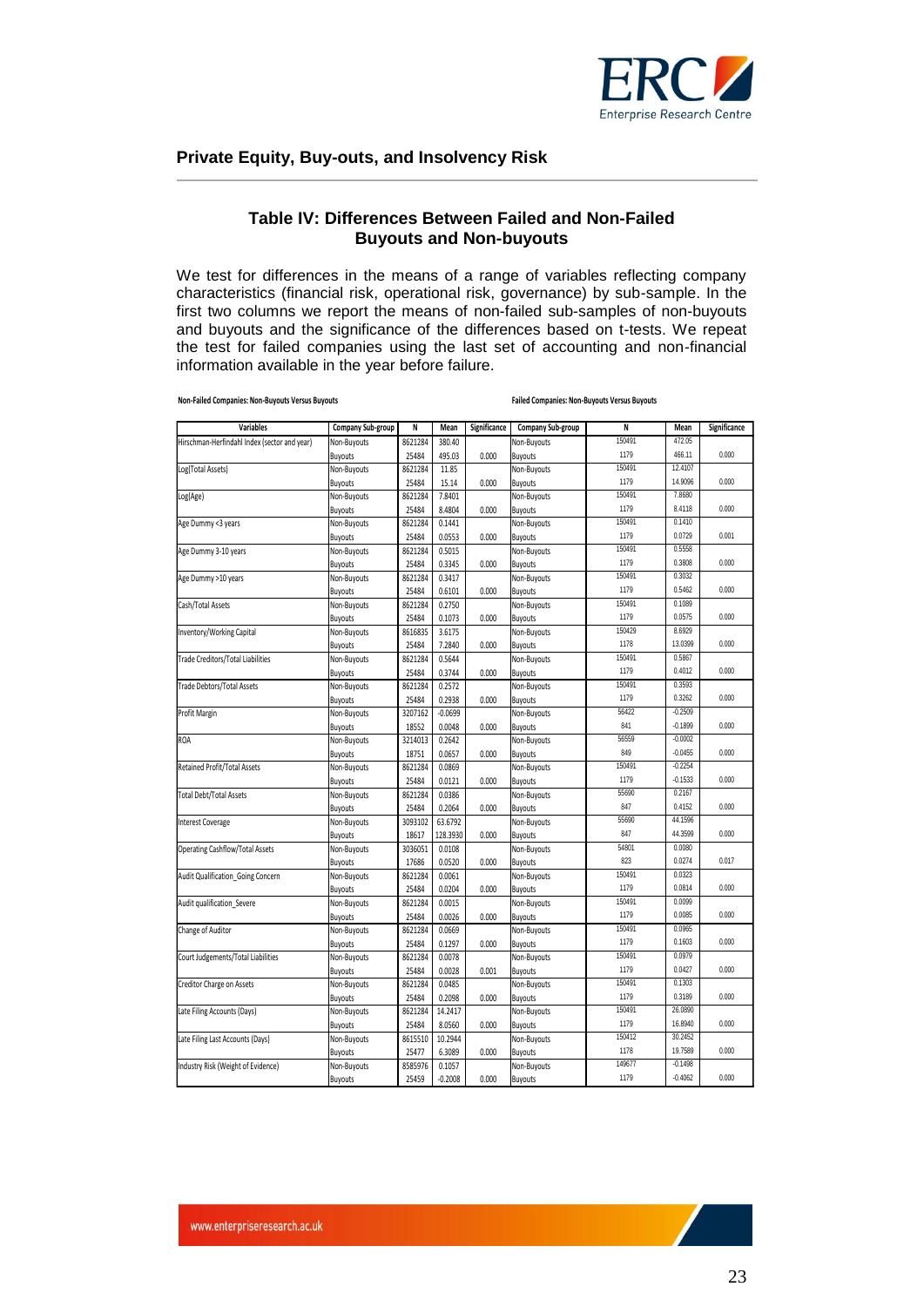

Failed and non-failed buyouts. Comparing failed and non-failed buyouts using *full accounts only* (Table V), buyouts that fail are significantly more likely than non-failed buyouts to be in riskier sectors, have lower ROA, lower pre-tax profit to total liabilities, and lower interest coverage. In contrast, failed buy-outs are significantly more likely than non-failed buyouts to have lower operating cash flow to total assets, short-term debt, debt to total assets, lower current ratios, more inventory and more trade debt and credit.

#### **Table V: Differences Between Failed and Non-Failed Buyouts**

We test for differences in the means of a range of variables reflecting company characteristics (financial risk, operational risk, governance) for the buyout only sample and by sub-samples of failed and non-failed buyouts. In the first two columns we report the means of non-failed and failed sub-samples of buyouts and the significance of the differences based on t-tests.

**Buyout Companies : Failed versus Non-Failed All Companies : Failed versus Non-Failed**

**Variables Company Sub-group N Mean Significance Company Sub-group N Mean Significance**  Findahl Index (sector and year) Non-Failed 25484 495.03 Non-Failed 8621284 380.40<br>Failed 1179 466.11 0.259 Failed 117.05 Failed 1179 466.11 0.259 Failed 150491 472.05 0.000 Log(Total Assets) Non-Failed 25484 15.14 Non-Failed 8621284 11.85 Failed 1179 14.91 0.000 Failed 150491 12.41 0.000 Log(Age) Non-Failed 25484 8.4804 Non-Failed 8621284 7.8401 Failed 1179 8.4118 0.019 Failed 150491 7.8680 0.000 Nge Dummy <3 years Non-Failed 25484 0.0553 Non-Failed 8621284 0.1441 0.1441 0.0729 0.023 Failed 150491 0.1410 Failed 1179 0.0729 0.023 Failed 150491 0.1410 0.010 e Dummy 3-10 years Non-Failed Non-Failed 25484 0.3345 Non-Failed 8621284 0.5015 Non-Failed 8621284 0.5015 Non-<br>
25484 1179 0.3808 0.001 Failed 150491 0.5558 Failed 1179 0.3808 0.001 Failed 150491 0.5558 0.000 Re Dummy >10 years Non-Failed 25484 0.6101 Non-Failed 8621284 0.3417<br>
Realied 1179 0.5462 0.000 Failed 150491 0.3032 Failed 1179 0.5462 0.000 Failed 150491 0.3032 0.000 Cash/Total Assets Non-Failed 25484 0.1073 Non-Failed 8621284 0.2750 Failed 1179 0.0575 0.000 Failed 150491 0.1089 0.000 Inventory/Working Capital 2616835 1.6175 Non-Failed 25484 7.2840 Non-Failed 8616835 1.6175 1.6249 Non-Failed 2<br>
Failed 1178 13.0399 0.000 Failed 150429 8.6929 Failed 1178 13.0399 0.000 Failed 150429 8.6929 0.000 Trade Creditors/Total Liabilities Non-Failed 25484 0.3744 Non-Failed 8621284 0.5644 Failed 1179 0.4012 0.003 Failed 150491 0.5867 0.000 Trade Debtors/Total Assets Non-Failed Non-Failed 25484 0.2938 Non-Failed 8621284 0.2572<br>
25484 1179 0.3262 0.000 Failed 150491 0.3593 Failed 1179 0.3262 0.000 Failed 150491 0.3593 0.000 Profit Margin Non-Failed 18552 0.0048 Non-Failed 3207162 -0.0699 Failed 841 -0.1899 0.001 Failed 56422 -0.2509 0.000 ROA Non-Failed 18751 0.0657 Non-Failed 3214013 0.2642 Failed 849 -0.0455 0.000 Failed 56559 -0.0002 0.000 Retained Profit/Total Assets **1.00869** Non-Failed 25484 0.0121 Non-Failed 8621284 0.0869 Non-Failed 8621284 0.0869<br>Failed 1179 0.1533 0.000 Failed 150491 0.2254 Failed 1179 -0.1533 0.000 Failed 150491 -0.2254 0.000 Total Debt/Total Assets Non-Failed 25484 0.2064 Non-Failed 3093211 0.1276 Failed 1179 0.2596 0.000 Failed 55690 0.2167 0.000 Interest Coverage Non-Failed 18617 | 128.3930 | Non-Failed 3093102 | 64.8661 Failed 847 44.3599 0.000 Failed 55690 44.1596 0.000 Operating Cashflow/Total Assets Non-Failed 17686 0.0520 Non-Failed 3036051 0.0108 Failed 823 0.0274 0.000 Failed 54801 0.0080 0.017 Audit Qualification\_Going Concern Non-Failed 25484 0.0204 Non-Failed 8621284 0.0061 Failed 1179 0.0814 0.000 Failed 150491 0.0323 0.000 Audit qualification\_Severe Non-Failed 25484 0.0026 Non-Failed 8621284 0.0015 Failed 1179 0.0085 0.028 Failed 150491 0.0099 0.000 Change of Auditor **Change of Auditor** 26421284 | 25484 | 25484 | 25484 | 25484 | 2621284 | 2621284 | 2621284 | 20 Failed 1179 0.1603 0.005 Failed 150491 0.0965 0.000 urt Judgements/Total Liabilities Non-Failed 25484 0.0028 Non-Failed 8621284 0.0078<br>Ealled 1179 0.0427 0.000 Failed 10.0979 150491 Failed 1179 0.0427 0.000 Failed 150491 0.0979 0.000 Peditor Charge on Assets **Non-Failed** 25484 0.2098 Non-Failed 8621284 0.0485<br>
Failed 1179 0.3189 0.000 Failed 150491 0.1303 Failed 1179 0.3189 0.000 Failed 150491 0.1303 0.000 ate Filing Accounts (Days) **12.2417** Non-Failed 25484 8.0560 Non-Failed 8621284 14.2417<br>
26.8890 0.000 Failed 150491 26.8890 Failed 1179 16.8940 0.000 Failed 150491 26.0890 0.000 Late Filing Last Accounts (Days) Non-Failed 25477 6.3089 Non-Failed 8615510 10.2944 Failed 1178 19.7589 0.000 Failed 150412 30.2452 0.000 Industry Risk (Weight of Evidence) Non-Failed 25459 -0.2008 Non-Failed 8585976 0.1057 Failed 1179 -0.4062 0.000 Failed 149677 -0.1498 0.000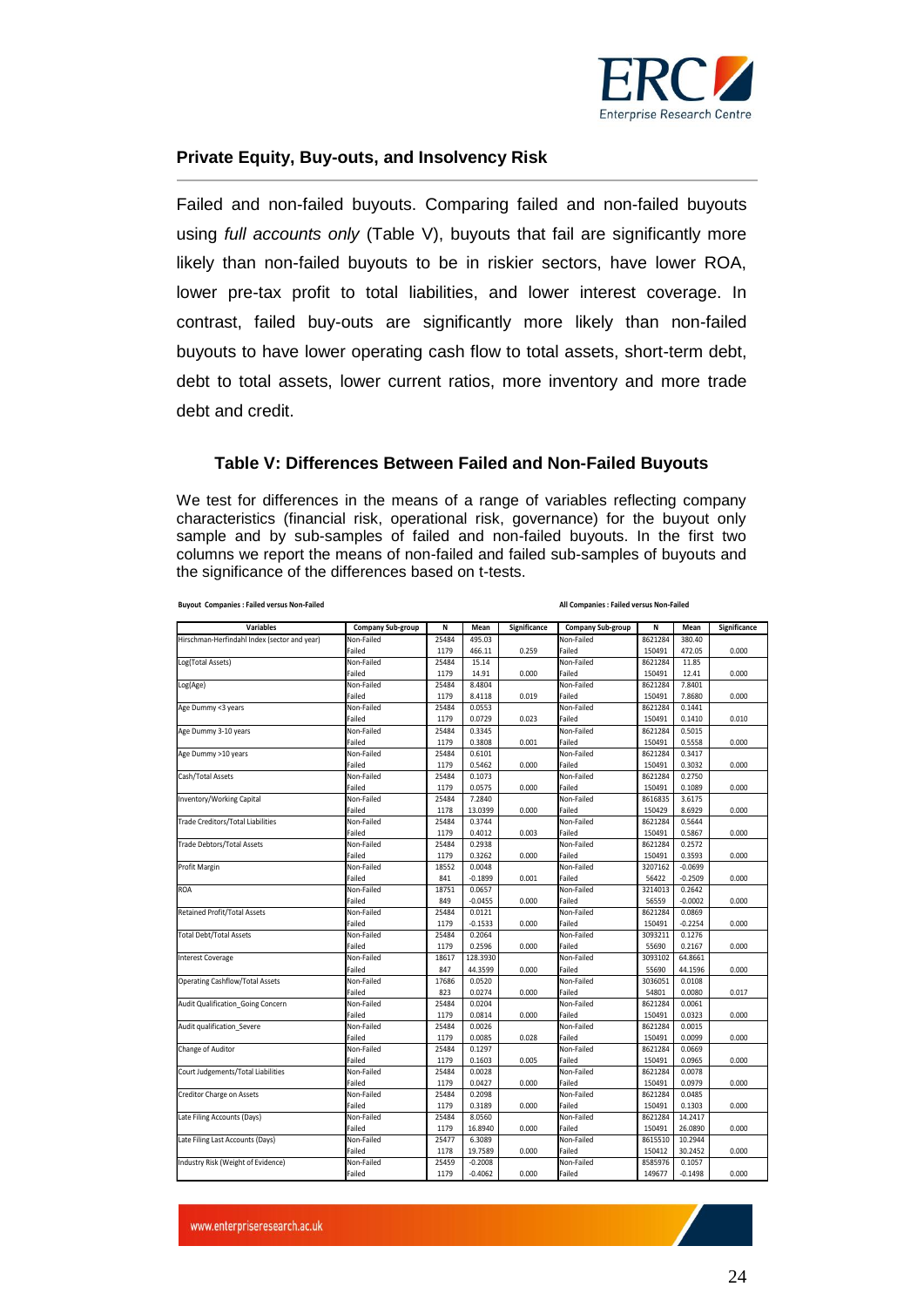

Using *full and abridged accounts* (Table V), buyouts that fail are significantly more likely than non-failed buyouts to exhibit clear signs of distress in advance of failure through late filing of accounts, larger county court judgments (CCJ), larger CCJ/total liabilities, more going concern audit qualifications, greater industry risk, higher trade creditors/total liabilities and trade debtors/total assets, higher stock/working capital and stock/current assets, lower cash/total assets and lower retained profit to total assets. Interestingly, buyouts that fail also have more charges on assets.

#### <span id="page-24-0"></span>**IV. Multivariate Analysis Methodology**

Although we are predicting failure in discrete time, at least one year prior to failure, it is desirable to incorporate dynamics that utilize firm specific time varying covariates and changes in the base line hazard. We follow Shumway (2001) and Nam *et al.* (2008) to construct a model dealing with time varying covariates where estimation is undertaken with company-year observations and a limited dependent variable. Discrete-time hazard modelling uses the complementary log-log (cloglog) link as a binary dependent variable model. As shown by Beck *et al.* (1998), cloglog link and logit link are identical especially when the probabilities of failure are rather small. Shumway (2001) also reveals that the likelihood functions of a multiperiod logit model and a discrete-time hazard model are identical. Following Nam *et al.* (2008), we employ a logistic analogue and estimate the following equation:

$$
P(y_{i,t} = 1 | x_{i,t}) = h(t | x_{i,t}) = \frac{1}{1 + exp{-(x'_{i,t}\beta + \delta_t + \alpha)}}
$$
(2)

where  $h(t | x_{i,t})$  is the individual hazard rate of company *i* at time *t*,  $x'_{i,t}$  is covariates signifying the independent variables and controls, discussed above, for each company *i* at time *t*,  $\delta_t$  is the baseline hazard rate, and  $\alpha$  is the constant term. Beck *et al.* (1998) employ time dummy variables to proxy the baseline hazard rate. Nam *et al.* (2008), however, argue that it is more effective to use macroeconomic variables for this purpose. We use an established macro-economic model to forecast the aggregate insolvency

www.enterpriseresearch.ac.uk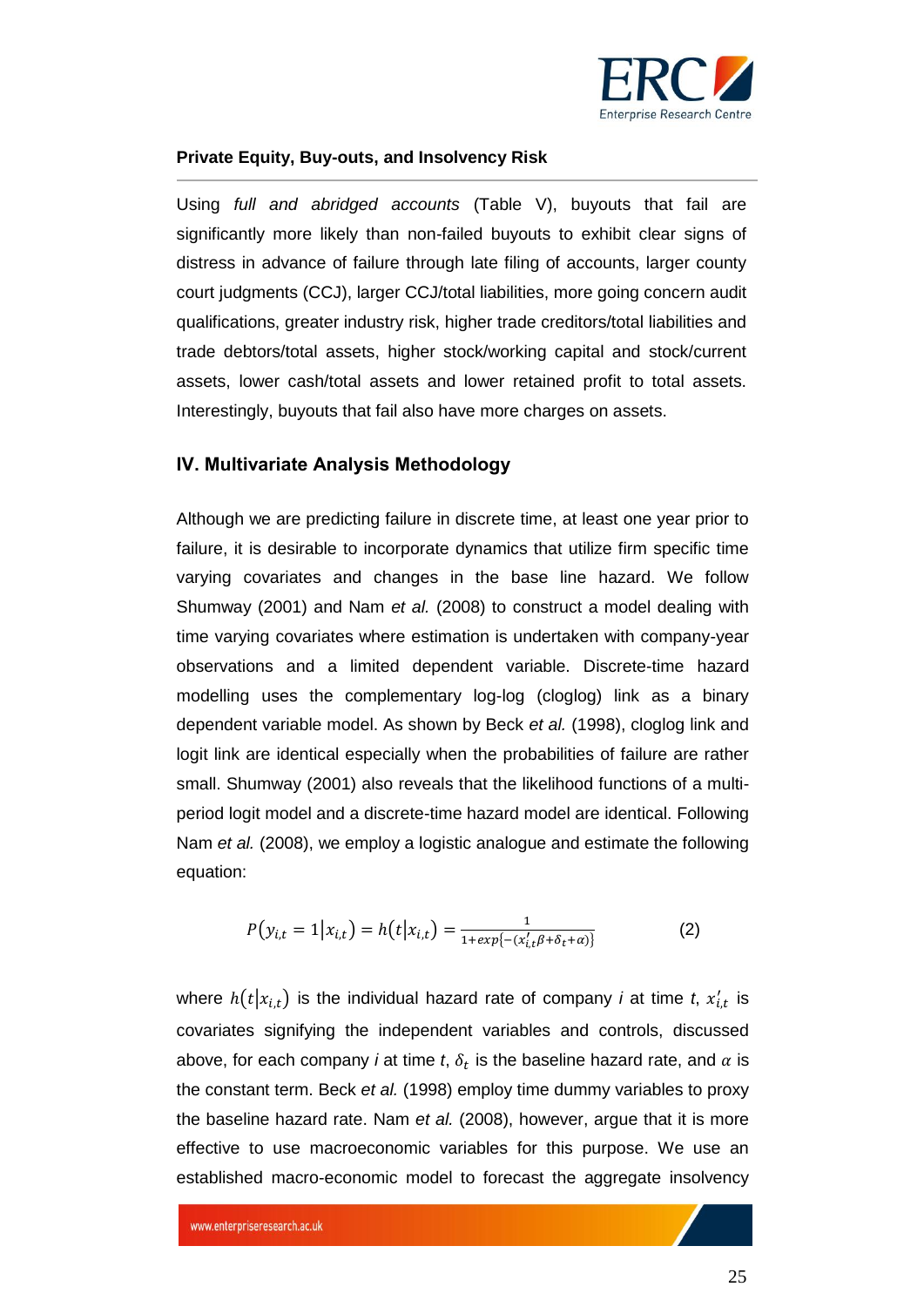

rate that is accurate over an 18 month horizon<sup>14</sup>. We use the forecast insolvency rate to adjust the base hazard.

The statistical significance of coefficients is tested via robust (clustered) standard errors with company identification numbers as the cluster criterion. We calculate and report 'average' marginal effects for variables of interest and among sub-samples of company type. Further diagnostic tests relate to in and out of sample prediction. The receiver operating curve (ROC) plots the true positive against the false positive rate as the threshold to discriminate between failed and non-failed firms is varied. The area under the ROC curve  $(AUC)^{15}$  measures the prediction accuracy of the model, with a value of 1 representing a perfect model.

The full model (M1) includes all the risk characteristics and controls discussed above from which we isolate the effects of buyout type on insolvency risk.

(M1) Fail = (Base Hazard; Basic Controls (Age; Size; Sector; Competition; Company Type); Buyout Type; Leverage (L); Financial Characteristics (FC);Operational Risk (OR); Compliance (C))

We formulate alternative specifications of the time discrete time duration model, nested in M1. Most importantly, we look first at the failure of buyout companies and leverage variables (L) only controlling for age, size and sector (Basic Controls) with the macro dependent base line hazard. We include levels and changes in leverage in some specifications of the basic

 $\overline{a}$ 

<sup>&</sup>lt;sup>14</sup> The macro model uses Co-integration and Vector Error Correction techniques to determine the UK corporate insolvency rate for the period 1995 to 2010. The model finds that the insolvency rate has a co-integrating long term relationship with labour conditions, money availability, and capital gearing level. The main reason insolvency rate predictions of the macroeconomic model are used is that direct measures of macroeconomic conditions tend to have lagged effects on companies. The forecasting model predictions reflect the impact of the macroeconomic environment on insolvency risk in a timely manner. We experimented with other proxies for macro conditions e.g. real interest rates, GDP growth, bank lending to the corporate sector, business confidence indices and key results were not materially

different.<br><sup>15</sup> The area under the ROC Curve (AUC) and the equivalent index, the Gini Coefficient are widely used to measure the performance of classification rules and side step the need to specify the costs of different kinds of misclassification. The AUC is a measure of the difference between the score distributions of failed and non-failed companies and the Gini Coefficient is and index which can be calculated as (( 2\*AUC)-1) and the K-S statistic measures the distance between the two distributions at the optimal cut-off point and is approximately 0.8\*Gini.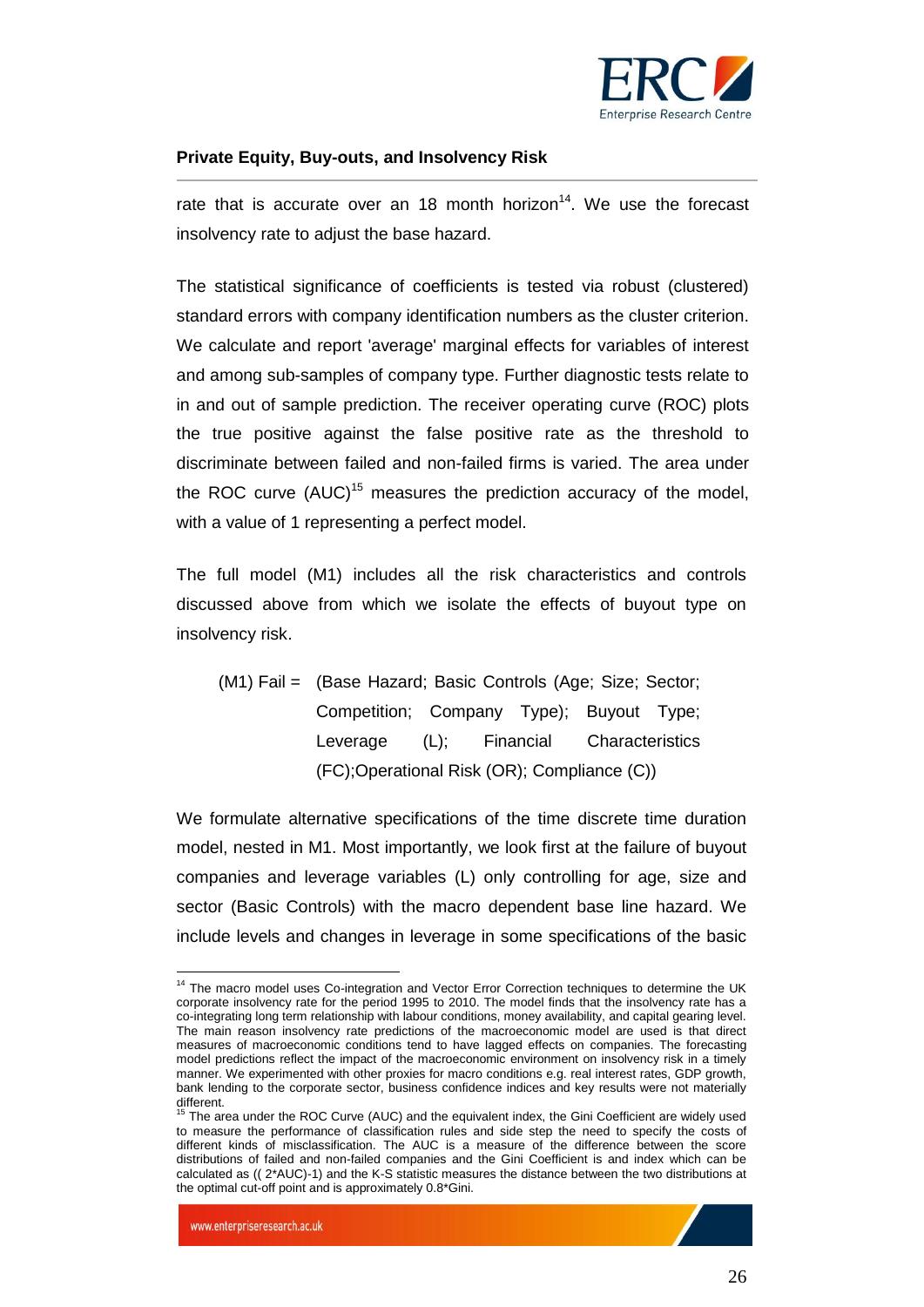

model. This allows us to determine the failure rate of buyouts and PE backed buyouts within the corporate population and to test for the impact of leverage alone (financial risk). We then estimate models, controlling for risks associated with stewardship and the economic factors that are generally related to corporate bankruptcy. We include factors reflecting OR and C, with and without L and with and without FC. We then estimate the full model (M1). Finally, we estimate best-fitting failure prediction models for the buyout subsample only and test the effects of private equity involvement.

#### <span id="page-26-0"></span>**V. Results**

#### <span id="page-26-1"></span>A. Full sample of buyouts and non-buyouts

Initially we include 31 industry dummies to control for sector, asset size (expressed as a quadratic), the log age of the company and age risk (dummy for 3-9 years old), listing status, a subsidiary, whether it is familymanaged, the degree of sector competition and the macro-economic indicator. We then add three dummies that indicate a private equity backed management buyout; a non-private equity backed MBO and a non-private equity backed MBI. As explained above, we then subdivide these into 6 dummy variables reflecting whether the buyout deal was completed pre or post-2003.

We re-estimate base models including variables reflecting levels and changes in debt to assets. Models are estimated using the subsample filing full accounts (Table VI Panels A1 and A2) and the full database of buyouts and non-buyouts (Table VI Panels B1 and B2). The models include the variable capturing the base line hazard rates.

#### <span id="page-26-2"></span>A1. Companies with full accounts

Over the whole period, buyouts are generally more risky than the private non-buyout population. MBIs have the highest insolvency risk and PE backed deals are riskier than standard MBOs (Table VI panel A1). We note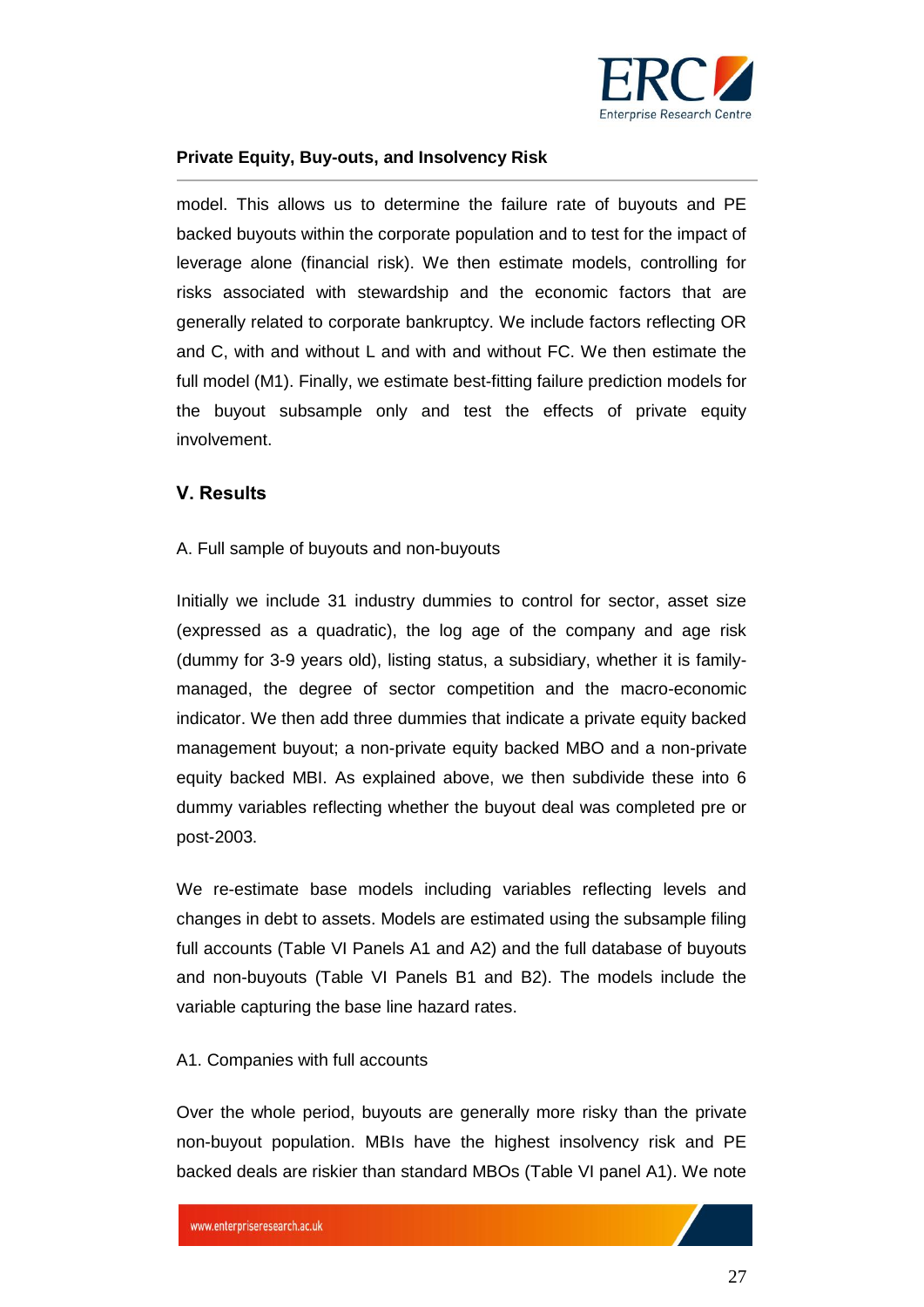

that controlling for leverage does not affect the significance of other variables in the models. We control for the level and direction of leverage with debt/total assets and the year-on-year change. Both variables are positive and significant (Panel A1 and A2 models 2 and 3) confirming that high leverage and increases in leverage are generally associated with insolvency risk for all companies<sup>16</sup>.

To further test the impact of leverage on buyout risk we calculate the average marginal effect of buyout type over the range of debt/assets ratio in the sample (Figure 3 Panel B). We find that the increase in risk for PE buyouts is less than that of MBIs and infer that PE insolvencies are not dominantly associated with changes in leverage and/or have more capacity to service debt.

If we take the two distinct time periods, the post-2003 MBOs and PE backed deals are not riskier than non-buyouts, controlling for age, size, sector and macro conditions (Table VI panel A2) and the level and direction of change in debt/total assets. Indeed PE backed restructurings are predominantly buy-ins and as such are significantly less likely to fail than non-PE buy-ins.

The control variables have expected signs and significance. Initial results in model 1 in Panels A1 and A2 confirm a strong quadratic relationship between insolvency risk and asset size; a negative relationship between risk and company age with the exception of the 3-9 years period and parent support for subsidiaries. Family managed companies have a lower insolvency rate and listed companies a higher rate. Sectors characterized by market dominance experience a higher incidence of insolvency.

 $\overline{a}$ 



<sup>&</sup>lt;sup>16</sup> At the suggestion of an anonymous reviewer we re-estimated the models in Table VI Panel B1 inclusive of interaction terms PE\*Debt or PE\* Change in Debt. The coefficients are always very small and insignificant. However we accept arguments put forward by Ai and Norton (2003) that the interpretation of the sign and significance of interaction terms in non-linear (logit) models is particularly complex. Analysis of the impact of interaction terms on individual probabilities is not helpful in explaining the effects of PE\*Debt interactions. We, instead calculate the average marginal effects of PE over the range of debt levels, conditional on the covariates in Table VI Panel B and PE\*Debt interactions.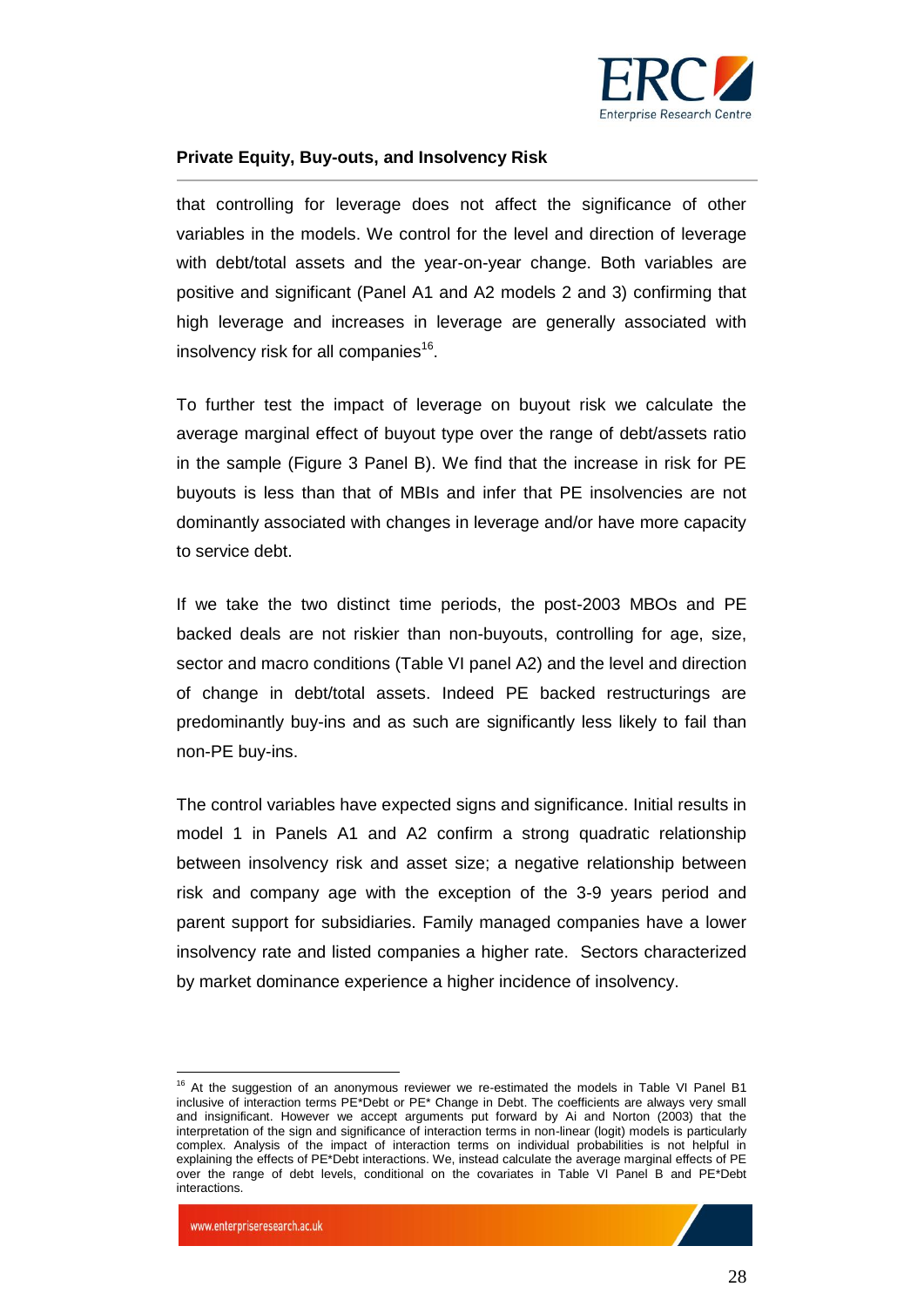

#### **Table VI Buyouts and Insolvency Risk**

We estimate discrete time hazard models determining the probability of insolvency for each company. The models determine insolvency risk using company characteristics, age, size, and company type whilst controlling for industry competition with an HH Index and sector using 31 separate sector dummy variables. Models are estimated that control for changes in and levels of leverage (debt/total assets). The equations include estimates of the base line hazard rate from a macro-economic model. From maximum likelihood estimation we report the estimated coefficients, robust (clustered) standard errors and the significance level of each coefficient. Overall fit is gauged by log-likelihood statistics, chi-square and Pseudo R2. We test for the significance of buyout dummy variables, PE-backed buyouts, non-PE-backed MBO's and non-PE-backed MBI's (A1, B1). We create and test additional dummies that categorise the buyouts created pre and post 2003 (A2, B2). For each model we report the average marginal effects of the 'buyout type' dummy variables and their significance Panel A reports models estimated for companies that report full accounts (including profit and loss data). Panel B reports the estimates for the full sample.

| Discrete Time Duration Models: hazard models with time-varying covariates<br>and macro dependent baseline hazard rate (1995-2010) - Full Accounts |                                    |                          |                                    |                          |                                    |                         |  |  |
|---------------------------------------------------------------------------------------------------------------------------------------------------|------------------------------------|--------------------------|------------------------------------|--------------------------|------------------------------------|-------------------------|--|--|
|                                                                                                                                                   | (1)                                | (1)                      | (2)                                | (2)                      | (3)                                | (3)                     |  |  |
| Independent                                                                                                                                       | b/se                               | Ave. Marginal Effect     | b/se                               | Ave. Marginal Effect     | b/se                               | Ave. Marginal Effect    |  |  |
| <b>Log Total Assets</b>                                                                                                                           | 1.5785***<br>(0.0221)              |                          | 1.5768***<br>(0.0221)              |                          | 1.5313***<br>(0.0221)              |                         |  |  |
| (Log Total Assets) <sup>2</sup>                                                                                                                   | $-0.0546***$<br>(0.0008)           |                          | $-0.0546***$<br>(0.0008)           |                          | $-0.0539***$<br>(0.0008)           |                         |  |  |
| Log Age                                                                                                                                           | $-0.1348***$<br>(0.0052)           |                          | $-0.1357***$<br>(0.0052)           |                          | $-0.1202***$<br>(0.0052)           |                         |  |  |
| Agerisk 3-9 years                                                                                                                                 | $0.2640***$<br>(0.0094)            |                          | $0.2638***$<br>(0.0094)            |                          | $0.2527***$<br>(0.0094)            |                         |  |  |
| <b>Subsidiary Company</b>                                                                                                                         | $-0.1101***$<br>(0.0112)           |                          | $-0.1117***$<br>(0.0112)           |                          | $-0.1775***$<br>(0.0116)           |                         |  |  |
| Herfindahl-Hirschman Ind                                                                                                                          | $0.0001***$<br>(0.0000)            |                          | $0.0001***$<br>(0.0000)            |                          | $0.0001***$<br>(0.0000)            |                         |  |  |
| <b>Family Company</b>                                                                                                                             | $-0.2438***$<br>(0.0100)           | $-0.0040***$<br>(0.0002) | $-0.2434***$<br>(0.0100)           | $-0.0040***$<br>(0.0002) | $-0.2411***$<br>(0.0100)           |                         |  |  |
| <b>Listed Company</b>                                                                                                                             | 0.7341***<br>(0.0408)              | $0.0177***$<br>(0.0013)  | $0.7277***$<br>(0.0408)            | 0.0175***<br>(0.0013)    | 0.7677***<br>(0.0407)              | $0.0188***$<br>(0.0014) |  |  |
| PE Backed Buyout                                                                                                                                  | $0.4716***$<br>(0.0478)            | 0.0100***<br>(0.0012)    | $0.4692***$<br>(0.0478)            | 0.0099***<br>(0.0012)    | $0.4249***$<br>(0.0477)            | 0.0088***<br>(0.0012)   |  |  |
| Management Buyout non-PE                                                                                                                          | $0.1643**$<br>(0.0628)             | $0.0030**$<br>(0.0012)   | $0.1610*$<br>(0.0627)              | $0.0029*$<br>(0.0012)    | $0.1446*$<br>(0.0625)              | $0.0026*$<br>(0.0012)   |  |  |
| Management Buyin non-PE                                                                                                                           | 0.7902***<br>(0.1169)              | $0.0197***$<br>(0.0041)  | 0.7856***<br>(0.1167)              | 0.0196***<br>(0.0041)    | $0.7443***$<br>(0.1170)            | $0.0181***$<br>(0.0039) |  |  |
| Change Debt/TA                                                                                                                                    |                                    |                          | $0.0540***$<br>(0.0057)            | 0.0009***<br>(0.0001)    | $0.0302***$<br>(0.0060)            | 0.0005***<br>(0.0001)   |  |  |
| Debt/TA                                                                                                                                           |                                    |                          |                                    |                          | 0.5580***<br>(0.0172)              | 0.0094***<br>(0.0003)   |  |  |
| Macro Base Hazard                                                                                                                                 | 2.2101***<br>(0.0426)              |                          | 2.2092***<br>(0.0426)              |                          | 2.2126***<br>(0.0426)              |                         |  |  |
| Constant                                                                                                                                          | $-17.5872***$<br>(0.1555)          |                          | $-17.5668***$<br>(0.1556)          |                          | $-17.1992***$<br>(0.1553)          |                         |  |  |
| <b>Industry Dummies</b>                                                                                                                           | Yes                                |                          | Yes                                |                          | Yes                                |                         |  |  |
| Failed= 57,761<br>N                                                                                                                               | 3320392                            |                          | 3320392                            |                          | 3320392                            |                         |  |  |
| Log Likelihood<br><b>LR Chi-Square</b><br>Pseudo R2                                                                                               | -277017.805<br>27762.264<br>0.0490 |                          | -276980.852<br>27854.226<br>0.0491 |                          | -276474.263<br>29420.202<br>0.0508 |                         |  |  |

**Panel A (1)**

Note: Robust(clustered) SE's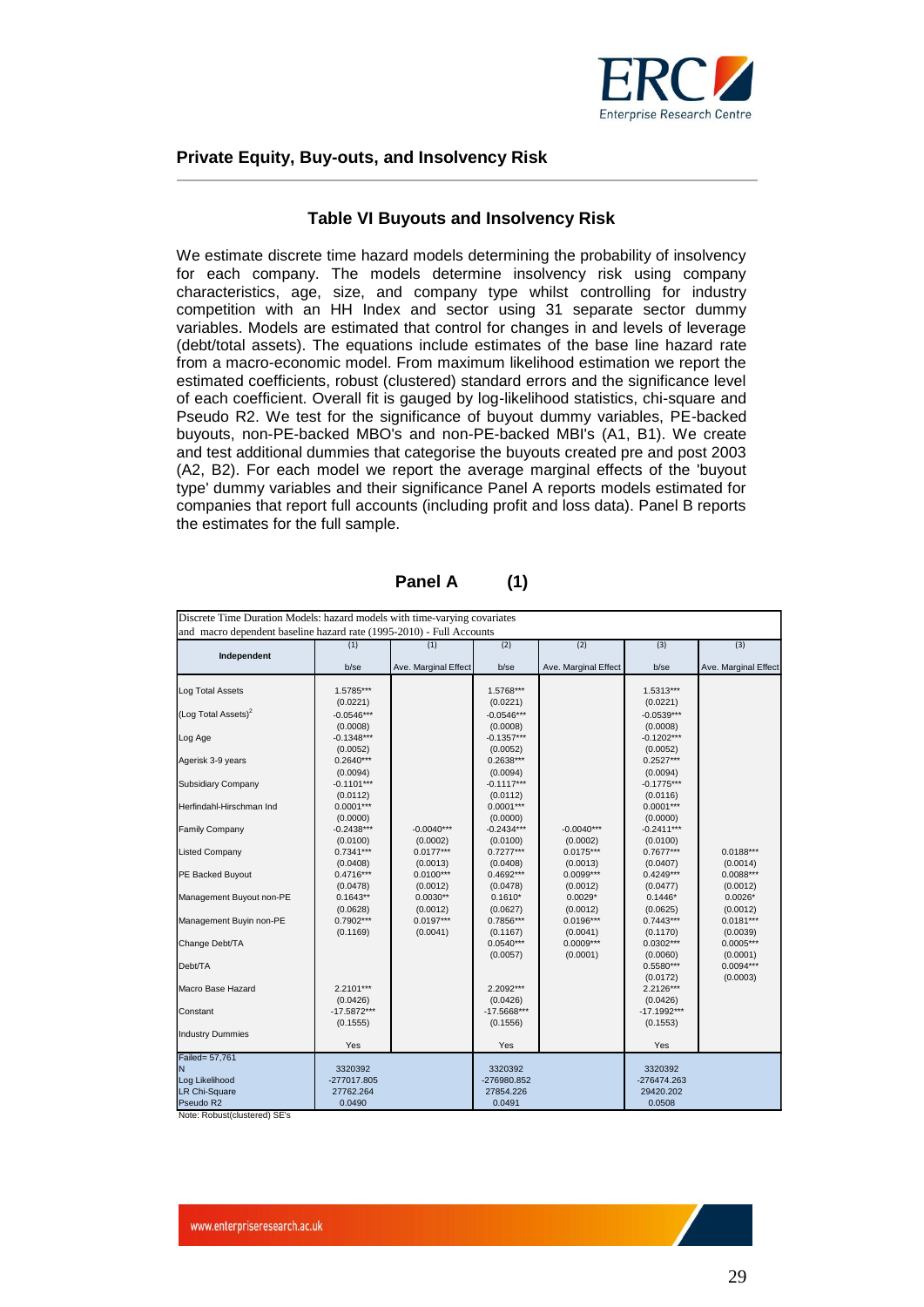

| Panel A<br>(2)                                                            |                           |                          |                           |                          |                           |                          |  |  |
|---------------------------------------------------------------------------|---------------------------|--------------------------|---------------------------|--------------------------|---------------------------|--------------------------|--|--|
| Discrete Time Duration Models: hazard models with time-varying covariates |                           |                          |                           |                          |                           |                          |  |  |
| and macro dependent baseline hazard rate (1995-2010) - Full Accounts      |                           |                          |                           |                          |                           |                          |  |  |
| Independent                                                               | (1)                       | (1)                      | (2)                       | (2)                      | (3)                       | (3)                      |  |  |
|                                                                           | b/se                      | Ave. Marginal Effect     | b/se                      | Ave. Marginal Effect     | b/se                      | Ave. Marginal Effect     |  |  |
| Log Total Assets                                                          | 1.5779***<br>(0.0221)     |                          | 1.5762***<br>(0.0221)     |                          | 1.5307***<br>(0.0221)     |                          |  |  |
| (Log Total Assets) <sup>2</sup>                                           | $-0.0546***$<br>(0.0008)  |                          | $-0.0546***$<br>(0.0008)  |                          | $-0.0538***$<br>(0.0008)  |                          |  |  |
| Log Age                                                                   | $-0.1348***$<br>(0.0052)  |                          | $-0.1357***$<br>(0.0052)  |                          | $-0.1202***$<br>(0.0052)  |                          |  |  |
| Agerisk 3-9 years                                                         | 0.2639***<br>(0.0094)     |                          | $0.2637***$<br>(0.0094)   |                          | $0.2527***$<br>(0.0094)   |                          |  |  |
| <b>Subsidiary Company</b>                                                 | $-0.1101***$<br>(0.0112)  |                          | $-0.1118***$<br>(0.0112)  |                          | $-0.1776***$<br>(0.0116)  |                          |  |  |
| Herfindahl-Hirschman Ind                                                  | $0.0001***$<br>(0.0000)   |                          | $0.0001***$<br>(0.0000)   |                          | $0.0001***$<br>(0.0000)   |                          |  |  |
| <b>Family Company</b>                                                     | $-0.2438***$<br>(0.0100)  | $-0.0040***$<br>(0.0002) | $-0.2434***$<br>(0.0100)  | $-0.0040***$<br>(0.0002) | $-0.2411***$<br>(0.0100)  | $-0.0039***$<br>(0.0002) |  |  |
| <b>Listed Company</b>                                                     | 0.7338***<br>(0.0408)     | $0.0177***$<br>(0.0013)  | $0.7273***$<br>(0.0408)   | $0.0175***$<br>(0.0013)  | 0.7674***<br>(0.0407)     | $0.0188***$<br>(0.0014)  |  |  |
| PE Backed Pre 2003                                                        | 0.5071***<br>(0.0516)     | $0.0110***$<br>(0.0014)  | 0.5058***<br>(0.0516)     | $0.0109***$<br>(0.0014)  | 0.4587***<br>(0.0515)     | 0.0097***<br>(0.0013)    |  |  |
| PE Backed Post 2003                                                       | $0.2810*$<br>(0.1244)     | 0.0054<br>(0.0027)       | 0.2734<br>(0.1252)        | 0.0053<br>(0.0027)       | 0.2427<br>(0.1259)        | 0.0046<br>(0.0026)       |  |  |
| <b>MBO Pre 2003</b>                                                       | $0.1676*$<br>(0.0700)     | $0.0031*$<br>(0.0014)    | $0.1650*$<br>(0.0700)     | $0.0030*$<br>(0.0014)    | $0.1451*$<br>(0.0697)     | $0.0026*$<br>(0.0013)    |  |  |
| <b>MB0 Post 2003</b>                                                      | 0.1519<br>(0.1390)        | 0.0028<br>(0.0027)       | 0.1460<br>(0.1389)        | 0.0026<br>(0.0027)       | 0.1425<br>(0.1382)        | 0.0026<br>(0.0027)       |  |  |
| <b>MBI Pre 2003</b>                                                       | $0.6630***$<br>(0.1441)   | 0.0155***<br>(0.0045)    | $0.6617***$<br>(0.1439)   | $0.0155***$<br>(0.0045)  | $0.6188***$<br>(0.1443)   | $0.0141***$<br>(0.0043)  |  |  |
| MBI Post 2003                                                             | 1.0789***<br>(0.1932)     | $0.0183***$<br>(0.0033)  | 1.0657***<br>(0.1930)     | $0.0180***$<br>(0.0033)  | 1.0280***<br>(0.1929)     | $0.0174***$<br>(0.0033)  |  |  |
| Change Debt/TA                                                            |                           |                          | $0.0540***$<br>(0.0057)   | $0.0009***$<br>(0.0001)  | $0.0302***$<br>(0.0060)   | $0.0005***$<br>(0.0001)  |  |  |
| Debt/TA                                                                   |                           |                          |                           |                          | $0.5579***$<br>(0.0172)   | $0.0094***$<br>(0.0003)  |  |  |
| Macro Base Hazard                                                         | $2.2102***$<br>(0.0426)   |                          | $2.2092***$<br>(0.0426)   |                          | 2.2127***<br>(0.0426)     |                          |  |  |
| Constant                                                                  | $-17.5837***$<br>(0.1556) |                          | $-17.5631***$<br>(0.1556) |                          | $-17.1959***$<br>(0.1553) |                          |  |  |
| <b>Industry Dummies</b>                                                   | Yes                       |                          | Yes                       |                          | Yes                       |                          |  |  |
| Failed= 57.761<br>N                                                       | 3320392                   |                          | 3320392                   |                          | 3320392                   |                          |  |  |
| Log Likelihood                                                            | -277014.778               |                          | -276977.822               |                          | -276471.429               |                          |  |  |
| <b>LR Chi-Square</b>                                                      | 27786.804                 |                          | 27879.398                 |                          | 29444.724                 |                          |  |  |
| Pseudo R2                                                                 | 0.0490                    |                          | 0.0491                    |                          | 0.0508                    |                          |  |  |
| Note: Robust(clustered) SE's                                              |                           |                          |                           |                          |                           |                          |  |  |

#### **Panel B (1)**

| Discrete Time Duration Models: hazard models with time-varying covariates |               |                      |               |                      |               |                      |
|---------------------------------------------------------------------------|---------------|----------------------|---------------|----------------------|---------------|----------------------|
| and macro dependent baseline hazard rate (1995-2010) - All Companies      |               |                      |               |                      |               |                      |
|                                                                           | (1)           | (1)                  | (2)           | (2)                  | (3)           | (3)                  |
| Independent                                                               | $b$ /se       | Ave. Marginal Effect | b/se          | Ave. Marginal Effect | $b$ /se       | Ave. Marginal Effect |
| Log Total Assets                                                          | 1.7887***     |                      | 1.7859***     |                      | $1.7718***$   |                      |
|                                                                           | (0.0181)      |                      | (0.0181)      |                      | (0.0181)      |                      |
| (Log Total Assets) <sup>2</sup>                                           | $-0.0627***$  |                      | $-0.0627***$  |                      | $-0.0629***$  |                      |
|                                                                           | (0.0007)      |                      | (0.0007)      |                      | (0.0007)      |                      |
| Log Age                                                                   | $-0.1323***$  |                      | $-0.1330***$  |                      | $-0.1138***$  |                      |
|                                                                           | (0.0037)      |                      | (0.0037)      |                      | (0.0036)      |                      |
| Agerisk 3-9 years                                                         | $0.2677***$   |                      | $0.2669***$   |                      | $0.2547***$   |                      |
|                                                                           | (0.0059)      |                      | (0.0059)      |                      | (0.0058)      |                      |
| <b>Subsidiary Company</b>                                                 | $-0.0413***$  |                      | $-0.0403***$  |                      | $-0.0366***$  |                      |
|                                                                           | (0.0083)      |                      | (0.0083)      |                      | (0.0083)      |                      |
| Herfindahl-Hirschman Ind                                                  | $0.0001***$   |                      | $0.0001***$   |                      | $0.0001***$   |                      |
|                                                                           | (0.0000)      |                      | (0.0000)      |                      | (0.0000)      |                      |
| Family Company                                                            | $-0.2642***$  | $-0.0043***$         | $-0.2647***$  | $-0.0043***$         | $-0.2625***$  |                      |
|                                                                           | (0.0056)      | (0.0001)             | (0.0056)      | (0.0001)             | (0.0056)      |                      |
| <b>Listed Company</b>                                                     | $0.8872***$   | $0.0230***$          | $0.8806***$   | $0.0227***$          | $0.9402***$   | $0.0250***$          |
|                                                                           | (0.0407)      | (0.0015)             | (0.0407)      | (0.0015)             | (0.0408)      | (0.0016)             |
| PE Backed Buyout                                                          | $0.5296***$   | $0.0115***$          | $0.5278***$   | $0.0114***$          | $0.5126***$   | $0.0110***$          |
|                                                                           | (0.0438)      | (0.0012)             | (0.0438)      | (0.0012)             | (0.0438)      | (0.0012)             |
| Management Buyout non-PE                                                  | $0.2224***$   | $0.0041***$          | $0.2194***$   | $0.0041***$          | $0.2284***$   | $0.0043***$          |
|                                                                           | (0.0484)      | (0.0010)             | (0.0484)      | (0.0010)             | (0.0483)      | (0.0010)             |
| Management Buyin non-PE                                                   | $0.7594***$   | $0.0185***$          | $0.7562***$   | $0.0184***$          | $0.7541***$   | $0.0183***$          |
|                                                                           | (0.0930)      | (0.0031)             | (0.0930)      | (0.0031)             | (0.0930)      | (0.0031)             |
| Change Debt/TA                                                            |               |                      | $0.0812***$   | $0.0014***$          | $0.0510***$   | $0.0009***$          |
|                                                                           |               |                      | (0.0035)      | (0.0001)             | (0.0037)      | (0.0001)             |
| Debt/TA                                                                   |               |                      |               |                      | $0.7441***$   | $0.0124***$          |
|                                                                           |               |                      |               |                      | (0.0100)      | (0.0002)             |
| Macro Base Hazard                                                         | 2.1066***     |                      | 2.1135***     |                      | 2.0943***     |                      |
|                                                                           | (0.0282)      |                      | (0.0282)      |                      | (0.0281)      |                      |
| Constant                                                                  | $-19.2573***$ |                      | $-19.2340***$ |                      | $-19.1836***$ |                      |
|                                                                           | (0.1213)      |                      | (0.1214)      |                      | (0.1211)      |                      |
| <b>Industry Dummies</b>                                                   |               |                      |               |                      |               |                      |
|                                                                           | Yes           |                      | Yes           |                      | Yes           |                      |
| Failed = $153,513$                                                        |               |                      |               |                      |               |                      |
| N                                                                         | 8937764       |                      | 8937764       |                      | 8937764       |                      |
| Log Likelihood                                                            | $-740644.081$ |                      | -740389.456   |                      | -737984.781   |                      |
| <b>LR Chi-Square</b>                                                      | 65757.632     |                      | 66555.384     |                      | 72380.029     |                      |
| Pseudo R2                                                                 | 0.0457        |                      | 0.0460        |                      | 0.0491        |                      |

www.enterpriseresearch.ac.uk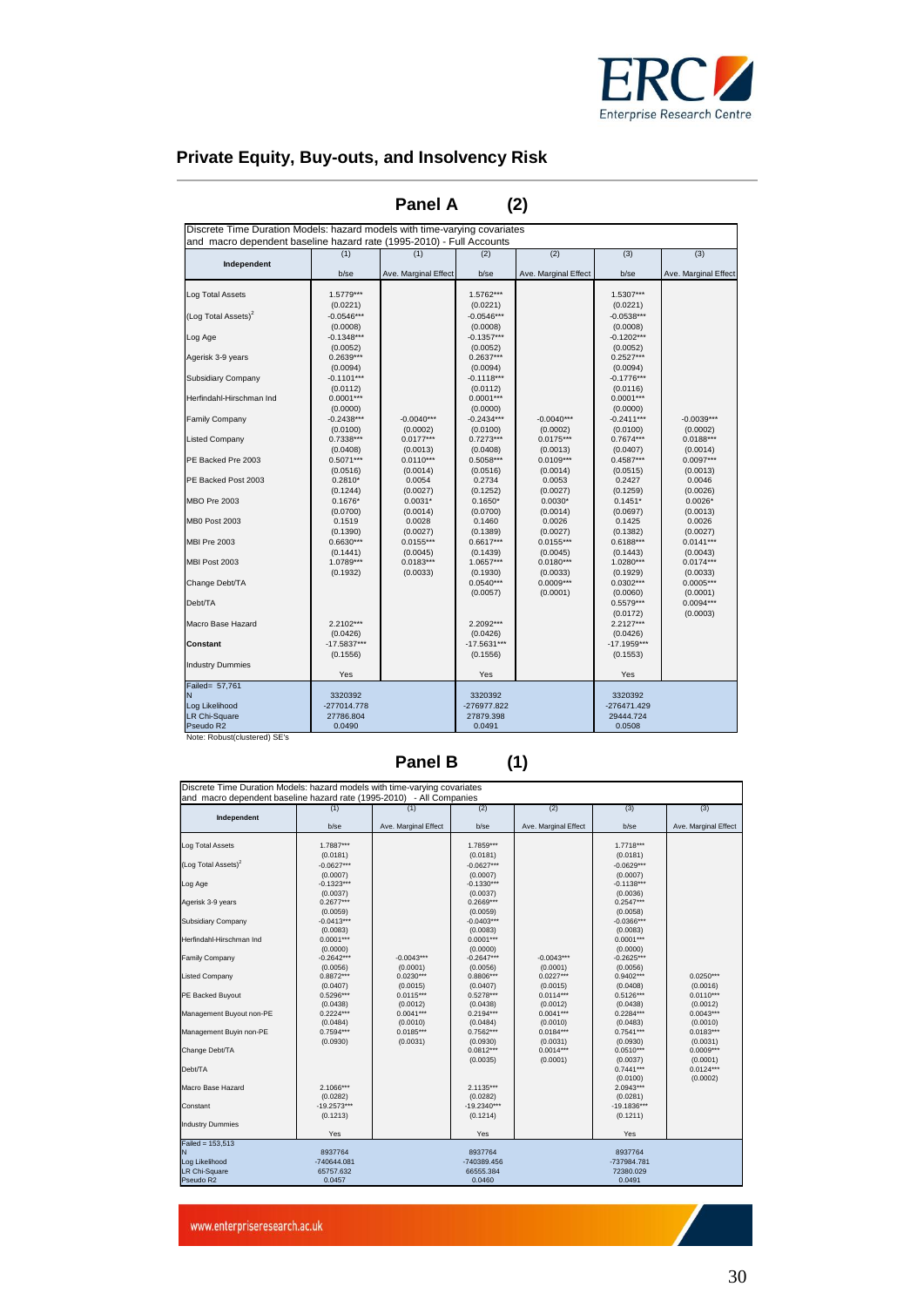

|                                                                           |                           | <b>Panel B</b>           | (2)                       |                          |                           |                          |
|---------------------------------------------------------------------------|---------------------------|--------------------------|---------------------------|--------------------------|---------------------------|--------------------------|
| Discrete Time Duration Models: hazard models with time-varying covariates |                           |                          |                           |                          |                           |                          |
| and macro dependent baseline hazard rate (1995-2010) - All Companies      |                           |                          |                           |                          |                           |                          |
| Independent                                                               | (1)                       | (1)                      | (2)                       | (2)                      | (3)                       | (3)                      |
|                                                                           | b/se                      | Ave. Marginal Effect     | $b$ /se                   | Ave. Marginal Effect     | $b$ /se                   | Ave. Marginal Effect     |
| Log Total Assets                                                          | 1.7884***<br>(0.0181)     |                          | 1.7856***<br>(0.0181)     |                          | 1.7715***<br>(0.0181)     |                          |
| (Log Total Assets) <sup>2</sup>                                           | $-0.0627***$<br>(0.0007)  |                          | $-0.0626***$<br>(0.0007)  |                          | $-0.0629***$<br>(0.0007)  |                          |
| Log Age                                                                   | $-0.1323***$<br>(0.0037)  |                          | $-0.1330***$<br>(0.0037)  |                          | $-0.1138***$<br>(0.0036)  |                          |
| Agerisk 3-9 years                                                         | $0.2677***$<br>(0.0059)   |                          | $0.2669***$<br>(0.0059)   |                          | $0.2547***$<br>(0.0058)   |                          |
| Subsidiary Company                                                        | $-0.0414***$<br>(0.0083)  |                          | $-0.0404***$<br>(0.0083)  |                          | $-0.0366***$<br>(0.0083)  |                          |
| Herfindahl-Hirschman Ind                                                  | $0.0001***$<br>(0.0000)   |                          | $0.0001***$<br>(0.0000)   |                          | $0.0001***$<br>(0.0000)   |                          |
| Family Company                                                            | $-0.2642***$<br>(0.0056)  | $-0.0043***$<br>(0.0001) | $-0.2647***$<br>(0.0056)  | $-0.0043***$<br>(0.0001) | $-0.2625***$<br>(0.0056)  | $-0.0043***$<br>(0.0001) |
| <b>Listed Company</b>                                                     | 0.8870***<br>(0.0407)     | $0.0230***$<br>(0.0015)  | $0.8804***$<br>(0.0407)   | $0.0227***$<br>(0.0015)  | 0.9400***<br>(0.0408)     | $0.0250***$<br>(0.0016)  |
| PE Backed Pre 2003                                                        | 0.5596***<br>(0.0475)     | $0.0123***$<br>(0.0013)  | 0.5565***<br>(0.0475)     | $0.0122***$<br>(0.0013)  | 0.5365***<br>(0.0475)     | $0.0116***$<br>(0.0013)  |
| PE Backed Post 2003                                                       | $0.3759***$<br>(0.1120)   | $0.0075***$<br>(0.0027)  | $0.3803***$<br>(0.1120)   | $0.0076***$<br>(0.0027)  | $0.3879***$<br>(0.1119)   | $0.0078***$<br>(0.0027)  |
| <b>MBO Pre 2003</b>                                                       | $0.2337***$<br>(0.0556)   | $0.0044***$<br>(0.0012)  | $0.2316***$<br>(0.0556)   | $0.0043***$<br>(0.0012)  | $0.2381***$<br>(0.0555)   | $0.0045***$<br>(0.0012)  |
| <b>MB0 Post 2003</b>                                                      | 0.1859<br>(0.0978)        | 0.0034<br>(0.0019)       | 0.1801<br>(0.0976)        | 0.0033<br>(0.0019)       | $0.1967*$<br>(0.0976)     | $0.0036*$<br>(0.0020)    |
| <b>MBI Pre 2003</b>                                                       | $0.6110***$<br>(0.1201)   | $0.0138***$<br>(0.0035)  | $0.6098***$<br>(0.1201)   | $0.0137***$<br>(0.0035)  | 0.6025***<br>(0.1200)     | $0.0135***$<br>(0.0035)  |
| MBI Post 2003                                                             | 1.0145***<br>(0.1430)     | $0.0170***$<br>(0.0024)  | 1.0071***<br>(0.1431)     | $0.0168***$<br>(0.0024)  | 1.0155***<br>(0.1433)     | $0.0170***$<br>(0.0024)  |
| Change Debt/TA                                                            |                           |                          | $0.0811***$<br>(0.0035)   | $0.0014***$<br>(0.0001)  | $0.0509***$<br>(0.0037)   | $0.0009***$<br>(0.0001)  |
| Debt/TA                                                                   |                           |                          |                           |                          | $0.7440***$<br>(0.0100)   | $0.0124***$<br>(0.0002)  |
| Macro Base Hazard                                                         | 2.1066***<br>(0.0282)     |                          | 2.1135***<br>(0.0282)     |                          | 2.0943***<br>(0.0281)     |                          |
| Constant                                                                  | $-19.2552***$<br>(0.1213) |                          | $-19.2320***$<br>(0.1214) |                          | $-19.1818***$<br>(0.1211) |                          |
| <b>Industry Dummies</b>                                                   | Yes                       |                          | Yes                       |                          | Yes                       |                          |
| Failed = $153,513$                                                        |                           |                          |                           |                          |                           |                          |
| N                                                                         | 8937764                   |                          | 8937764                   |                          | 8937764                   |                          |
| Log Likelihood                                                            | -740640.266               |                          | -740385.804               |                          | -737981.305               |                          |
| <b>LR Chi-Square</b><br>Pseudo R2                                         | 65784.662<br>0.0457       |                          | 66581.516<br>0.0460       |                          | 72404.881<br>0.0491       |                          |

#### A2. All companies

The above result weakens when we include smaller companies (Table VI panels B1 and B2) but PE deals are confirmed to be less likely to fail than buy-ins and listed companies and the marginal effect<sup>17</sup> of PE-backing on insolvency is small compared to the base rate, lower than listed companies and not higher than pre-buyout risk. The results are confirmed in the table in the average marginal effects column. Thus, rather than increase risk through leverage post buyout risk is lower.

Again, including variables capturing leverage, (levels and changes) does not impact on the coefficients of the buyout dummies (i.e. the buyout dummy is not a proxy for leverage) and the ranking of failure rate by company type. Thus over-leveraged firms are likely to fail but buyouts show

www.enterpriseresearch.ac.uk

 $\overline{a}$  $17$  We report the 'average marginal effect 'of variables of interest where the marginal effect is the coefficient multiplied by a scale factor, which, of course, varies with each observation. The 'margins' command in STATA 11/12 calculates the scale factor for every observation and then takes the average.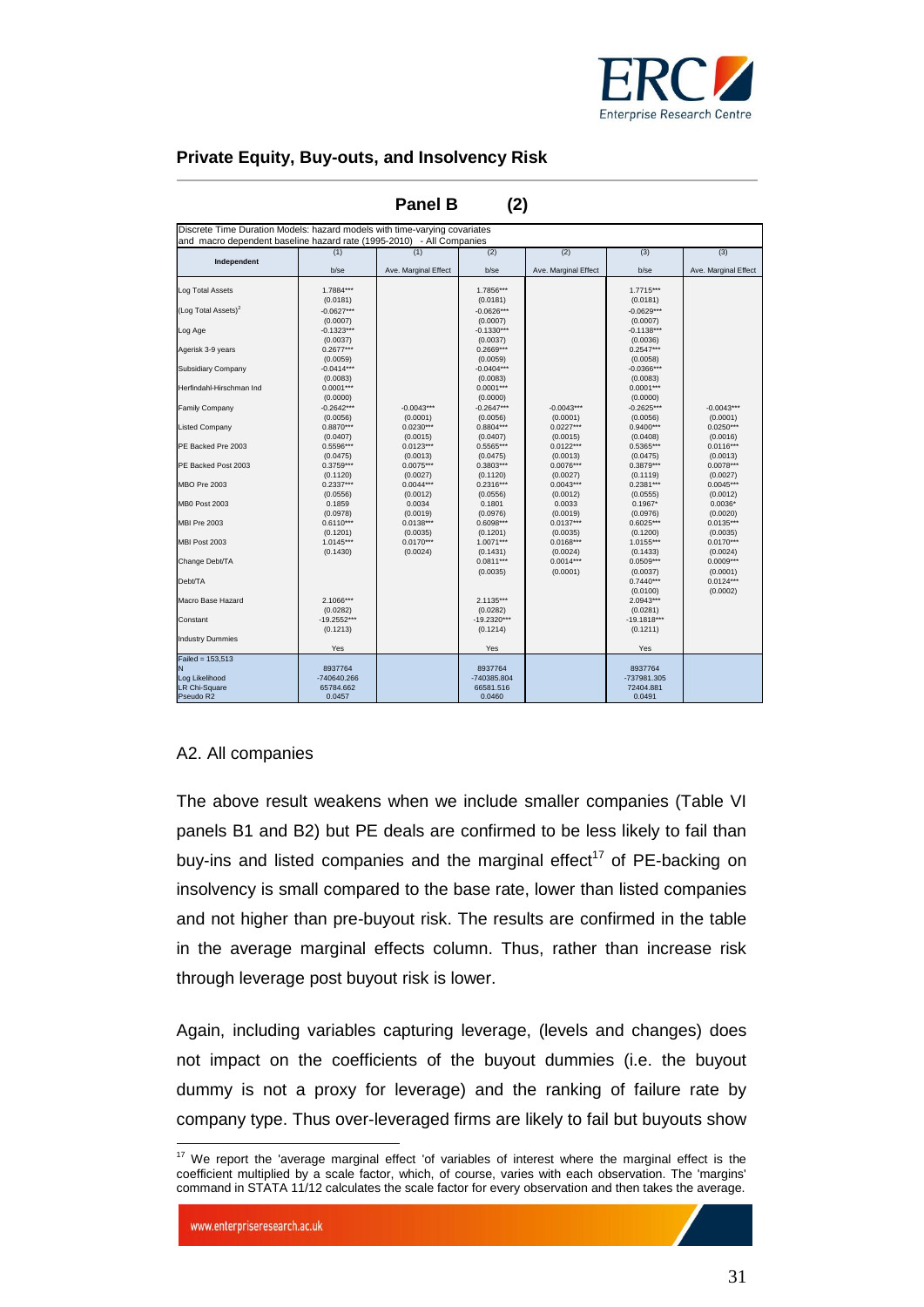

no greater propensity to increase risk by over-leverage than other companies.

For all models we report the 'average marginal effects' of each independent variable in addition to logit coefficients. We focus on the average marginal effects of the buyout dummies. Moreover we generate, from the multivariate models, the average marginal effects of buy-out type for each analysis period. For example, we report the average marginal effect of buyout type over each analysis year in Figure 3. Results confirm the differences in failure propensity over the cycle for the three buy-out types. MBIs have the highest insolvency risk over the entire period, particularly in the late nineties and dot.com bust around 2000. Interestingly, contrasting with other types, MBIs show a marked increase in insolvency risk as the economy moved into recession from 2007.

#### **Figure 3 Average Marginal Effects of Buy-Out Type on Insolvency Probability Over Time**

The Chart plots the average marginal effects of buy-out type and listed companies on insolvency risk. The estimates are derived from Table VI (Panel B Model 1) using post-estimation sub-population analysis. The chart highlights the marginal effects of changing from 0-1 on each dummy variable for each time period.



#### **Panel A: Average marginal effect over time**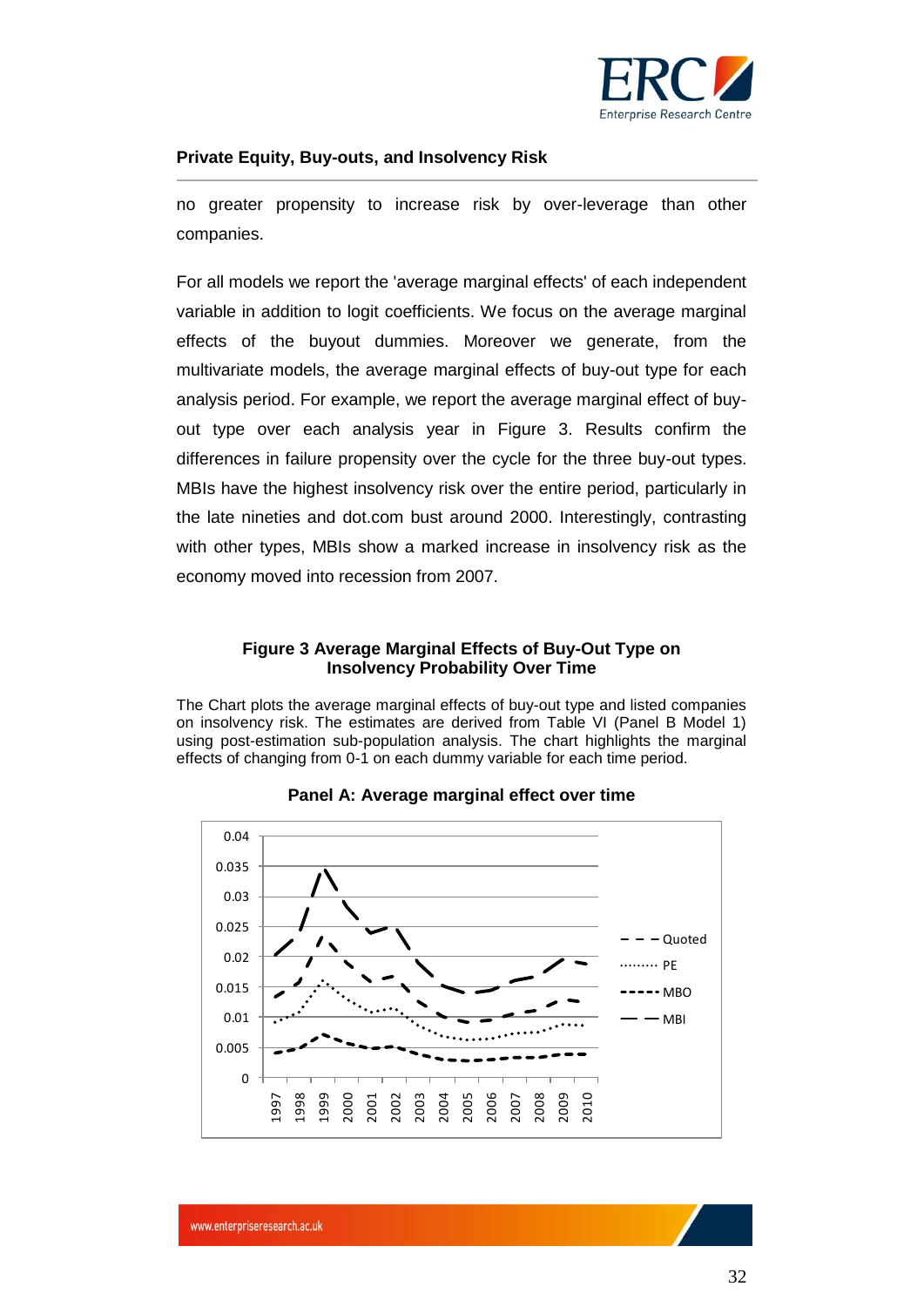![](_page_32_Picture_0.jpeg)

![](_page_32_Figure_2.jpeg)

**Panel B: Average marginal effect over debt range**

#### <span id="page-32-0"></span>B. Analyses including financial and other risk factors

Models are re-estimated using the full range of risk-related company characteristics using the discrete time hazard model framework. Multivariate models using the full range of variables, standard in failure prediction models, are built using data on companies submitting full accounts (Table VII panel A); and for the whole sample using variables common to both (Table VII panel B).

The models reported in Table VII (Panels A and B) include basic controls for company size, age and sector competition and the independent variables of interest, buyout type. To test the robustness of our models we add various combinations of control variables reflecting 'compliance' (model 1); financial characteristics (model 2); company characteristics control variables and 'operational risk and compliance' (model 3). Model 4 adds financial characteristics and leverage variables and Model 5 includes all variables (M1). Generally the control variables attract the expected signs and are all strongly significant.

Table VII (panel A) reports estimated models for companies with full accounting information. Buy-out dummies are consistent across models 1-5.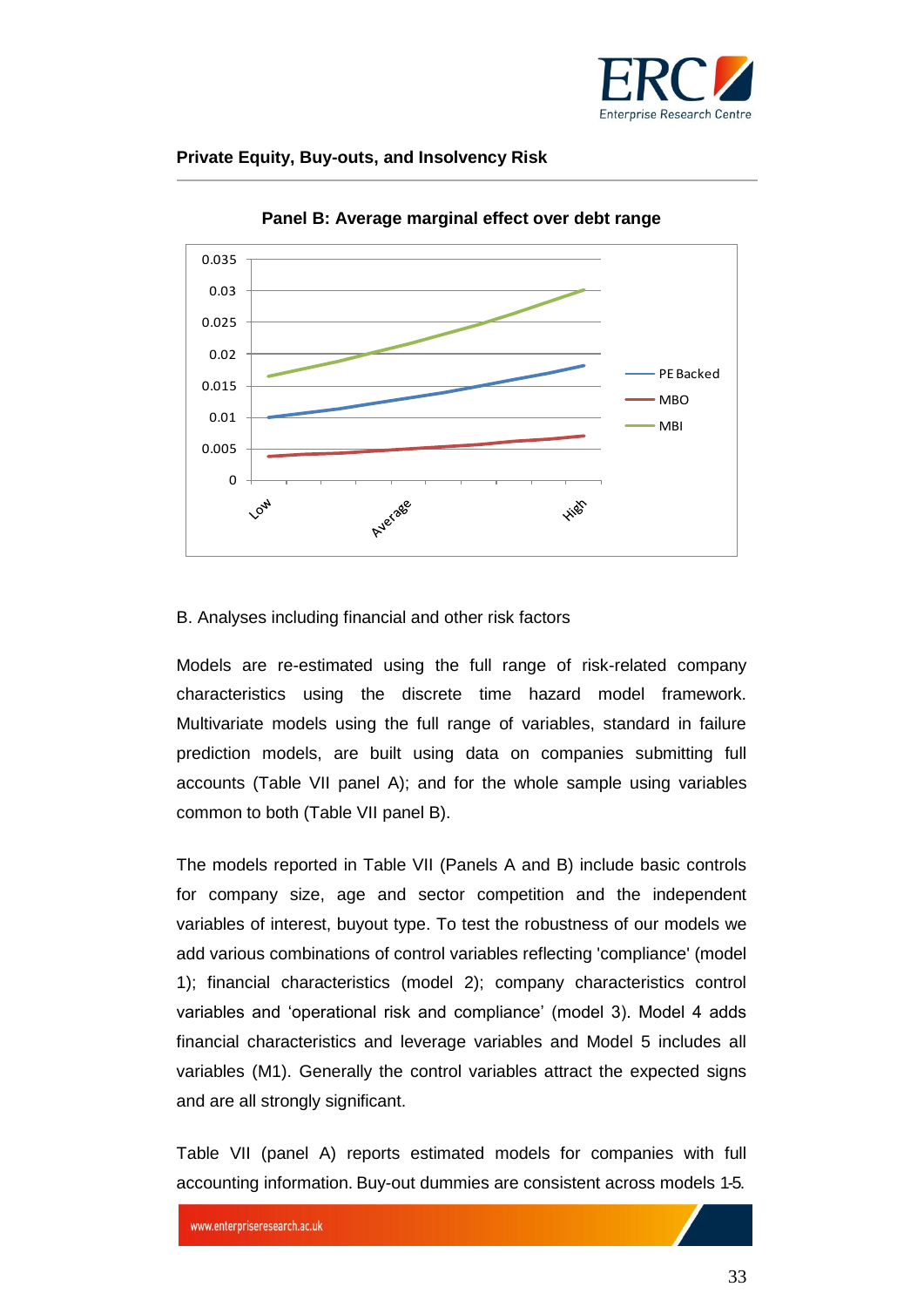![](_page_33_Picture_0.jpeg)

Pre-2003 buyout deals have a higher propensity to failure than the population of private companies and family businesses. Again MBIs show the highest failure probability. The coefficients on post-2003 deals are not significant with the exception of non-PE MBIs. Thus, we find that MBOs and PE backed deals completed post-2003 are not riskier than the nonbuyout population if we control for various financial and non-financial factors.

#### <span id="page-33-0"></span>B1.Companies with full accounts

The control variables give consistent and significant results. Thus in the full model (Model 5), companies with a high ratio of cash to total assets exhibit lower failure propensity as do companies that can adequately cover interest payments on loans out of profits and show higher profit and retained profit to asset ratios. Companies with higher levels of short-term and long-term debt to equity are more prone to failure, as expected, but the marginal effects are negligible.

#### **Table VII Multivariate Models Predicting Insolvency**

We estimate discrete time hazard models determining the probability of insolvency for each company. The models determine insolvency risk using company characteristics, age, size and company type whilst controlling for industry competition with an HH Index and sector using 31 dummy variables. We estimate models (1-5) including different combinations of variables reflecting financial characteristics, regulatory compliance, operational risk and debt. The equations include macro-economic estimates of the base line hazard rate. From maximum likelihood estimation we report the estimated coefficients and significance level of each coefficient based on robust (clustered) standard errors. Overall fit is gauged by log-likelihood statistics and chi-square. We test for the significance of buyout dummy variables, PE-backed buyouts, non-PE-backed MBO's and non-PE-backed MBI's created pre and post 2003. For each model we report the average marginal effects of the 'buyout type' dummy variables and their significance. Panel A reports models estimated for companies that report full accounts (including profit and loss data). Panel B reports the estimates for the full sample. In both tables Model 1 includes variables reflecting company age, size and company type and includes variables measuring compliance. Model 2 adds financial ratios to the model financial risks. Model 3 includes variables reflecting company age, size and company type and includes variables measuring compliance and operational risk. Model 4 includes variables reflecting company age, size and company type and includes variables measuring financial characteristics, debt and compliance. Model 5 includes all variables. For each model we report the average marginal effects of the 'buyout type' dummy variables and their significance.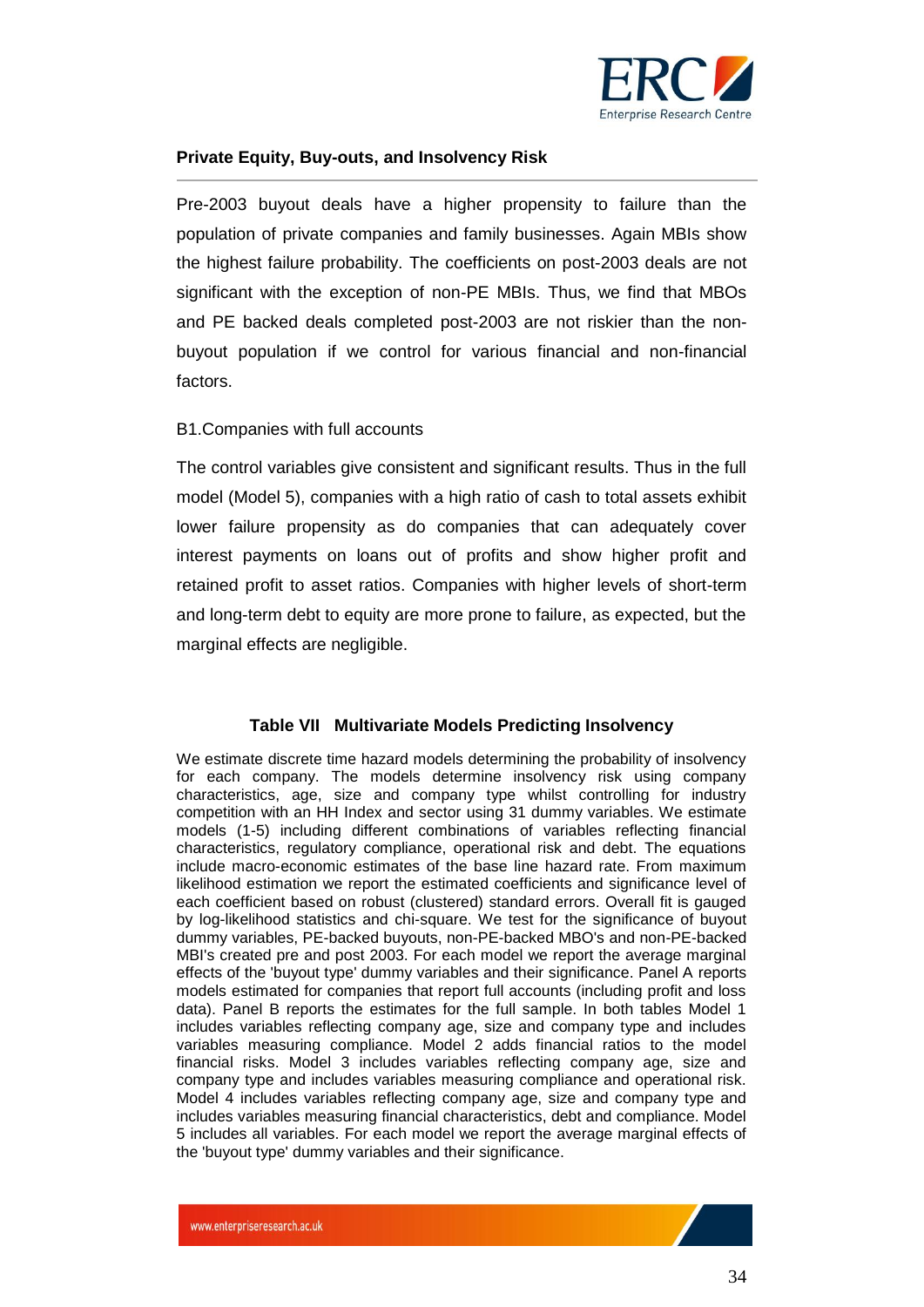![](_page_34_Picture_0.jpeg)

| <b>Full Accounts</b>      | piscrete Time Duration Models: hazard models with time-varying covariates and macro dependent baseline hazard rate (1995-2010) [ |                                                                                                            |                                                                                                       |                                                                                                                 |                                                                                                     |                                                                                  |                                                                                                         |                                                                                                                                                                                                                                                                                                              |                                                                                                                                                                                                                                                                                                 |                                                                                                                                                                                                                                                                                 |                                                                                                 |
|---------------------------|----------------------------------------------------------------------------------------------------------------------------------|------------------------------------------------------------------------------------------------------------|-------------------------------------------------------------------------------------------------------|-----------------------------------------------------------------------------------------------------------------|-----------------------------------------------------------------------------------------------------|----------------------------------------------------------------------------------|---------------------------------------------------------------------------------------------------------|--------------------------------------------------------------------------------------------------------------------------------------------------------------------------------------------------------------------------------------------------------------------------------------------------------------|-------------------------------------------------------------------------------------------------------------------------------------------------------------------------------------------------------------------------------------------------------------------------------------------------|---------------------------------------------------------------------------------------------------------------------------------------------------------------------------------------------------------------------------------------------------------------------------------|-------------------------------------------------------------------------------------------------|
| <b>Control Variables</b>  | Variable                                                                                                                         | b/se<br>$\widehat{\tau}$                                                                                   | Ave. dydx                                                                                             | $^{10}$<br>$\widehat{\alpha}$                                                                                   | Ave. dydx                                                                                           | $b$ /se<br>ම                                                                     | Ave. dydx                                                                                               | $b$ /se<br>$\widehat{a}$                                                                                                                                                                                                                                                                                     | Ave. dydx                                                                                                                                                                                                                                                                                       | $\frac{6}{26}$                                                                                                                                                                                                                                                                  | Ave. dydx                                                                                       |
| Size, Age, Type           | Size Dummy                                                                                                                       | (0.0119)<br>$-0.4868$ *                                                                                    |                                                                                                       | (0.0123)<br>$-0.2974$                                                                                           |                                                                                                     | (0.0121)<br>$-0.5464*$                                                           |                                                                                                         | (0.0126)<br>$-0.2992$ <sup>*</sup>                                                                                                                                                                                                                                                                           |                                                                                                                                                                                                                                                                                                 | (0.0129)<br>$-0.5775$                                                                                                                                                                                                                                                           |                                                                                                 |
|                           | Size Dummy                                                                                                                       | $0.3687***$                                                                                                |                                                                                                       | $-0.3569***$                                                                                                    |                                                                                                     | $-0.3077***$                                                                     |                                                                                                         | $0.3329***$                                                                                                                                                                                                                                                                                                  |                                                                                                                                                                                                                                                                                                 | $-0.2767***$                                                                                                                                                                                                                                                                    |                                                                                                 |
|                           | <b>POR</b> Age                                                                                                                   | $-0.1095***$<br>(0.0131)                                                                                   |                                                                                                       | (0.0133)                                                                                                        |                                                                                                     | $-0.0987***$<br>(0.0131)                                                         |                                                                                                         | (0.0135)                                                                                                                                                                                                                                                                                                     |                                                                                                                                                                                                                                                                                                 | (0.0135)<br>$-0.0915**$                                                                                                                                                                                                                                                         |                                                                                                 |
|                           |                                                                                                                                  | (0.0051)                                                                                                   |                                                                                                       | $-0.1034***$<br>(0.0051)                                                                                        |                                                                                                     |                                                                                  |                                                                                                         |                                                                                                                                                                                                                                                                                                              |                                                                                                                                                                                                                                                                                                 | (0.0050)                                                                                                                                                                                                                                                                        |                                                                                                 |
|                           | Agerisk 3-9 years                                                                                                                | $0.1954***$<br>(0.0095)                                                                                    |                                                                                                       | $0.1544***$<br>(0.0095)                                                                                         |                                                                                                     | $(0.0050)$<br>$0.1422***$<br>$(0.0096)$                                          |                                                                                                         | $-0.1002***$<br>$(0.0050)$<br>$0.1533***$<br>$(0.0095)$                                                                                                                                                                                                                                                      |                                                                                                                                                                                                                                                                                                 | (260000)                                                                                                                                                                                                                                                                        |                                                                                                 |
|                           | Subsidiary Company                                                                                                               |                                                                                                            |                                                                                                       |                                                                                                                 |                                                                                                     |                                                                                  |                                                                                                         |                                                                                                                                                                                                                                                                                                              |                                                                                                                                                                                                                                                                                                 |                                                                                                                                                                                                                                                                                 |                                                                                                 |
|                           | Herfindahl-Hirschman                                                                                                             | $0.2132***$<br>$(0.0120)$<br>$0.0001***$                                                                   |                                                                                                       | $-0.2697$<br>$(0.0120)$<br>$0.0001$                                                                             |                                                                                                     | $-0.1718$<br>$(0.0121)$<br>$0.0001$                                              |                                                                                                         | $-0.2747$<br>(0.0123)<br>0.0001***                                                                                                                                                                                                                                                                           |                                                                                                                                                                                                                                                                                                 | $\begin{array}{l} -0.2217^{***} \\ \begin{array}{c} (0.0124) \\ 0.0001^{***} \\ 0.0000 \end{array} \end{array}$                                                                                                                                                                 |                                                                                                 |
|                           | Family Company                                                                                                                   | $-0.1739***$<br>(0.0000)                                                                                   | $-0.0028***$                                                                                          | $-0.1565***$<br>(0.0000)                                                                                        | $-0.0025***$                                                                                        | (0.0000)<br>$-0.1470$<br>(0.0102)                                                | $-0.0024***$                                                                                            | $-0.1570***$<br>(0.0101)<br>(0.0000)                                                                                                                                                                                                                                                                         | $-0.0025***$                                                                                                                                                                                                                                                                                    | $-0.1369***$<br>$(0.0102)$                                                                                                                                                                                                                                                      | $-0.0022***$                                                                                    |
|                           | Listed Company                                                                                                                   | (0.0101)<br>$0.5681***$                                                                                    | $(0.0002)$<br>$0.0125***$<br>$(0.0011)$                                                               | $0.5024***$<br>(0.0101)                                                                                         | 0.0106***<br>(0.0002)                                                                               |                                                                                  | $(0.0002)$<br>$0.0096***$<br>$(0.0010)$                                                                 | $0.4990***$                                                                                                                                                                                                                                                                                                  | $(0.0002)$<br>$0.0105***$                                                                                                                                                                                                                                                                       | $0.4257***$                                                                                                                                                                                                                                                                     | $(0.0002)$<br>$0.0084***$                                                                       |
|                           |                                                                                                                                  | (0.0398)                                                                                                   |                                                                                                       | (0.0399)                                                                                                        | (0.0010)                                                                                            | $0.4723$<br>$(0.0403)$                                                           |                                                                                                         | (0.0400)                                                                                                                                                                                                                                                                                                     |                                                                                                                                                                                                                                                                                                 | (0.0408)                                                                                                                                                                                                                                                                        | (0.0010)                                                                                        |
| Financial Characteristics | Cash/Total Assets                                                                                                                |                                                                                                            |                                                                                                       | $-1.3556***$<br>(0.0249)                                                                                        |                                                                                                     |                                                                                  |                                                                                                         | $-1.3341***$<br>(0.0249)                                                                                                                                                                                                                                                                                     |                                                                                                                                                                                                                                                                                                 | $-1.798***$<br>$(0.0249)$                                                                                                                                                                                                                                                       |                                                                                                 |
|                           | Trade debtors/Total Assets                                                                                                       |                                                                                                            |                                                                                                       | $0.4209***$<br>(0.0170)                                                                                         |                                                                                                     |                                                                                  |                                                                                                         | $0.4092***$                                                                                                                                                                                                                                                                                                  |                                                                                                                                                                                                                                                                                                 | $0.4102***$<br>(0.0174)                                                                                                                                                                                                                                                         |                                                                                                 |
|                           | Trade Creditors/Total Liabilities                                                                                                |                                                                                                            |                                                                                                       | (0.0153)<br>$0.5323***$                                                                                         |                                                                                                     |                                                                                  |                                                                                                         | $(0.0171)$<br>$0.5749***$                                                                                                                                                                                                                                                                                    |                                                                                                                                                                                                                                                                                                 | (0.0161)<br>$0.5080**$                                                                                                                                                                                                                                                          |                                                                                                 |
|                           | nventory/Working Capital                                                                                                         |                                                                                                            |                                                                                                       | $0.0208***$                                                                                                     |                                                                                                     |                                                                                  |                                                                                                         |                                                                                                                                                                                                                                                                                                              |                                                                                                                                                                                                                                                                                                 |                                                                                                                                                                                                                                                                                 |                                                                                                 |
|                           | Retained Earnings/Total Assets                                                                                                   |                                                                                                            |                                                                                                       | (0.0004)                                                                                                        |                                                                                                     |                                                                                  |                                                                                                         |                                                                                                                                                                                                                                                                                                              |                                                                                                                                                                                                                                                                                                 |                                                                                                                                                                                                                                                                                 |                                                                                                 |
|                           | Return on Assets                                                                                                                 |                                                                                                            |                                                                                                       | (0.0033)                                                                                                        |                                                                                                     |                                                                                  |                                                                                                         |                                                                                                                                                                                                                                                                                                              |                                                                                                                                                                                                                                                                                                 |                                                                                                                                                                                                                                                                                 |                                                                                                 |
|                           | Change in Profit                                                                                                                 |                                                                                                            |                                                                                                       | $0.0048***$<br>(0.0087)                                                                                         |                                                                                                     |                                                                                  |                                                                                                         | $\begin{array}{l} 0.0156) \\ 0.0191 \\ -0.0004) \\ 0.0004) \\ 0.0003) \\ 0.0033) \\ 0.0033) \\ 0.0067 \\ -0.0067 \\ -0.0042 \\ -0.0042 \\ -0.0042 \\ -0.0042 \\ -0.0042 \\ -0.0042 \\ -0.0042 \\ -0.0042 \\ -0.0042 \\ -0.0042 \\ -0.0042 \\ -0.0042 \\ -0.0042 \\ -0.0042 \\ -0.0042 \\ -0.0042 \\ -0.0042$ |                                                                                                                                                                                                                                                                                                 | $\begin{array}{l} 0.070^{**}\\ 0.070^{**}\\ 0.0099\\ 0.003\\ 0.003\\ 0.003\\ 0.003\\ 0.003\\ 0.0004^{**}\\ 0.0004^{**}\\ 0.0004^{**}\\ 0.0004\\ 0.0004\\ 0.0004\\ 0.0000\\ 0.0004\\ 0.0004\\ 0.0004\\ 0.0004\\ 0.0004\\ 0.0004\\ 0.0000\\ 0.00004\\ 0.00004\\ 0.00004\\ 0.0000$ |                                                                                                 |
| Debt                      | EBITDA/Interest Paid                                                                                                             |                                                                                                            |                                                                                                       | (0.0004)                                                                                                        |                                                                                                     |                                                                                  |                                                                                                         | $-0.0004***$<br>(0.0004)                                                                                                                                                                                                                                                                                     | $-0.0000***$                                                                                                                                                                                                                                                                                    |                                                                                                                                                                                                                                                                                 | $-0.0000***$                                                                                    |
|                           | <b>Debt/TA</b>                                                                                                                   |                                                                                                            |                                                                                                       |                                                                                                                 |                                                                                                     |                                                                                  |                                                                                                         | $(0.0000)$<br>0.1679***                                                                                                                                                                                                                                                                                      | $(0.0000)$<br>$0.0028***$                                                                                                                                                                                                                                                                       |                                                                                                                                                                                                                                                                                 | $(0.0000)$<br>$0.0024***$                                                                       |
|                           |                                                                                                                                  |                                                                                                            |                                                                                                       |                                                                                                                 |                                                                                                     |                                                                                  |                                                                                                         |                                                                                                                                                                                                                                                                                                              |                                                                                                                                                                                                                                                                                                 |                                                                                                                                                                                                                                                                                 | (0.0003)                                                                                        |
| Compliance                | Audited                                                                                                                          | $0.4847***$<br>(0.0122)                                                                                    |                                                                                                       | $0.3736***$<br>(0.0120)                                                                                         |                                                                                                     | $0.4177***$<br>(0.0125)                                                          |                                                                                                         | $0.3631***$<br>(0.0121)                                                                                                                                                                                                                                                                                      |                                                                                                                                                                                                                                                                                                 | $0.3253***$<br>(0.0125)                                                                                                                                                                                                                                                         |                                                                                                 |
|                           | Cashflow Statement                                                                                                               | $-0.1971***$                                                                                               |                                                                                                       | $-0.2289***$                                                                                                    |                                                                                                     | $0.1468***$                                                                      |                                                                                                         | $-0.2336***$                                                                                                                                                                                                                                                                                                 |                                                                                                                                                                                                                                                                                                 | $0.1872***$<br>$(0.0154)$                                                                                                                                                                                                                                                       |                                                                                                 |
|                           | <b>Accounts Overdue</b>                                                                                                          | (0.0154)                                                                                                   |                                                                                                       | (0.0155)                                                                                                        |                                                                                                     | (0.0154)<br>$0.0011***$                                                          |                                                                                                         | (0.0155)                                                                                                                                                                                                                                                                                                     |                                                                                                                                                                                                                                                                                                 |                                                                                                                                                                                                                                                                                 |                                                                                                 |
|                           | ate filing last accounts                                                                                                         |                                                                                                            |                                                                                                       |                                                                                                                 |                                                                                                     | $(0.0001)$<br>$0.0033***$                                                        |                                                                                                         |                                                                                                                                                                                                                                                                                                              |                                                                                                                                                                                                                                                                                                 |                                                                                                                                                                                                                                                                                 |                                                                                                 |
|                           | Charge on Assets                                                                                                                 | $\begin{array}{c} 0.0018^{***}\\ (0.0001)\\ 0.0047^{***}\\ (0.0001)\\ (0.0001)\\ 0.7431^{***} \end{array}$ |                                                                                                       | $\begin{array}{l} 0.0017^{***} \\ (0.0001) \\ 0.0040^{***} \\ (0.0001) \\ (0.0001) \\ 0.5954^{***} \end{array}$ |                                                                                                     | $(0.0001)$<br>$0.6998***$                                                        |                                                                                                         | $\begin{array}{l} 0.0017^{***} \\ 0.0001) \\ 0.0040^{***} \\ 0.0001) \\ 0.5842^{***} \\ 0.5842^{***} \\ 0.0131) \end{array}$                                                                                                                                                                                 |                                                                                                                                                                                                                                                                                                 | $\begin{array}{l} 0.0011^{***}\\ (0.0001)\\ (0.0029^{***}\\ (0.0001)\\ (0.0001)\\ 0.5642^{***} \end{array}$                                                                                                                                                                     |                                                                                                 |
| <b>Operational Risk</b>   | County Court Judgements/Total Liabilities                                                                                        | (0.0131)                                                                                                   |                                                                                                       | (0.0130)                                                                                                        |                                                                                                     | (0.0132)<br>$3.0065***$                                                          |                                                                                                         |                                                                                                                                                                                                                                                                                                              |                                                                                                                                                                                                                                                                                                 | $(0.0132)$<br>2.7056***<br>$(0.0224)$                                                                                                                                                                                                                                           |                                                                                                 |
|                           | Account Qualification - Severe                                                                                                   |                                                                                                            |                                                                                                       |                                                                                                                 |                                                                                                     | $0.8581***$<br>(0.0222)                                                          |                                                                                                         |                                                                                                                                                                                                                                                                                                              |                                                                                                                                                                                                                                                                                                 | $0.6697***$                                                                                                                                                                                                                                                                     |                                                                                                 |
|                           | Account Qualification - Going Concern                                                                                            |                                                                                                            |                                                                                                       |                                                                                                                 |                                                                                                     | (0.0447)<br>$1.1862***$                                                          |                                                                                                         |                                                                                                                                                                                                                                                                                                              |                                                                                                                                                                                                                                                                                                 | $(0.0441)$<br>$0.8798***$                                                                                                                                                                                                                                                       |                                                                                                 |
|                           | Change in Auditor                                                                                                                |                                                                                                            |                                                                                                       |                                                                                                                 |                                                                                                     | (0.0209)<br>$0.2241***$                                                          |                                                                                                         |                                                                                                                                                                                                                                                                                                              |                                                                                                                                                                                                                                                                                                 | (0.0217)<br>$0.1945***$                                                                                                                                                                                                                                                         |                                                                                                 |
|                           | PE Backed Pre 2003                                                                                                               | $0.4821***$                                                                                                | $0.0102***$                                                                                           | $0.3880***$                                                                                                     | $0.0077***$                                                                                         | (0.0143)<br>$0.5088***$<br>$(0.0518)$                                            | $0.0106***$                                                                                             | $0.3662***$                                                                                                                                                                                                                                                                                                  | $0.0072***$                                                                                                                                                                                                                                                                                     | (0.0143)<br>$0.4074**$                                                                                                                                                                                                                                                          | $0.0080***$                                                                                     |
| <b>Buyout Type</b>        | PE Backed Post 2003                                                                                                              | (0.0511)<br>0.0993                                                                                         | $\begin{array}{l} (0.0013) \\ 0.0017 \\ (0.0023) \\ (0.0039^{**} \\ (0.0014) \\ (0.0014) \end{array}$ | $\begin{array}{l} (0.0509) \\ (0.1370) \\ (0.1235) \\ (0.1235) \\ (0.0696) \\ (0.0696) \end{array}$             | $\begin{array}{l} (0.0012) \\ 0.0024 \\ 0.0023 \\ 0.0019 \\ 0.0013 \\ 0.0013 \\ 0.0027 \end{array}$ |                                                                                  | $\begin{array}{c} (0.0013) \\ 0.0018 \\ (0.0018) \\ (0.0022) \\ (0.0043^{***}) \\ (0.0014) \end{array}$ | (0.0509)<br>0.1321                                                                                                                                                                                                                                                                                           | $\begin{smallmatrix} 6.0010 \\ 0.0023 \\ 0.00023 \\ 0.0001 \\ 0.0010 \\ 0.0003 \\ 0.0000 \\ 0.0000 \\ 0.0000 \\ 0.0000 \\ 0.0000 \\ 0.0000 \\ 0.0000 \\ 0.0000 \\ 0.0000 \\ 0.0000 \\ 0.0000 \\ 0.0000 \\ 0.0000 \\ 0.0000 \\ 0.0000 \\ 0.0000 \\ 0.0000 \\ 0.0000 \\ 0.0000 \\ 0.0000 \\ 0.00$ | $\begin{array}{l} 0.0513\\ 0.1443\\ 0.1221\\ 0.0100\\ 0.0100\\ 0.0100\\ 0.0100\\ 0.0100\\ 0.0100\\ 0.0100\\ 0.0100\\ 0.0100\\ 0.0100\\ 0.0100\\ 0.0100\\ 0.0100\\ 0.0100\\ 0.0100\\ 0.0100\\ 0.0100\\ 0.0100\\ 0.0100\\ 0.0100\\ 0.0100\\ 0.0100\\ 0.0100\\ 0.01$               | $\begin{array}{l} (0.0012)\\ 0.0023\\ 0.0023\\ 0.00033\\ 0.00013\\ 0.0031\\ 0.0031 \end{array}$ |
|                           | MBO Pre 2003                                                                                                                     | $(0.1238)$<br>$0.2122**$<br>$(0.0698)$                                                                     |                                                                                                       |                                                                                                                 |                                                                                                     |                                                                                  |                                                                                                         |                                                                                                                                                                                                                                                                                                              |                                                                                                                                                                                                                                                                                                 |                                                                                                                                                                                                                                                                                 |                                                                                                 |
|                           | MBO Post 2003                                                                                                                    | 0.1721                                                                                                     | 0.0031                                                                                                | 0.1500                                                                                                          |                                                                                                     | $0.1054$<br>$0.1236$<br>$0.2349$<br>$0.0698$<br>$0.0693$<br>$0.1983$<br>$0.1369$ | 0.0036                                                                                                  | $\begin{array}{c} (0.1233) \\ 0.0985 \\ (0.0696) \\ 0.1423 \end{array}$                                                                                                                                                                                                                                      |                                                                                                                                                                                                                                                                                                 |                                                                                                                                                                                                                                                                                 |                                                                                                 |
|                           |                                                                                                                                  | (0.1362)                                                                                                   | (0.0027)                                                                                              | (0.1360)                                                                                                        | (0.0026)                                                                                            |                                                                                  | (0.0027)                                                                                                | (0.1359)                                                                                                                                                                                                                                                                                                     |                                                                                                                                                                                                                                                                                                 |                                                                                                                                                                                                                                                                                 | (0.0026)                                                                                        |
|                           | MBI Pre 2003                                                                                                                     | $0.6433***$<br>(0.1396)                                                                                    | $0.0147***$                                                                                           | $0.5403***$<br>(0.1408)                                                                                         | $0.0116***$                                                                                         | (0.1370)<br>$0.6058**$                                                           | $0.0132**$                                                                                              | (0.1405)<br>$0.5299***$                                                                                                                                                                                                                                                                                      |                                                                                                                                                                                                                                                                                                 | (0.1375)<br>$0.5086**$                                                                                                                                                                                                                                                          | $0.0105***$                                                                                     |
|                           | MBI Post 2003                                                                                                                    | $1.0592***$<br>(0.1949)                                                                                    | $(0.0042)$<br>$0.0299***$<br>$(0.0085)$                                                               | 1.0062***<br>(0.1968)                                                                                           | $(0.0038)$<br>$0.0272***$<br>$(0.0080)$                                                             | (0.1919)<br>9885                                                                 | $(0.0039)$<br>$0.0305***$<br>$(0.0082)$                                                                 | (0.1983)<br>$0.9942***$                                                                                                                                                                                                                                                                                      |                                                                                                                                                                                                                                                                                                 | $1.0447***$<br>(0.1940)                                                                                                                                                                                                                                                         | $\begin{array}{c} (0.0035) \\ 0.0278*** \\ (0.0078) \end{array}$                                |
|                           | Macro Base Hazard                                                                                                                | $2.0454***$<br>(0.0421)                                                                                    |                                                                                                       | $2.0068***$<br>(0.0415)                                                                                         |                                                                                                     | (0.0426)<br>1.9380***                                                            |                                                                                                         | $2.0128***$<br>(0.0415)                                                                                                                                                                                                                                                                                      |                                                                                                                                                                                                                                                                                                 | 1.9155***                                                                                                                                                                                                                                                                       |                                                                                                 |
| Macro Conditions          | Constant                                                                                                                         | $6.7192***$                                                                                                |                                                                                                       | $-6.6231**$                                                                                                     |                                                                                                     | 6.6552**                                                                         |                                                                                                         | 6.6346***                                                                                                                                                                                                                                                                                                    |                                                                                                                                                                                                                                                                                                 | $6.5891***$<br>$(0.0587)$<br>(0.0420)                                                                                                                                                                                                                                           |                                                                                                 |
| Industry<br>Failed=57,76  | ndustry Dummies                                                                                                                  | (0.0586)<br>Yes                                                                                            |                                                                                                       | (0.0582)<br>Yes                                                                                                 |                                                                                                     | (0.0588)<br>Yes                                                                  |                                                                                                         | (0.0583)<br>$\frac{1}{\sqrt{2}}$                                                                                                                                                                                                                                                                             |                                                                                                                                                                                                                                                                                                 | Yes                                                                                                                                                                                                                                                                             |                                                                                                 |
|                           | Log Likelhood<br>LR Chi-Square<br>Pseudo R2                                                                                      | $-273359.940$<br>$41802.649$<br>$0.0615$<br>3320392                                                        |                                                                                                       | $-265500.035$<br>$53044.513$<br>$0.0883$<br>S626158                                                             |                                                                                                     | $-264456.775$<br>64545.277<br>0.0921<br>3320392                                  |                                                                                                         | $-265321.920$<br>$53275.583$<br>$0.0889$<br><b>S6Z6182</b>                                                                                                                                                                                                                                                   |                                                                                                                                                                                                                                                                                                 | $-258342.547$<br>72111.175<br>0.1128<br><b>S6Z6188</b>                                                                                                                                                                                                                          |                                                                                                 |
|                           |                                                                                                                                  |                                                                                                            |                                                                                                       |                                                                                                                 |                                                                                                     |                                                                                  |                                                                                                         |                                                                                                                                                                                                                                                                                                              |                                                                                                                                                                                                                                                                                                 |                                                                                                                                                                                                                                                                                 |                                                                                                 |

#### **Panel A**

www.enterpriseresearch.ac.uk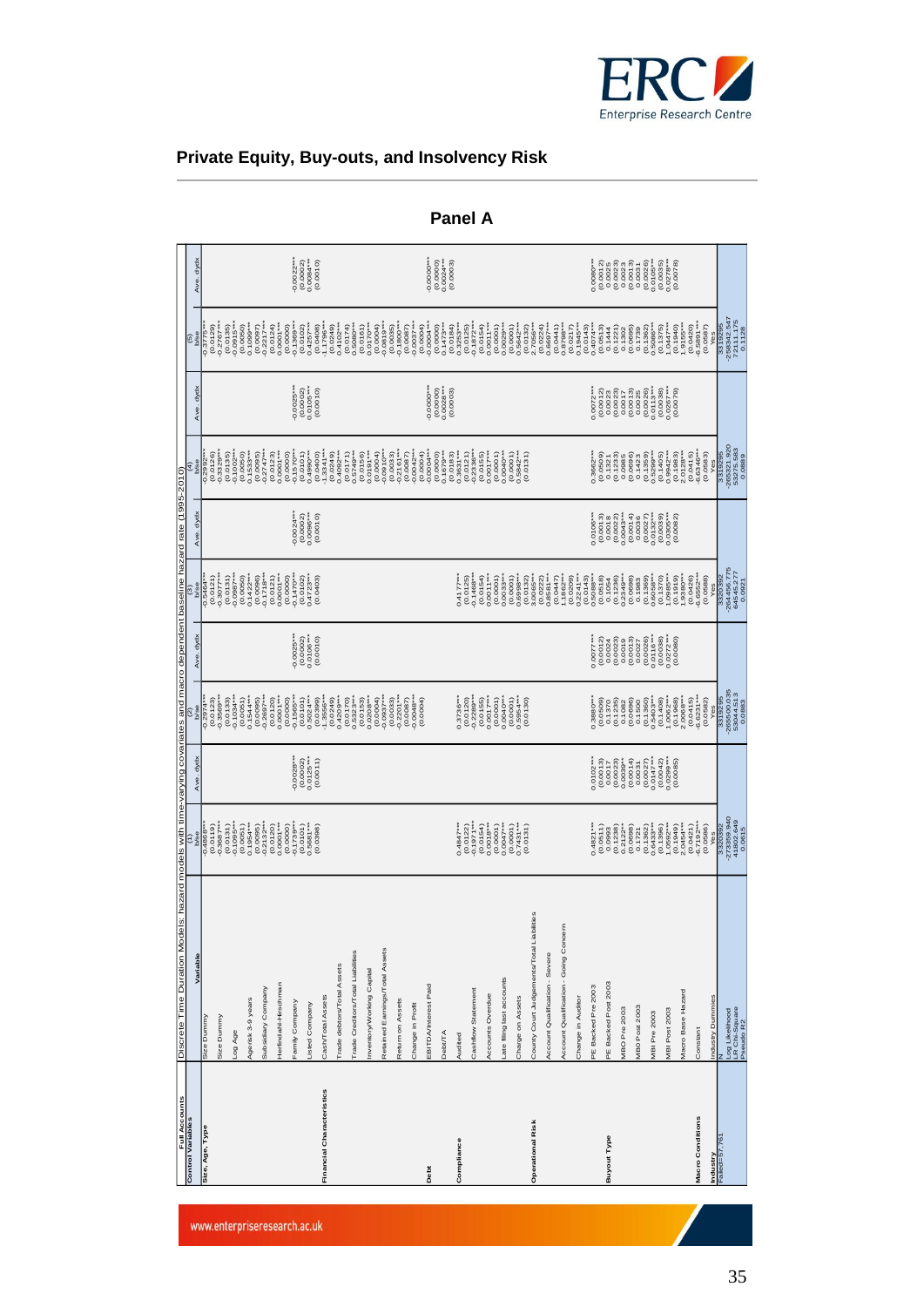![](_page_35_Picture_0.jpeg)

|  |  | Private Equity, Buy-outs, and Insolvency Risk |
|--|--|-----------------------------------------------|
|--|--|-----------------------------------------------|

| <b>ALL Companies</b>                                                         | Discrete Time Duration Models: hazard models with time-varying covariates and macro dependent baseline hazard rate (1995-2010) |                                         |                                                                  |                                                      |                           |                                                                                                     |                           |                                                                                                                   |                                    |                                                                     |                                                                                                             |
|------------------------------------------------------------------------------|--------------------------------------------------------------------------------------------------------------------------------|-----------------------------------------|------------------------------------------------------------------|------------------------------------------------------|---------------------------|-----------------------------------------------------------------------------------------------------|---------------------------|-------------------------------------------------------------------------------------------------------------------|------------------------------------|---------------------------------------------------------------------|-------------------------------------------------------------------------------------------------------------|
| <b>Control Variables</b>                                                     | Variable                                                                                                                       | $^{(1)}_{\text{b/se}}$<br>-0.4677*      | Ave. dydx                                                        | $\frac{2}{5}$                                        | Ave. dydx                 | $\begin{array}{r} (3) \\ \text{b/s} \\ \text{b/s} \\ -0.5288 \\ (0.0066) \\ -0.3646 \end{array}$    | Ave. dydx                 | $\frac{1}{(p)}$                                                                                                   | Ave. dydx                          | $\frac{69}{(9)}$                                                    | Ave. dydx                                                                                                   |
| Size, Age, Type                                                              | Size Dummy                                                                                                                     | (0.0066)                                |                                                                  | (0.0067)<br>$-0.4560$                                |                           |                                                                                                     |                           | (0.0068)<br>$-0.4335$                                                                                             |                                    | (0.0068)<br>$-0.4936$                                               |                                                                                                             |
|                                                                              | Size Dummy                                                                                                                     | $0.4346$<br>$(0.0109)$                  |                                                                  | $-0.3291$<br>$(0.0110)$                              |                           |                                                                                                     |                           | $0.3335**$                                                                                                        |                                    | $-0.2712***$                                                        |                                                                                                             |
|                                                                              | -og Age                                                                                                                        | $-0.0962***$                            |                                                                  | $-0.1031***$                                         |                           | $0.0834***$                                                                                         |                           | (0.0110)<br>$-0.0966**$                                                                                           |                                    | (0.0111)<br>$0.0838**$                                              |                                                                                                             |
|                                                                              |                                                                                                                                |                                         |                                                                  |                                                      |                           |                                                                                                     |                           |                                                                                                                   |                                    |                                                                     |                                                                                                             |
|                                                                              | Agerisk 3-9 years                                                                                                              | $(0.0035)$<br>$0.2100***$<br>$(0.0059)$ |                                                                  | $\begin{array}{c} (0.0036) \\ 0.1603*** \end{array}$ |                           | $\begin{array}{c} (0.0034) \\ 0.1581*** \end{array}$                                                |                           | $(0.0036)$<br>$0.1577$<br>$(0.0059)$                                                                              |                                    | $\begin{array}{c} (0.0035) \\ 0.1147^{***} \\ (0.0060) \end{array}$ |                                                                                                             |
|                                                                              | Subsidiary Company                                                                                                             | $-0.1592***$<br>(0.0087)                |                                                                  | $-0.2988***$<br>(0.0088)                             |                           | $-0.1337***$<br>(0.0088)                                                                            |                           | $-0.2706***$                                                                                                      |                                    | $-0.2302***$<br>(0.0088)                                            |                                                                                                             |
|                                                                              | Herfindahl-Hirschman Index                                                                                                     | $0.0001***$                             |                                                                  | $0.0001***$                                          |                           | $0.0001***$                                                                                         |                           | $(0.0088)$<br>$0.0001***$                                                                                         |                                    | $0.0001***$                                                         |                                                                                                             |
|                                                                              | Family Company                                                                                                                 | (0.0000)<br>$-0.1950**$                 | $-0.0032***$                                                     | $-0.1708***$<br>(0.0000)                             | $0.0028***$               | $0.1653**$<br>(0.0000)                                                                              | $-0.0028***$              | $\begin{array}{l} (0.0000) \\ -0.749*** \\ (0.0677) \\ (0.0677) \\ (0.674*** \\ (0.0380) \\ (0.0398) \end{array}$ | $-0.0028***$                       | (0.0000)                                                            | $-0.0024***$                                                                                                |
|                                                                              | isted Company                                                                                                                  | $(0.0057)$<br>0.5329***                 | $\begin{array}{c} (0.0001) \\ 0.0114*** \\ (0.0011) \end{array}$ | $(0.0057)$<br>$0.4415***$                            | $(0.0001)$<br>$0.0090***$ | $(0.0057)$<br>0.4471 ****                                                                           | $(0.0001)$<br>$0.0089***$ |                                                                                                                   | $(0.0001)$<br>$0.0096***$          | $-0.1496$<br>$(0.0057)$<br>$0.4009$<br>$(0.0407)$                   | $(0.0001)$<br>$0.0077***$                                                                                   |
| Financial Characteristics                                                    | Cash/Total Assets                                                                                                              | (0.0395)                                |                                                                  | $-1.9783***$<br>(0.0398)                             | (0.0010)                  |                                                                                                     | (0.0010)                  | $-1.9046"$                                                                                                        | (0.0010)                           | $-1.7272**$                                                         |                                                                                                             |
|                                                                              | Trade debtors/Total Assets                                                                                                     |                                         |                                                                  | $0.4951***$<br>(0.0168)                              |                           |                                                                                                     |                           | $(0.0169)$<br>$0.5110***$                                                                                         |                                    | $0.5182***$<br>(0.0168)                                             |                                                                                                             |
|                                                                              | Trade Creditors/Total Liabilities                                                                                              |                                         |                                                                  | $0.1992***$<br>(0.0088)                              |                           |                                                                                                     |                           | $(0.0089)$<br>$0.3180***$                                                                                         |                                    | (0.0091)<br>$0.2926***$                                             |                                                                                                             |
|                                                                              | Retained Earnings/Total Assets                                                                                                 |                                         |                                                                  | $(0.0072)$<br>-0.1966***                             |                           |                                                                                                     |                           | $(0.0084)$<br>$-0.1827$<br>$(0.0019)$                                                                             |                                    | $(0.0084)$<br>$-0.1685***$<br>$(0.0020)$                            |                                                                                                             |
|                                                                              | Change in Networth                                                                                                             |                                         |                                                                  | (0.0018)<br>$-0.0099$                                |                           |                                                                                                     |                           |                                                                                                                   |                                    | $-0.0071$ **                                                        |                                                                                                             |
| Debt                                                                         | Debt/Total Assets                                                                                                              |                                         |                                                                  | (0.0006)                                             |                           |                                                                                                     |                           | $-0.0089$<br>$(0.0006)$<br>$0.4005$                                                                               | $0.0066***$                        | $(0.0006)$<br>$0.3562***$                                           | $0.0057***$                                                                                                 |
| Compliance                                                                   | Audited                                                                                                                        | $0.4118***$                             |                                                                  | $0.3796***$                                          |                           | $3.3464***$                                                                                         |                           | (0.0122)<br>$0.3945**$                                                                                            | (0.0002)                           | (0.0124)                                                            | (0.0002)                                                                                                    |
|                                                                              | Accounts Overdue                                                                                                               | $(0.0071)$<br>$0.0015***$               |                                                                  | $(0.0070)$<br>$0.0014***$                            |                           | $(0.0072)$<br>0.0006***                                                                             |                           | $(0.0070)$<br>$0.0014***$                                                                                         |                                    | $0.3398$<br>$(0.0072)$<br>$0.0006$<br>(0.0000)                      |                                                                                                             |
|                                                                              | ate filing last accounts                                                                                                       | (0.0000)<br>$0.0051**$                  |                                                                  | (0.0000)<br>$0.0044***$<br>(0.0000)                  |                           | (0.0000)<br>(0.0000)<br>0.0038**                                                                    |                           | (0.0000)<br>0.0044**                                                                                              |                                    | $0.0033***$                                                         |                                                                                                             |
|                                                                              | Charge on Assets                                                                                                               | $(0.0000)$<br>$0.8748***$               |                                                                  | 0.7550***                                            |                           | $0.8317***$                                                                                         |                           | $(0.0000)$<br>$0.7417***$                                                                                         |                                    | $(0.0000)$<br>$0.7160***$                                           |                                                                                                             |
| <b>Operational Risk</b>                                                      | County Court Judgements/Total Liabilities                                                                                      | (0.0085)                                |                                                                  | (0.0084)                                             |                           | $3.0882***$<br>$(0.0128)$<br>$0.9101***$<br>(0.0086)                                                |                           | (0.0084)                                                                                                          |                                    | (0.0085)                                                            |                                                                                                             |
|                                                                              | Account Qualification - Severe                                                                                                 |                                         |                                                                  |                                                      |                           |                                                                                                     |                           |                                                                                                                   |                                    | $2.8207$ ***<br>(0.0128)<br>0.7842 ***                              |                                                                                                             |
|                                                                              | Account Qualification - Going Concern                                                                                          |                                         |                                                                  |                                                      |                           | $(0.0331)$<br>1.1756***                                                                             |                           |                                                                                                                   |                                    | (0.0323)<br>$0.9014***$                                             |                                                                                                             |
|                                                                              | Change in Auditor                                                                                                              |                                         |                                                                  |                                                      |                           | $(0.0169)$<br>0.2283***                                                                             |                           |                                                                                                                   |                                    | (0.0173)<br>$0.2008***$                                             |                                                                                                             |
| <b>Buyout Type</b>                                                           | PE Backed Pre 2003                                                                                                             | 0.4339****<br>(0.0470)                  | $0.0089***$<br>(0.0012)                                          | $0.3350***$<br>(0.0468)                              | $0.0065***$<br>(0.0010)   | $\begin{array}{c} (0.0090) \\ 0.4540^{***} \\ (0.0475) \\ (0.0475) \\ 0.1091 \end{array}$           | $0.0091***$<br>(0.0012)   | $0.3433***$<br>(0.0468)                                                                                           | $0.0066***$<br>(0.0011)            | $(1240000)$<br>0.3771***                                            | $0.0072***$                                                                                                 |
|                                                                              | PE Backed Post 2003                                                                                                            | 0.1054                                  | 0.0018                                                           | 0.0705                                               | 0.0012                    |                                                                                                     | 0.0019                    | 0.0856                                                                                                            | 0.0015                             | 0.1020                                                              |                                                                                                             |
|                                                                              | <b>VIBO Pre 2003</b>                                                                                                           | (0.1111)<br>$0.2069**$                  | $0.0038***$<br>(0.0020)                                          | (0.1110)<br>0.0947                                   | (0.0020)<br>0.0016        | $0.2349***$<br>(0.1109)                                                                             | 0.0042***<br>(0.0020)     | (0.1110)<br>0.1076                                                                                                | (0.0020)<br>0.0019                 | (0.1100)                                                            | $\begin{array}{l} (0.0011) \\ (0.0017) \\ (0.0019) \\ (0.0024) \\ (0.0024) \\ (0.0010) \end{array}$         |
|                                                                              | MB0 Post 2003                                                                                                                  | (0.0552)<br>0.1527                      | (0.0011)<br>0.0027                                               | (0.0550)<br>0.0534                                   | (0.0010)<br>0.0009        | (0.0548)                                                                                            | (0.0011)<br>0.0032        | (0.0550)<br>0.0660                                                                                                | (0.0010)<br>0.0011                 | $\begin{array}{c} 0.1393^* \\ 0.0547) \\ 0.0933 \end{array}$        | 0.0016                                                                                                      |
|                                                                              | VIBI Pre 2003                                                                                                                  | $(0.0962)$<br>$0.5252***$<br>$(0.1167)$ | (0.0018)                                                         | $0.4431***$<br>$(0.1154)$<br>(0.0958)                | $0.0090***$<br>(0.0017)   |                                                                                                     | $0.0090***$<br>(0.0018)   | $(0.0958)$<br>$0.4499$<br>$(0.1154)$                                                                              | (0.0017)                           | $0.3948***$<br>$(0.1172)$<br>(0.0950)                               |                                                                                                             |
|                                                                              | VIBI Post 2003                                                                                                                 | $0.9258***$                             | $0.0112$ ***<br>$(0.0031)$<br>$0.0242$ ***                       | $0.8516***$                                          | $(0.0028)$<br>$0.0211***$ | $\begin{array}{c} 0.1794 \\ (0.0957) \\ 0.4495*** \\ (0.1182) \\ (0.1182) \\ 0.9347*** \end{array}$ | (0.0029)<br>$0.0236**$    | $0.8610**$                                                                                                        | $0.0092$<br>$(0.0029)$<br>$0.0215$ | $0.8704***$                                                         | $\begin{array}{c} (0.0017) \\ 0.0076^{***} \\ (0.0027) \\ 0.0210^{***} \\ (0.0049) \\ (0.0049) \end{array}$ |
|                                                                              | Macro Base Hazard                                                                                                              | (0.1430)<br>$1.9481***$                 | (0.0055)                                                         | $1.9107***$<br>(0.1439)                              | (0.0051)                  | (0.1433)<br>1.8598***                                                                               | (0.0053)                  | (0.1438)<br>$1.9008***$                                                                                           | (0.0051)                           | $1.8294***$<br>(0.1439)                                             |                                                                                                             |
| Macro Conditions                                                             | Constant                                                                                                                       | (0.0273)<br>6.9228**                    |                                                                  | 6.7465***<br>(0.0272)                                |                           | (0.0275)<br>6.8403**                                                                                |                           | $6.9173**$<br>(0.0273)                                                                                            |                                    | 6.8594**<br>(0.0275)                                                |                                                                                                             |
| Industry                                                                     | ndustry Dummies                                                                                                                | (0.0366)<br>Yes                         |                                                                  | $(0.0368)$<br>Yes                                    |                           | $(0.0366)$<br>Yes                                                                                   |                           | (0.0370)<br>Yes                                                                                                   |                                    | $(0.0370)$<br>Yes                                                   |                                                                                                             |
| $False = 153,513$                                                            |                                                                                                                                | 8937764                                 |                                                                  | 8937764                                              |                           | 8937764                                                                                             |                           | 8937764                                                                                                           |                                    | 8937764                                                             |                                                                                                             |
| Log Likelihood<br>LR Chi-Square<br>Pseudo R2<br>Note: Robust(clustered) SE's |                                                                                                                                | $-730494.044$<br>108806.152             |                                                                  | $-708051.238$<br>129322.475                          |                           | -704818.411<br>177013.409                                                                           |                           | -707540.408<br>129747.649                                                                                         |                                    | -686072.748<br>190765.293                                           |                                                                                                             |
|                                                                              |                                                                                                                                | 0.0588                                  |                                                                  | 0.0877                                               |                           | 0.0918                                                                                              |                           | 0.0883                                                                                                            |                                    | 0.1160                                                              |                                                                                                             |

#### **Panel B**

www.enterpriseresearch.ac.uk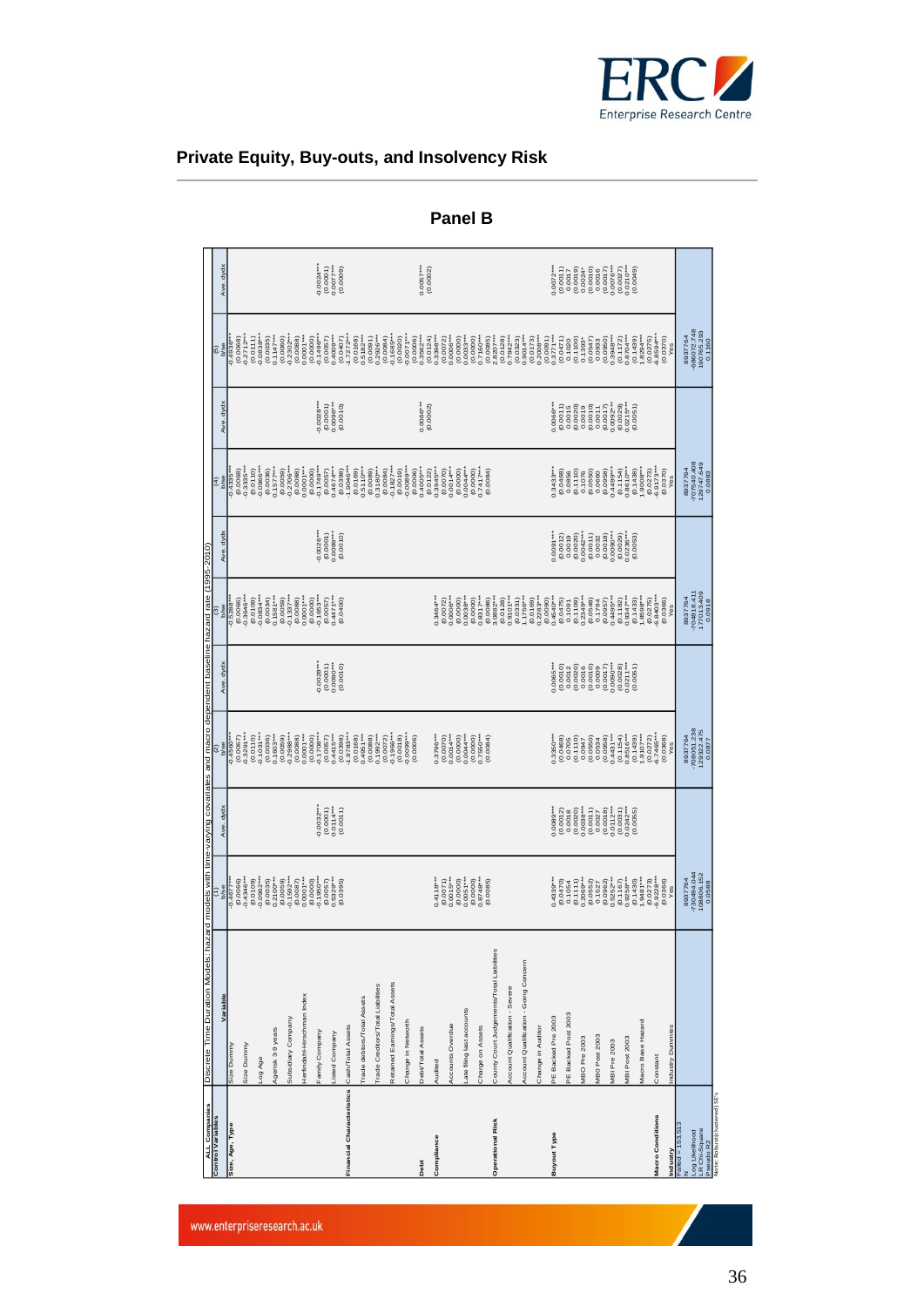![](_page_36_Picture_0.jpeg)

We decompose the components of the current ratio and model the ratios of trade debt to total assets; trade creditors to total liabilities and inventories to working capital. All three attract positive and significant signs. Thus companies that rely on and extend trade credit are vulnerable to insolvency as are companies that tie up capital in inventories.

With respect to non-financial and non-accounting control variables defined earlier, we find, as expected, that age of company is negatively related to failure propensity, indicating that the longer a company survives then the less likely it is to fail. However, our dummy variable representing age 3-9 years is positive and significant. Thus, in line with previous studies, we find that companies in the age bracket 3-9 years are more vulnerable to failure.

The late filing of accounts is associated with a higher probability of failure. The longer a company takes to file accounts after the year end, the more likely the company is to encounter difficulties and/or disagreements with the auditors. The variable *Cash Flow Statement* is significant and negative confirming the assertion that companies that submit detailed cash flow statements, and therefore volunteer extra information, are generally lower risk. We find that the number and the value of *CCJs* in the years prior to failure are likely symptoms of financial distress. Whether a creditor has taken out a fixed or floating charge on the company's assets in order to secure a debt attracts a positive and significant sign.

The subsidiary dummy is negative and significant indicating a lower insolvency risk. The family dummy variable consistently attracts a negative and significant sign whereas listed companies have a higher propensity to fail than the population of private companies.

Audited companies with 'audit qualifications' (e.g., 'severe' or 'going concern') are more prone to failure since the auditor is indicating that the long term viability of the company is in some doubt. The variable 'Change in Auditor', indicating whether the company has changed the auditor or not, is positive and significant.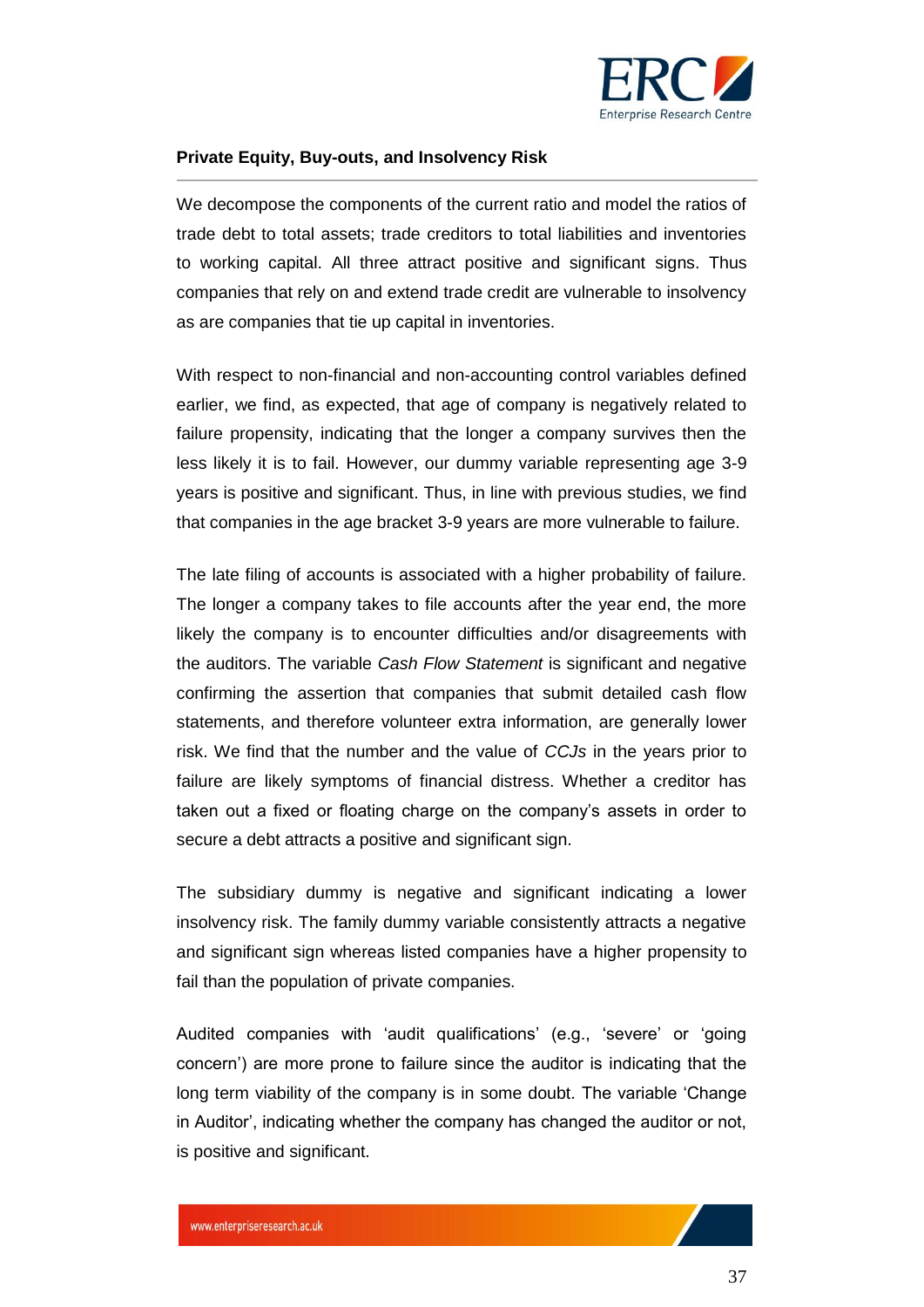![](_page_37_Picture_0.jpeg)

We model the size relationship using a quadratic term in the log of total assets. The signs of the coefficients show the expected insolvency/risk-size relationship. The results suggest a threshold level of real assets before 'legal insolvency' becomes attractive for creditors. The control for industry sector is significant and picks up the effects of the average sector level failure rate on the companies probability of failure. Controlling for other factors, companies with higher leverage, whether a buyout or not, are significantly more likely to fail.

#### <span id="page-37-0"></span>B2. All companies

As in the model using full accounts only, we find for the larger sample (Table VII panel B) (n= 8,937,764, fails=153,513) that MBIs are most likely to fail pre and post-2003. The results for post-2003, MBOs and private equity-backed buyouts, again suggest that these types are no riskier than the population of non-buyouts. The selected financial ratios are all highly significant (Models 2,4 and 5) and attract appropriate signs. The nonfinancial data is again very predictive and the signs are consistent with the previous models. As with full accounts, the macro-economic variables are all significant and attract the expected signs. The marginal effects of buyout type are consistent across all models.

#### <span id="page-37-1"></span>C. Buyout sample

In Table VIII (Panel A and Panel B) we focus solely on the buy-out sample. The model reported in Table VIII (Panel A) is based on full accounts for 19,602 buyouts of which 841 failed. Selected financial ratios and nonfinancial variables are all significant and attract appropriate signs, as before. We include dummy variables for MBIs and Private equity backed buyouts both pre and post-2003. Relative to MBOs, MBIs are significantly more likely to fail, while relative to non-private equity backed buyouts private equity backed buyouts pre-2003 are significantly more likely to fail but this is not the case post-2003.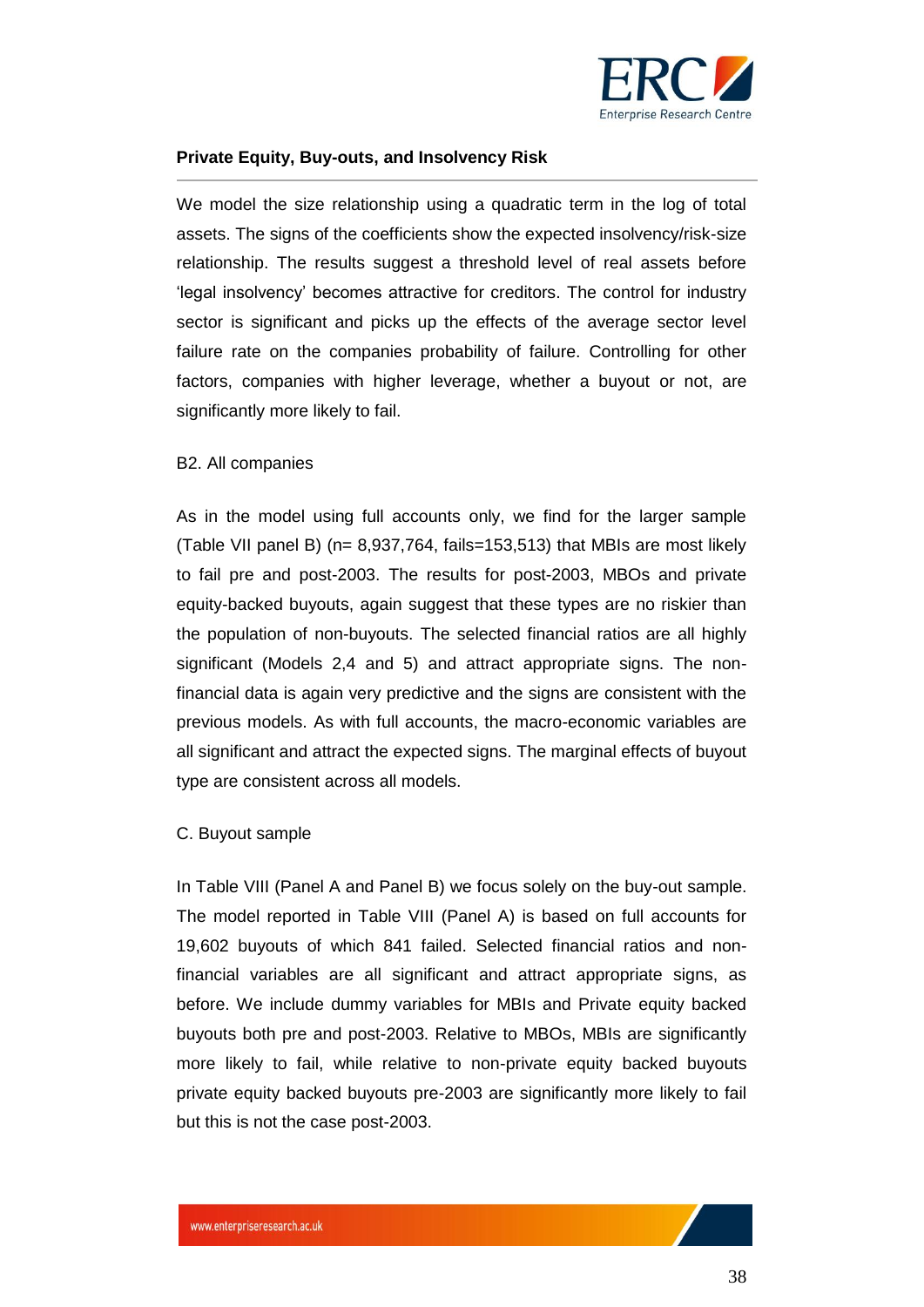![](_page_38_Picture_0.jpeg)

The results reported in Table VIII (Panel B) are based on abridged accounts fields for 26,664 buyouts of which 1,179 failed. Again, the selected financial ratios are all highly significant and attract appropriate signs. Retained profit to total assets and changes in retained profit attract significant negative signs, implying that buyouts that can accumulate profit from trading are less prone to failure. Having liquidity and cash is associated with a lower probability of failure. The results in relation to MBIs and private equity backed buyouts pre and post-2003 are again consistent with our earlier findings. Of particular note is the fact that debt to total assets and its year on year changes are not significant in distinguishing buyouts that fail from non-fails.

#### <span id="page-38-0"></span>D. Robustness tests

To evaluate model performance we estimate the models on the 1995-2009 sample and retain 2010 as a hold-out. We report receiver operating characteristics (ROC). The in-sample ROC Curve results are reported in Figures 5 (Panels A and B). Panel A reports the results for the full model for full accounts. Panel B reports the same models for all companies. Figure 6 reports the out of sample ROC curves for the full models (panels A and B). The models achieve strong classification performance with AUC around 0.8 both within and out-of-sample.

#### **Table VIII Multivariate Models Predicting Insolvency: Buyout Sample**

We estimate discrete time hazard models determining the probability of insolvency for buyout companies only. The models determine insolvency risk using company characteristics, age, size and buyout type whilst controlling for industry sector risk using the industry failure rate. The equations include macro economic variables for modelling the base line hazard rate. From maximum likelihood estimation we report the estimated coefficients, robust (clustered) standard errors and the significance level of each coefficient. Overall fit is gauged by log-likelihood statistics, chi-square and Pseudo R2. We test for the significance of buyout dummy variables, PE-backed buyouts and non-PE-backed MBI's. We create and tests additional dummies that categorise the buyouts created pre and post 2003. Panel A reports models estimated for companies that report full accounts (including profit and loss data). Panel B reports the estimates for the full sample. For each model we report the average marginal effects of all of the variables and their significance.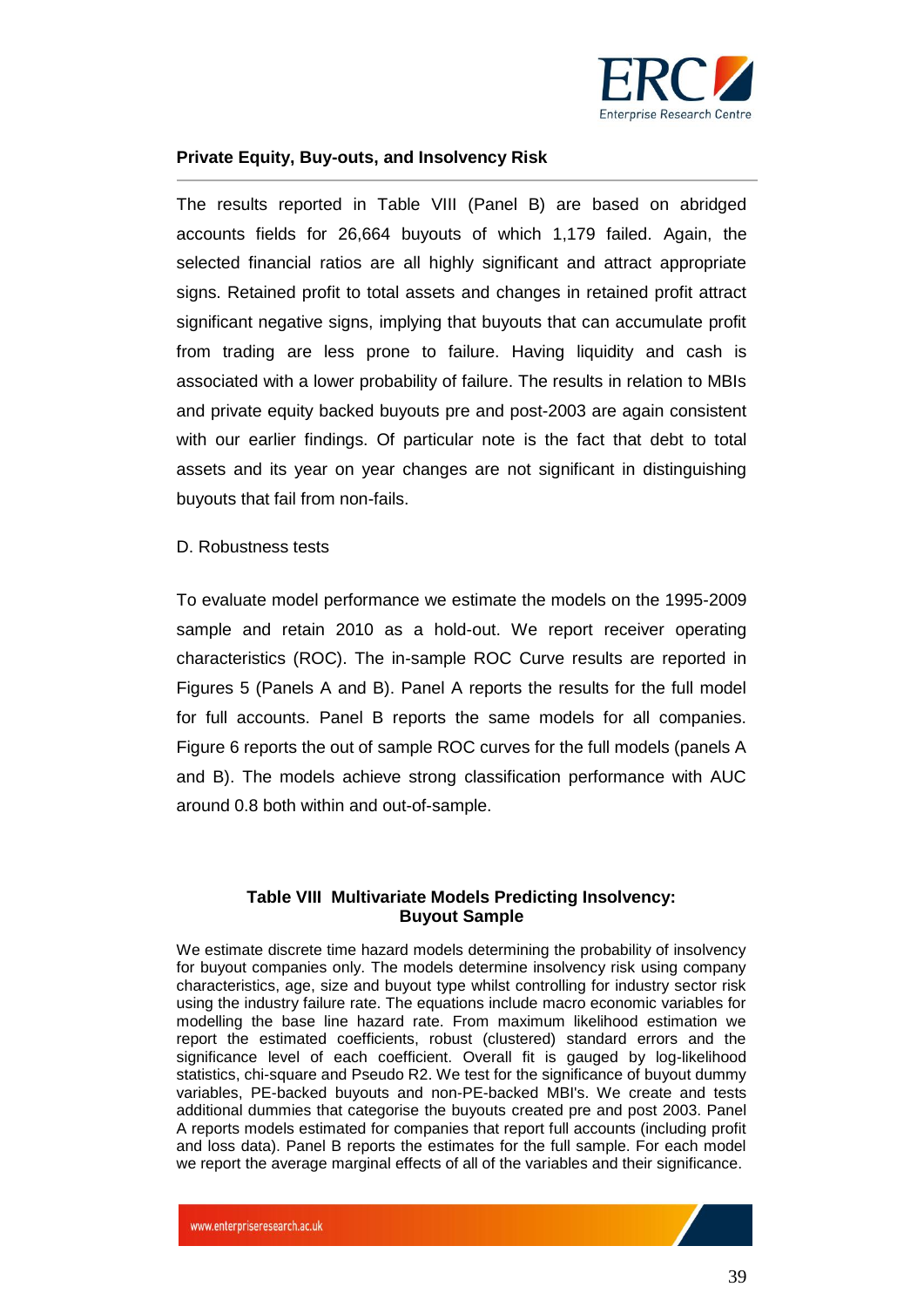![](_page_39_Picture_0.jpeg)

| Discrete Time Duration Models:            |                         |                       |                         |                    |                          |                         |                          |                         | hazard models with time-varying covariates and macro dependent baseline hazard rate (1995-2010). |                         |
|-------------------------------------------|-------------------------|-----------------------|-------------------------|--------------------|--------------------------|-------------------------|--------------------------|-------------------------|--------------------------------------------------------------------------------------------------|-------------------------|
| Variable                                  | $rac{8}{5}$             | Ave. dydx             | $\frac{2}{5}$           | Ave. dydx          | OSe<br>Dise              | Ave. dydx               | $rac{9}{2}$              | Ave. dydx               | $\frac{6}{26}$                                                                                   | Ave. dydx               |
| Log Total Assets                          | $0.1622***$             |                       | $0.1500***$             |                    | $0.1713***$              |                         | $0.1513***$              |                         | $0.1570***$                                                                                      |                         |
| Cash/Total Assets                         | $2.1955***$<br>(0.0256) |                       | $2.1054***$<br>(0.0259) |                    | $1.8314***$<br>(0.0259)  |                         | $2.0904***$<br>(0.0259)  |                         | $1.7683***$<br>(0.0261)                                                                          |                         |
|                                           | (0.4555)                |                       | (0.4440)                |                    | (0.4520)                 |                         | (0.4441)                 |                         | (0.4409)                                                                                         |                         |
| Trade Creditors/Total Liabilities         | (0.1924)<br>$0.4810*$   |                       | $0.5128**$<br>(0.1948)  |                    | $0.9058***$<br>(0.2207)  |                         | $0.5165**$<br>(0.1954)   |                         | $0.8986***$<br>(0.2226)                                                                          |                         |
| Inventory/Working Capital                 | $0.0177***$             |                       | $0.0165***$             |                    | $0.0141***$              |                         | $0.0164***$              |                         | $0.0133***$                                                                                      |                         |
| Retum on Assets                           | $0.6908***$<br>(0.0025) |                       | $0.6533***$<br>(0.0025) |                    | $-4.5571***$<br>(0.0026) |                         | $-0.6421***$<br>(0.0025) |                         | $0.5291***$<br>(0.0026)                                                                          |                         |
| EBITDA/Interest Paid                      | (0.1039)                |                       | (0.1038)                |                    | $-0.0006**$<br>(0.1019)  | $0.0000**$              | (0.1032)                 |                         | $-0.0006**$<br>(0.1033)                                                                          | $-0.0000**$             |
| <b>Debt/TA</b>                            |                         |                       |                         |                    | $0.6242***$<br>(0.0002)  | $0.0246***$<br>(0.0000) |                          |                         | $0.5616***$<br>(0.0002)                                                                          | $0.0217***$<br>(0.0000) |
| Change In Debt/TA                         |                         |                       |                         |                    | (0.1680)<br>0.0519       | (0.0066)<br>0.0020      | 0.0594                   | 0.0023                  | (0.1688)<br>0.0500                                                                               | (0.0065)<br>0.0019      |
|                                           |                         |                       |                         |                    | (0.0340)                 | (0.0013)                | (0.0323)                 | (0.0013)                | (0.0341)                                                                                         | (0.0013)                |
| Cashflow Statement                        | $-0.2090**$<br>(0.0761) |                       | $-0.1730*$<br>(0.0772)  |                    | $-0.2231***$<br>(0.0766) |                         | $-0.1634*$<br>(0.0778)   |                         | $-0.1888*$<br>(0.0778)                                                                           |                         |
| Accounts Overdue                          | $0.0023***$             |                       | $0.0021***$             |                    | $0.0023***$              |                         | $0.0021***$              |                         | $0.0021***$                                                                                      |                         |
| Late filing last accounts                 | $0.0051***$<br>(0.0006) |                       | $0.0041***$<br>(0.0006) |                    | (0.0006)<br>$0.0050***$  |                         | $0.0041***$<br>(0.0006)  |                         | $0.0040***$<br>(0.0006)                                                                          |                         |
| Charge on Assets                          | $0.4942***$<br>(0.0007) |                       | (0.0008)<br>$0.4831***$ |                    | (0.0007)<br>$0.4857***$  |                         | $0.4860***$<br>(0.0008)  |                         | $0.4747***$<br>(0.0008)                                                                          |                         |
|                                           | (0.0774)                |                       | (0.0781)                |                    | (0.0772)                 |                         | (0.0781)                 |                         | (0.0779)                                                                                         |                         |
| County Court Judgements/Total Liabilities |                         |                       | 3.5625***               |                    |                          |                         | $3.5684***$              |                         | 3.5850***                                                                                        |                         |
| Account Qualification - Going Concern     |                         |                       | (0.3823)<br>$0.9447***$ |                    |                          |                         | (0.3840)<br>$0.9386***$  |                         | (0.3793)<br>$0.8700***$                                                                          |                         |
| PE Backed Pre 2003                        | $0.3021***$             | $0.0121***$           | $0.3117***$<br>(0.1564) | $0.0122***$        | $0.2868***$              | $0.0115***$             | $0.3143***$<br>(0.1561)  | $0.0123***$             | $0.2992***$<br>(0.1590)                                                                          | $0.0117***$             |
| PE Backed Post 2003                       | (0.0850)<br>0.1825      | (0.0035)<br>0.0077    | (0.0860)<br>0.1747      | (0.0034)<br>0.0072 | (0.0851)<br>0.1848       | (0.0035)<br>0.0078      | (0.0860)<br>0.1698       | $(0.0034)$<br>$0.0070$  | (0.0861)<br>0.1776                                                                               | $(0.0034)$<br>0.0073    |
|                                           | (0.1451)                | (0.0065)<br>$0.0174*$ | (0.1463)                | (0.0064)           | (0.1448)                 | (0.0065)                | (0.1460)<br>0.3058       | (0.0063)                | (0.1459)                                                                                         | (0.0064)                |
| MBI Pre 2003                              | $0.3807$ *<br>(0.1582)  | (0.0083)              | (0.1591)<br>0.3053      | (0.0077)<br>0.0132 | $0.3842*$<br>(0.1584)    | (0.0083)<br>$0.0175*$   | (0.1590)                 | 0.0133                  | (0.1594)<br>$0.3124*$                                                                            | $0.0136*$<br>(0.0077)   |
| MBI Post 2003                             | $0.7433***$             | $0.0397***$           | $0.7867***$             | $0.0417**$         | $0.7202***$              | $0.0380***$             | $0.7772***$              | $(0.0077)$<br>0.0411*** | $0.7672***$                                                                                      | $0.0403***$             |
| Base Hazard                               | $1.4798***$<br>(0.2106) | (0.0147)              | $1.3515***$<br>(0.2092) | (0.0146)           | $1.4698***$<br>(0.2128)  | (0.0145)                | $1.3534***$<br>(0.2087)  | (0.0145)                | $1.3307***$<br>(0.2114)                                                                          | (0.0145)                |
|                                           | (0.3429)                |                       | (0.3451)                |                    | (0.3425)                 |                         | (0.3457)                 |                         | (0.3450)                                                                                         |                         |
| Constant                                  | $3.5753***$             |                       | $3.7013***$             |                    | $3.5474***$              |                         | $3.6932***$              |                         | $3.6878***$                                                                                      |                         |
| industry                                  | (0.8361)                |                       | (0.8032)                |                    | (0.8150)                 |                         | (0.8017)                 |                         | (0.7935)                                                                                         |                         |
|                                           | Yes                     |                       | Yes                     |                    | Yes                      |                         | Yes                      |                         | Yes                                                                                              |                         |
| Log Likelihood                            | 3180.695<br>19602       |                       | 3119.756<br>19602       |                    | $-3164.283$<br>19602     |                         | $-3118.393$<br>19602     |                         | $-3105.736$<br>19602                                                                             |                         |
| LR Chi-Square<br>Pseudo R2                | 563.882                 |                       | 659.166                 |                    | 572.749                  |                         | 665.179                  |                         | 664.560                                                                                          |                         |
|                                           | 0.0893                  |                       | 0.1067                  |                    | 0.0940                   |                         | 0.1071                   |                         | 0.1108                                                                                           |                         |

#### **Panel A**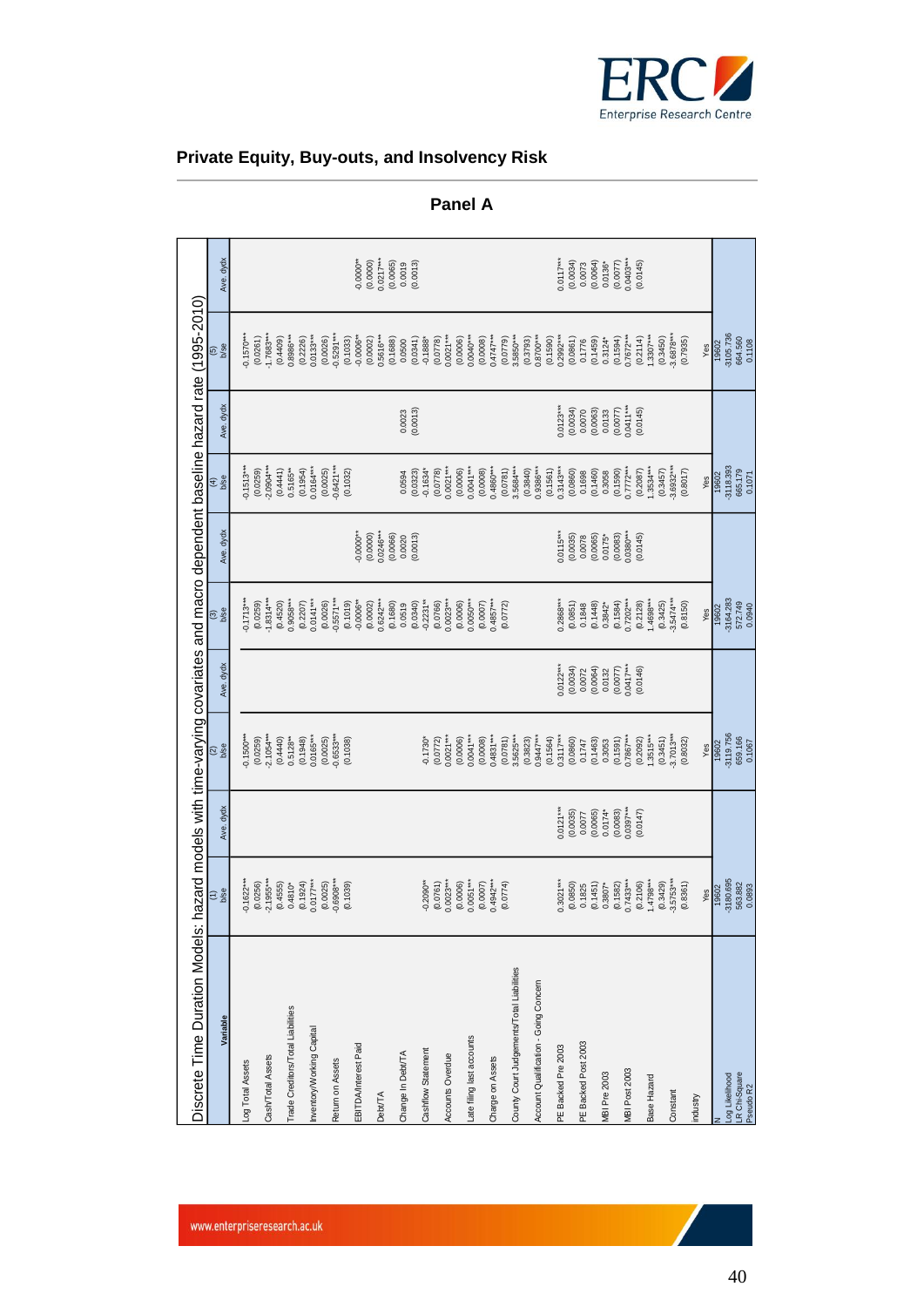![](_page_40_Picture_0.jpeg)

| Discrete Time Duration Models:            | azard models with time-varying covariates and macro dependent baseline hazard rate (1995-2010) |                        |                                                                                                                                                                              |                                                                                                             |                          |                                                                |                                                                                             |                           |                                                                                                                |                                                                         |
|-------------------------------------------|------------------------------------------------------------------------------------------------|------------------------|------------------------------------------------------------------------------------------------------------------------------------------------------------------------------|-------------------------------------------------------------------------------------------------------------|--------------------------|----------------------------------------------------------------|---------------------------------------------------------------------------------------------|---------------------------|----------------------------------------------------------------------------------------------------------------|-------------------------------------------------------------------------|
| Variable                                  | $\frac{36}{26}$                                                                                | Ave. dydx              | $\frac{2}{5}$                                                                                                                                                                | Ave. dydx                                                                                                   | ි<br>b/se                | Ave. dydx                                                      | $rac{4}{2}$                                                                                 | Ave. dydx                 | 6)<br>b/se                                                                                                     | Ave. dydx                                                               |
| Log Total Assets                          | $0.1449***$                                                                                    |                        |                                                                                                                                                                              |                                                                                                             | $0.1535***$              |                                                                |                                                                                             |                           | $0.1312***$                                                                                                    |                                                                         |
| Cash/Total Assets                         | $-2.1252***$<br>(0.0187)                                                                       |                        | $-0.1245***$<br>(0.0187)<br>-1.9972***                                                                                                                                       |                                                                                                             | $-1.9397***$<br>(0.0187) |                                                                | $-0.1247***$<br>$(0.0187)$<br>$-1.9898***$                                                  |                           | $-1.8521***$<br>(0.0188)                                                                                       |                                                                         |
|                                           | (0.3486)                                                                                       |                        | (0.3380)                                                                                                                                                                     |                                                                                                             | (0.3454)                 |                                                                | (0.3377)                                                                                    |                           | (0.3366)                                                                                                       |                                                                         |
| Inventory/Working Capital                 | $0.0193***$                                                                                    |                        | $0.0170***$                                                                                                                                                                  |                                                                                                             | $0.0179***$              |                                                                | $0.0170***$                                                                                 |                           | $0.0159***$                                                                                                    |                                                                         |
| <b>Debt/TA</b>                            | (0.0020)                                                                                       |                        | (0.0020)                                                                                                                                                                     |                                                                                                             | $0.6446***$<br>(0.0020)  | $0.0261***$                                                    | (0.0020)<br>0.0185                                                                          | 0.0007                    | $0.5273***$<br>(0.0021)                                                                                        | $0.0208***$                                                             |
|                                           |                                                                                                |                        |                                                                                                                                                                              |                                                                                                             | $(0.1328)$<br>$0.0090$   | $(0.0054)$<br>0.0004                                           | (0.0294)                                                                                    | (0.0012)                  | $(0.1365)$<br>0.0043                                                                                           | $(0.0054)$<br>$0.0002$                                                  |
| Change In Debt/TA                         |                                                                                                |                        |                                                                                                                                                                              |                                                                                                             | (0.0304)                 | (0.0012)                                                       |                                                                                             |                           | (0.0309)                                                                                                       | (0.0012)                                                                |
| Accounts Overdue                          | $0.0024***$<br>(0.0005)                                                                        |                        | $0.0022***$                                                                                                                                                                  |                                                                                                             | $0.0024***$<br>(0.0005)  |                                                                | $0.0022***$                                                                                 |                           | $0.0022***$<br>(0.0005)                                                                                        |                                                                         |
| Late filing last accounts                 | $0.0058***$                                                                                    |                        | $0.0046***$                                                                                                                                                                  |                                                                                                             | $0.0056***$              |                                                                | $0.0046***$<br>(0.0005)                                                                     |                           | $0.0045***$                                                                                                    |                                                                         |
| Charge on Assets                          | $0.5742***$<br>(0.0006)                                                                        |                        | (0.0006)                                                                                                                                                                     |                                                                                                             | $0.5774***$<br>(0.0006)  |                                                                | (0.0006)                                                                                    |                           | (0.0006)                                                                                                       |                                                                         |
|                                           | (0.0670)                                                                                       |                        | $0.5626***$<br>$(0.0676)$                                                                                                                                                    |                                                                                                             | (0.0671)                 |                                                                | $0.5623***$<br>(0.0676)                                                                     |                           |                                                                                                                |                                                                         |
| County Court Judgements/Total Liabilities |                                                                                                |                        | $3.3816***$                                                                                                                                                                  |                                                                                                             |                          |                                                                | 3.3802***                                                                                   |                           | $0.5651***$<br>(0.0677)<br>3.3923***                                                                           |                                                                         |
| Account Qualification - Going Concern     |                                                                                                |                        |                                                                                                                                                                              |                                                                                                             |                          |                                                                | $(0.2882)$<br>1.1150***<br>(0.1297)                                                         |                           | $\begin{array}{c} (0.2910) \\ 1.0463^{***} \\ (0.1321) \\ 0.2305^{**} \end{array}$                             |                                                                         |
|                                           |                                                                                                |                        |                                                                                                                                                                              |                                                                                                             |                          |                                                                |                                                                                             |                           |                                                                                                                |                                                                         |
| PE Backed Pre 2003                        | $0.2550***$                                                                                    | $0.0106***$            |                                                                                                                                                                              | $0.0100***$                                                                                                 | $0.2334***$              |                                                                |                                                                                             | $0.0100***$               |                                                                                                                | $0.0093**$                                                              |
| PE Backed Post 2003                       | $(0.0709)$<br>$0.1254$                                                                         | $(0.0030)$<br>$0.0053$ |                                                                                                                                                                              |                                                                                                             | $(0.0713)$<br>0.1141     |                                                                |                                                                                             | $(0.0030)$<br>$0.0045$    |                                                                                                                |                                                                         |
| MBI Pre 2003                              | (0.1261)<br>$0.2868*$                                                                          | (0.0056)<br>$0.0130*$  | $\begin{array}{l} (0.2879) \\ 1.1159^{***} \\ (0.1298) \\ 0.2461^{***} \\ (0.0719) \\ (0.0719) \\ (0.1260) \\ (0.1706) \\ (0.1706) \\ (0.1329) \\ (0.6574^{***} \end{array}$ | $\begin{array}{c} (0.0030) \\ 0.0044 \\ (0.0054) \\ 0.0072 \\ (0.0060) \\ (0.0060) \\ (0.0060) \end{array}$ | $(0.1262)$<br>$0.2760*$  | $0.0097$<br>$(0.0030)$<br>$0.0048$<br>$(0.0056)$<br>$(0.0056)$ | $0.2460***$<br>$(0.0719)$<br>$0.1083$<br>$(0.1260)$<br>$0.1713$<br>$(0.1329)$<br>$(0.1329)$ | (0.0054)<br>0.0072        | $\begin{array}{c} (0.0723) \\ 0.0997 \\ (0.1260) \\ 0.1642 \\ 0.1325) \\ (0.1325) \\ 0.6592^{***} \end{array}$ | $\begin{array}{c} (0.0030) \\ 0.0041 \\ (0.0053) \\ 0.0053 \end{array}$ |
|                                           | (0.1294)                                                                                       | (0.0065)               |                                                                                                                                                                              |                                                                                                             | (0.1291)                 |                                                                |                                                                                             |                           |                                                                                                                | (0.0059)                                                                |
| MBI Post 2003                             | $0.6686***$                                                                                    | $0.0355***$            |                                                                                                                                                                              |                                                                                                             | $0.6690***$              | $(0.0064)$<br>$0.0355***$                                      |                                                                                             | $(0.0060)$<br>$0.0336***$ |                                                                                                                | $0.0338***$                                                             |
| Base Hazard                               | $1.9146***$<br>(0.1543)                                                                        | (0.0104)               | (0.1587)<br>$1.7949***$                                                                                                                                                      | (0.0103)                                                                                                    | $1.9160***$<br>(0.1542)  | (0.0104)                                                       | $1.7981***$<br>(0.1587)                                                                     | (0.0103)                  | $1.7883***$<br>(0.1581)                                                                                        | (0.0102)                                                                |
|                                           | (0.2963)                                                                                       |                        | (0.3001)                                                                                                                                                                     |                                                                                                             | (0.2969)                 |                                                                | (0.3004)                                                                                    |                           | (0.3008)                                                                                                       |                                                                         |
| Constant                                  | $3.9413***$                                                                                    |                        | $4.1799***$                                                                                                                                                                  |                                                                                                             | $3.9714***$              |                                                                | $4.1844***$                                                                                 |                           | 4.1993***                                                                                                      |                                                                         |
|                                           | (0.5965)                                                                                       |                        | (0.5928)                                                                                                                                                                     |                                                                                                             | (0.5931)                 |                                                                | (0.5920)                                                                                    |                           | (0.5912)                                                                                                       |                                                                         |
| industry                                  | Yes                                                                                            |                        | Yes                                                                                                                                                                          |                                                                                                             | Yes                      |                                                                | Yes                                                                                         |                           | Yes                                                                                                            |                                                                         |
|                                           | 26664                                                                                          |                        | 26664                                                                                                                                                                        |                                                                                                             | 26664                    |                                                                | 26664                                                                                       |                           | 26664                                                                                                          |                                                                         |
| Log Likelihood                            | 4448.388                                                                                       |                        | -4340.541                                                                                                                                                                    |                                                                                                             | $-4436.724$              |                                                                | 4340.362                                                                                    |                           | $-4333.070$<br>823.733<br>0.1016                                                                               |                                                                         |
| LR Chi-Square<br>Pseudo R2                | 685.260<br>0.0777                                                                              |                        | 830.160<br>0.1001                                                                                                                                                            |                                                                                                             | 688.485<br>0.0801        |                                                                | 830.850<br>0.1001                                                                           |                           |                                                                                                                |                                                                         |
|                                           |                                                                                                |                        |                                                                                                                                                                              |                                                                                                             |                          |                                                                |                                                                                             |                           |                                                                                                                |                                                                         |

#### **Panel B**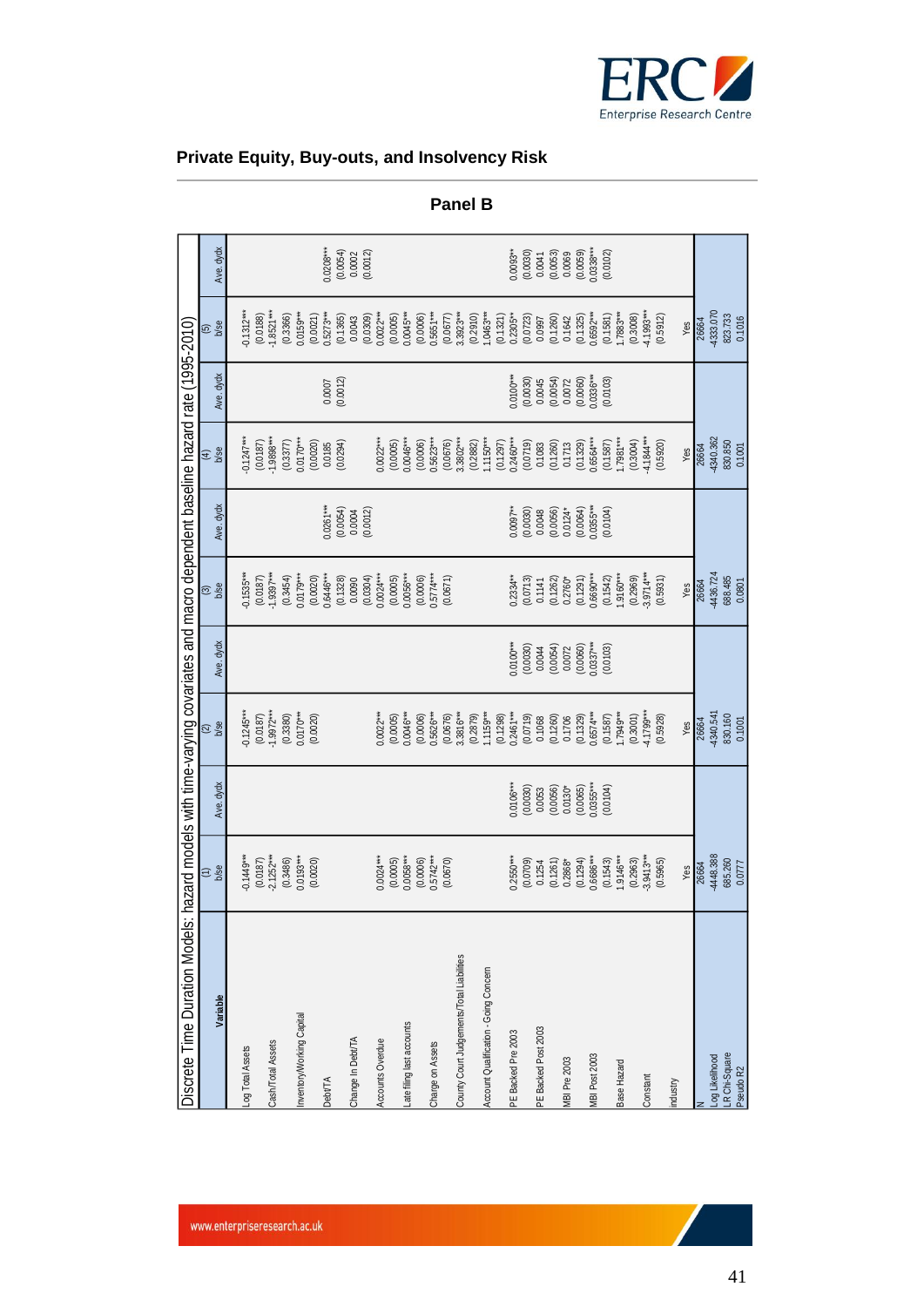![](_page_41_Picture_0.jpeg)

#### **Figure 5 Within Sample Diagnostic Tests**

The two charts plot ROC curves for within-sample model performance. Within sample we plot the model performance of the models reported in the tables (full model). This performance is reflected in the AUC (Area Under the Curve) statistic.

![](_page_41_Figure_4.jpeg)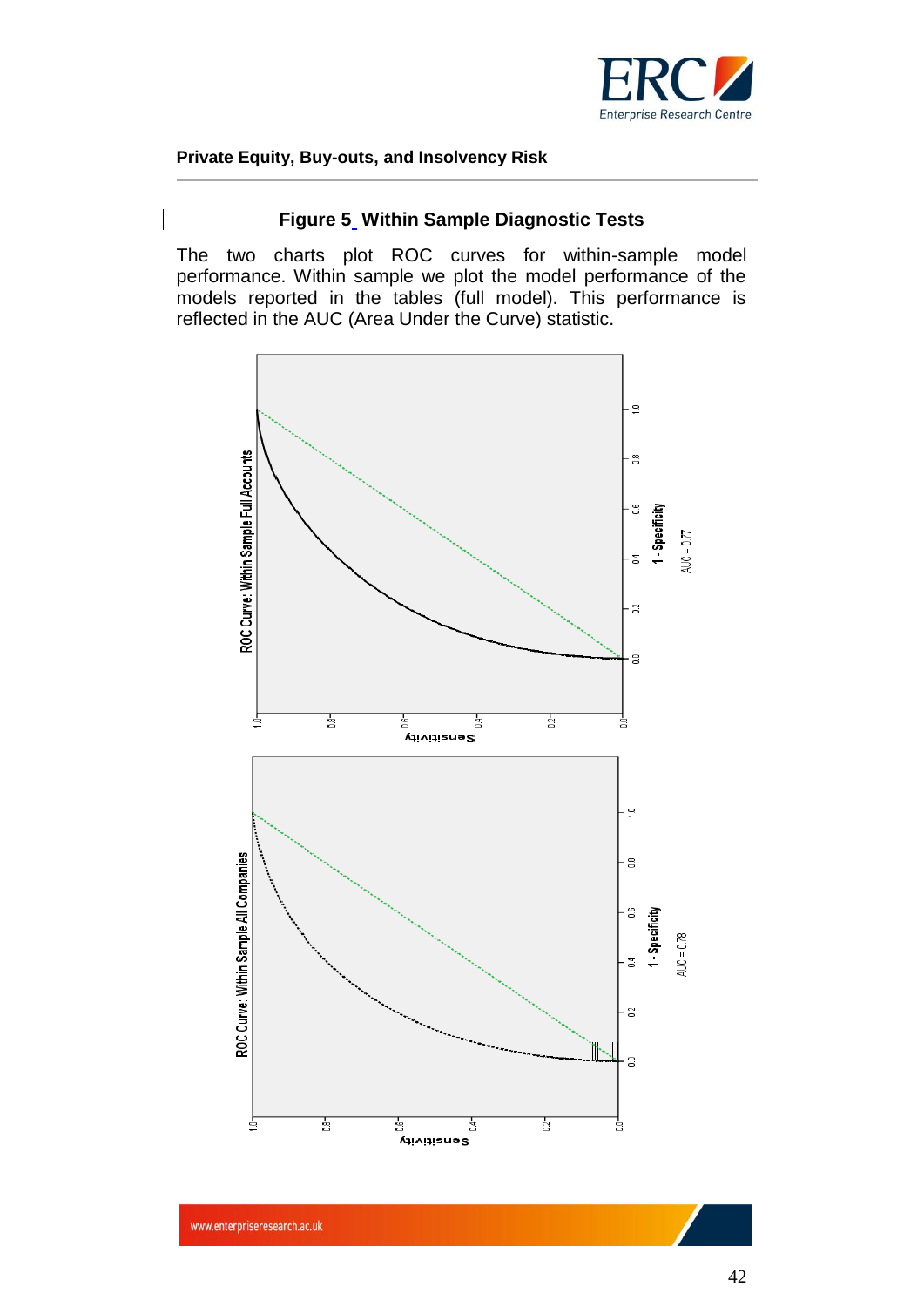![](_page_42_Picture_0.jpeg)

#### **Figure 6 Robustness Checks: Hold-Out Sample Diagnostic Tests**

We confirm the robustness of the estimated coefficients by reestimating models and retaining the 2010 observations for hold-out tests. The two charts plot ROC curves for hold-out-sample model performance.

![](_page_42_Figure_4.jpeg)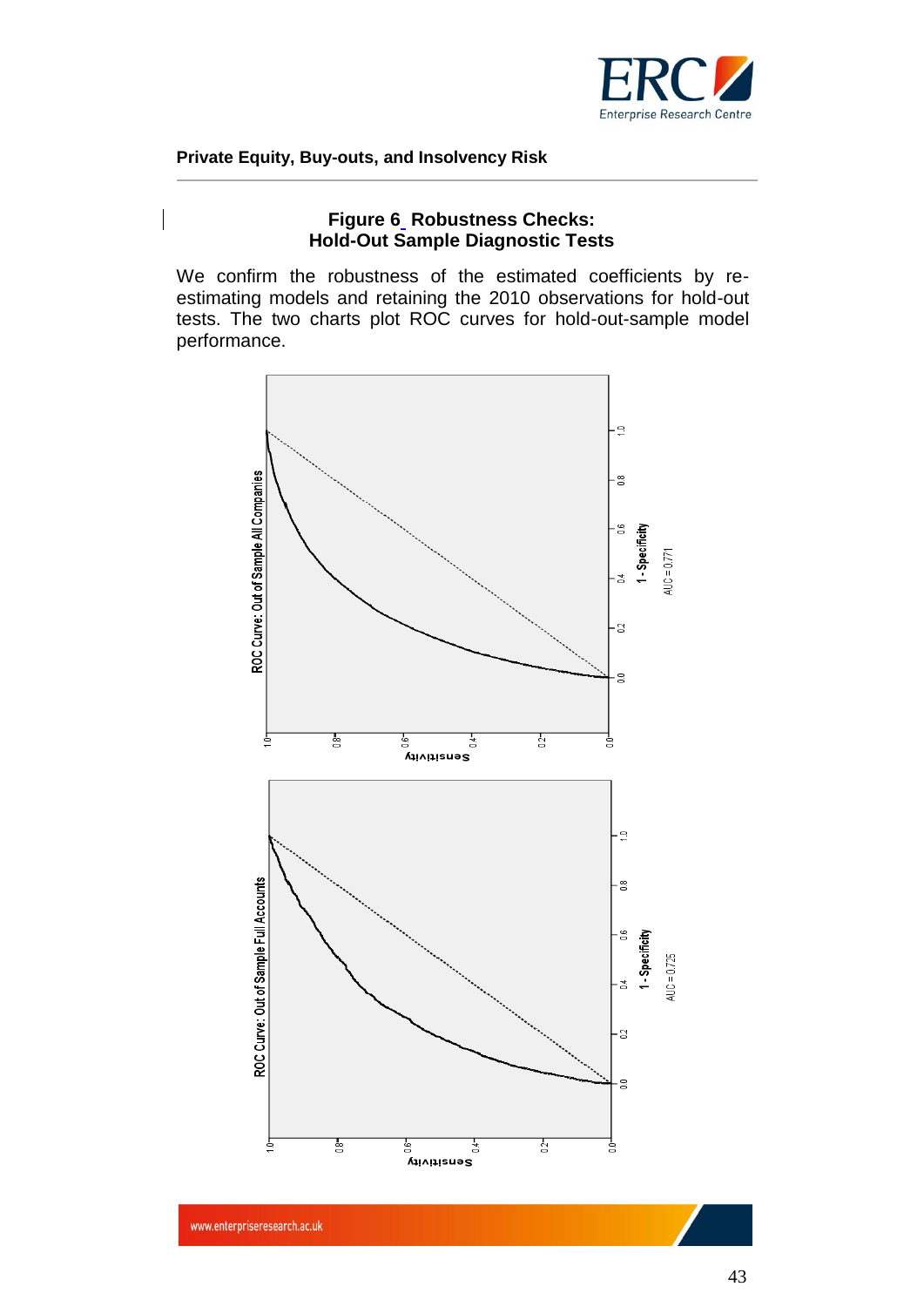![](_page_43_Picture_0.jpeg)

#### <span id="page-43-0"></span>**V. Conclusions**

Using a unique, hand-collected dataset comprising the population of over 8 million private firms in the UK during 1995-2010, of which over 150,000 had entered formal insolvency, we find that PE investors target underperforming companies with better prospects in terms of profit and cash generation. We find a higher incidence of insolvency amongst buyouts in comparison with the corporate population and this holds when we control for firm and industry characteristics. MBIs carry the higher risk of insolvency but PE presence reduces the risk of MBI failures. The generally smaller MBOs have the lowest insolvency risk in this subsample. Moreover, it is important to note that the insolvency risk is not higher (in fact is lower) than expected given pre-buyout risk characteristics. Leverage is found to be an important factor that increases insolvency risk for all company types. However, an important finding from our analysis is that PE insolvencies are not differentially associated with leverage. Analysis of average marginal effects finds that the increase in insolvency risk in relation to leverage for the PE sub-sample is relatively low compared to other MBIs. Indeed the analysis of PE selection criteria suggests that PE investors choose firms that are likely to generate a healthy coverage ratio. Further, MBOs and PE backed buyouts completed post-2003 are not riskier than the population of non-buyouts if we control for size, age, macro and industry characteristics. Controlling for financial performance and operational risk we confirm that PE backed buyouts are likely to avoid insolvency even when they exhibit signs of distress. The buyout only subsample confirms that leverage is not important in distinguishing buyouts that fail from those that survive.

When we tracked the extent and determinants of failure during the peak of the recessionary period to end-2010, we still do not find support for the view that higher rates of entering the formal insolvency process due to higher leverage are a specific feature of PE backed buyouts. We suggest that PE backed companies as well as targeting better buyout prospects are in a better position, because of active ownership and governance, to adjust capital structure over the economic cycle and, therefore, manage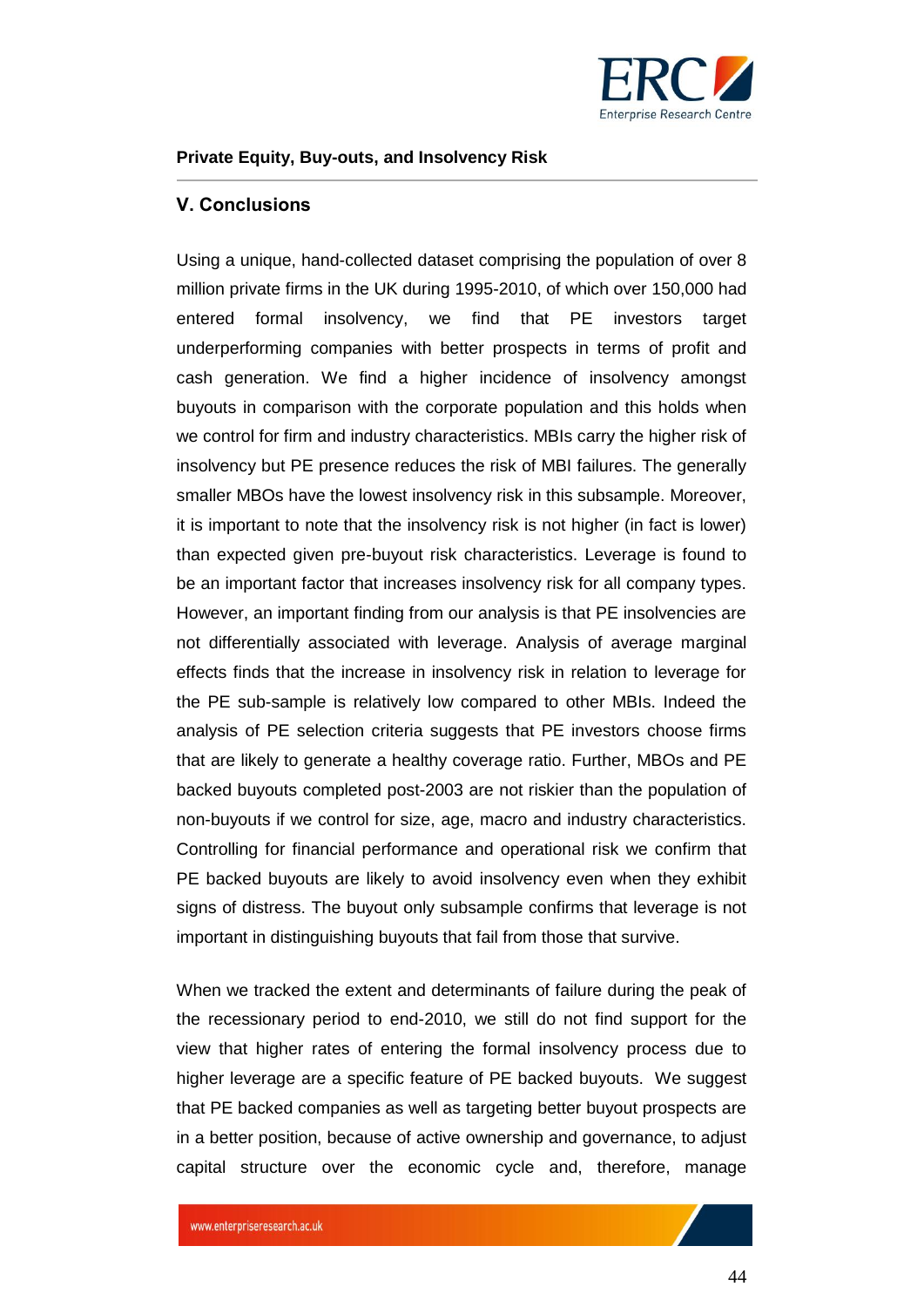![](_page_44_Picture_0.jpeg)

insolvency risk and protect assets. PE investors protect their financial and reputational capital by actively restructuring and renegotiating finances when distress is finance rather than economic related.

These are important findings in the context of the current policy debate. First, we highlight the need to recognize that it is not only buyouts and PE backed buyouts in particular that are highly leveraged; indeed not all buyouts are highly leveraged. Second, our findings suggest active involvement by PE firms help portfolio companies deal better and more timely with trading difficulties, particularly in the more recent period leading up to the credit crunch.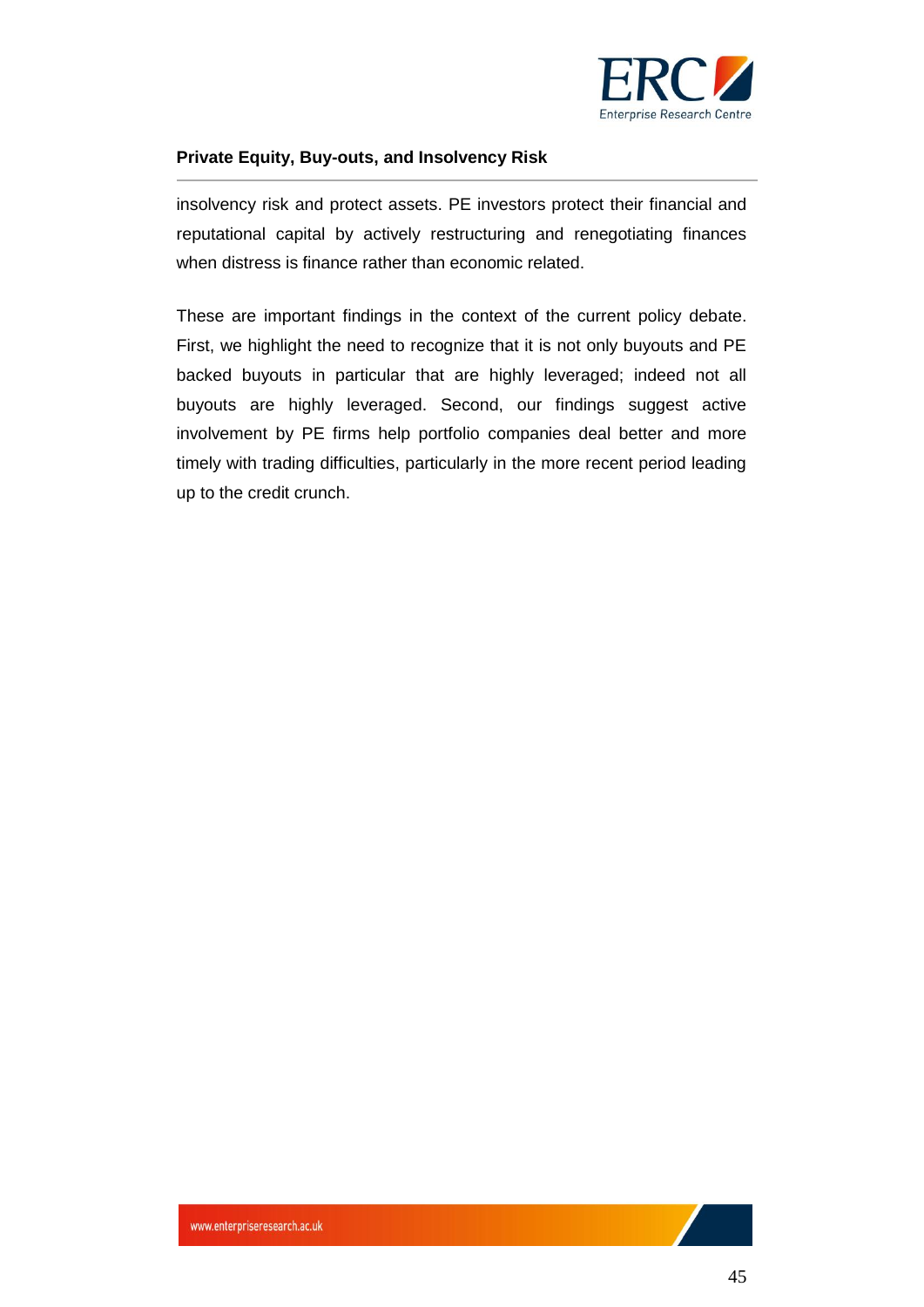![](_page_45_Picture_0.jpeg)

#### <span id="page-45-0"></span>**References**

Acharya, V., M. Hahn, and C. Kehoe. 2009a. Corporate Governance and Value Creation: Evidence from Private Equity. Working Paper, NY Stern.

Acharya, V., C. Kehoe, and A. Reyner. 2009b. Private Equity *vs* PLC Boards: A Comparison of Practices and Effectiveness. *Journal of Applied Corporate Finance* 21(1): 45–56.

Acharya, V. V., R. Sundaram, and K. John. 2011. Cross-country Variations in Capital Structures: The Role of Bankruptcy Codes. *Journal of Financial Intermediation* 20: 25-54.

Ai, C and E. Norton–E.C.,. 2003., Interaction terms in logit and probit models., *Economic Letters 80, 123-129.*

Allison, P.D. 1984. *Event History Analysis: Regression of Longitudinal Event Data*, Sage University Paper Series on Quantitative Applications in the Social Sciences, 07-046, Beverly Hills and London: Sage Publications.

Altman, E.I. 1968. Financial Ratios, Discriminant Analysis and the Prediction of Corporate Bankruptcy. *Journal of Finance* 23: 589-609.

Altman E., N. Wilson, and G. Sabato. 2010. The Value of Non-Financial Information in SME Risk Management. *Journal of Credit Risk* 6: 1-33.

Andrade, G., and S. Kaplan. 1998. How Costly is Financial (not Economic) Distress? Evidence from Highly Leveraged Transactions that Became Distressed. *Journal of Finance* 53: 1443-1493.

Atansova, C., and N. Wilson. 2004. Disequilibrium in the Corporate Loan Market. *Journal of Banking and Finance* 28: 595-614,

Axelson, U., T. Jenkinson, P. Strömberg, and M. Weisbach. 2012. Borrow Cheap, Buy High? The Determinants of Leverage and Pricing in Buyouts. *Journal of Finance*, forthcoming.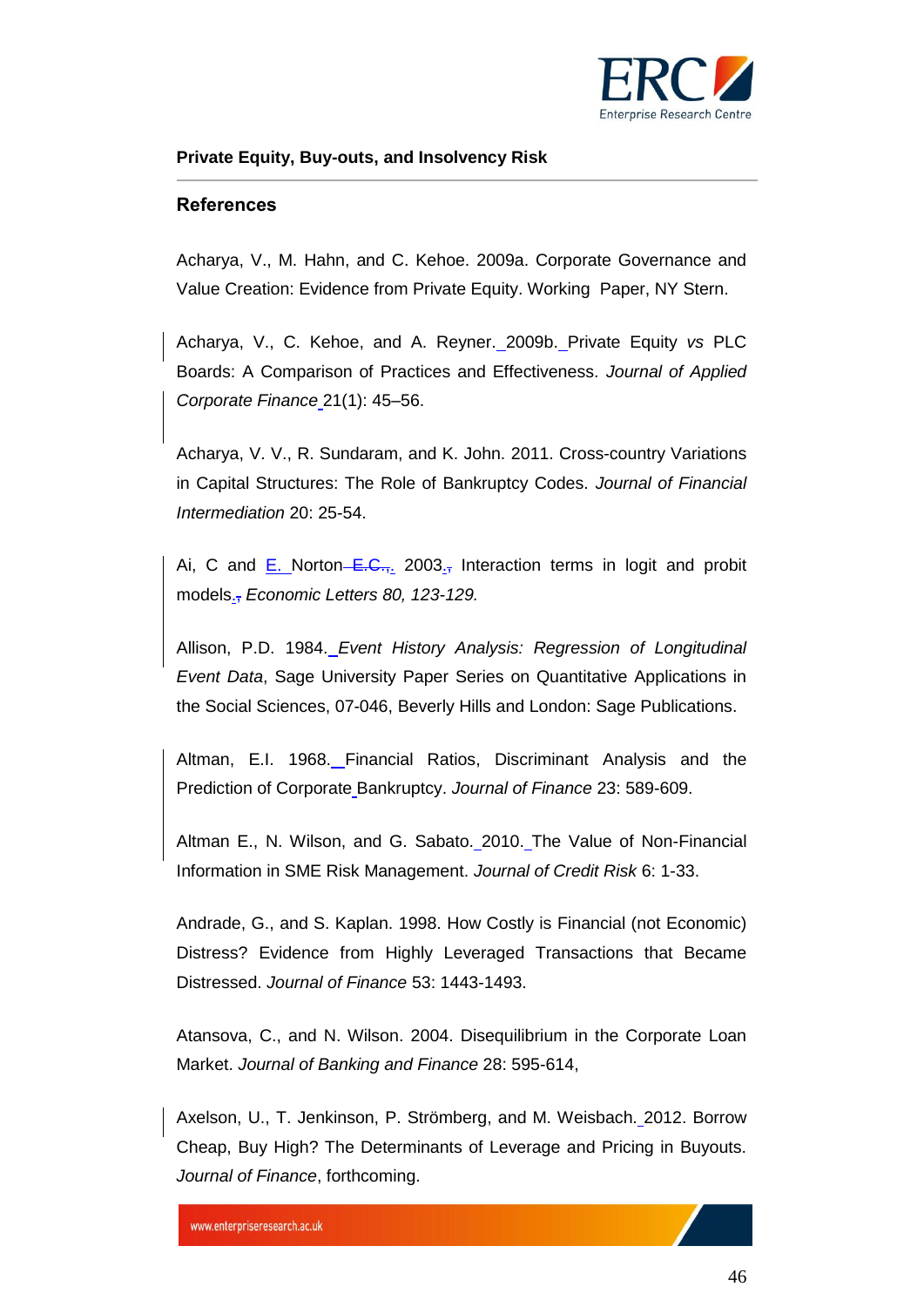![](_page_46_Picture_0.jpeg)

Beck, N., J. Katz, and R. Tucker. 1998. Taking Time Seriously: Timeseries-Cross-section Analysis with a Binary Dependent Variable. *American Journal of Political Science* 42: 1260–1288.

Beuselinck, C., M. Deloof and S. Manigart. 2009. Private Equity Involvement and Earnings Quality. *Journal of Business Finance & Accounting* 36: 587–615

Bunn, P., and V. Redwood. 2003. Company Accounts Based Modelling of Business Failures and the Implications for Financial Stability. *Bank of England working paper,* No. 210

Citron, D., and M. Wright. 2008. Bankruptcy Costs, Leverage and Multiple Secured Creditors: the Case of MBOs. *Accounting and Business Research* 38: 71-90.

CMBOR. 2011. Trends in Management Buy-outs. Management Buy-outs: Quarterly Review from the Centre for Management Buy-out Research, CMBOR: University of Nottingham, Autumn.

Cumming, D., G. Fleming and A. Schwienbacher. 2009. Style Drift in Private Equity. *Journal of Business Finance & Accounting* 36: 645–678.

Dang, V. A. 2011. Leverage, Debt Maturity and Firm Investment: An Empirical Analysis. *Journal of Business Finance & Accounting* 38: 225– 258.

Fich, E.M., and S. Slezak. 2008. Can Corporate Governance Save Distressed Firms from Bankruptcy? An Empirical Analysis. *Review of Quantitative Finance and Accounting* 30: 225-251.

Franks, J. R., and O. Sussman. 2005. Financial Distress and Bank Restructuring of Small-to-Medium Size UK Companies. *Review of Finance* 9: 65-96.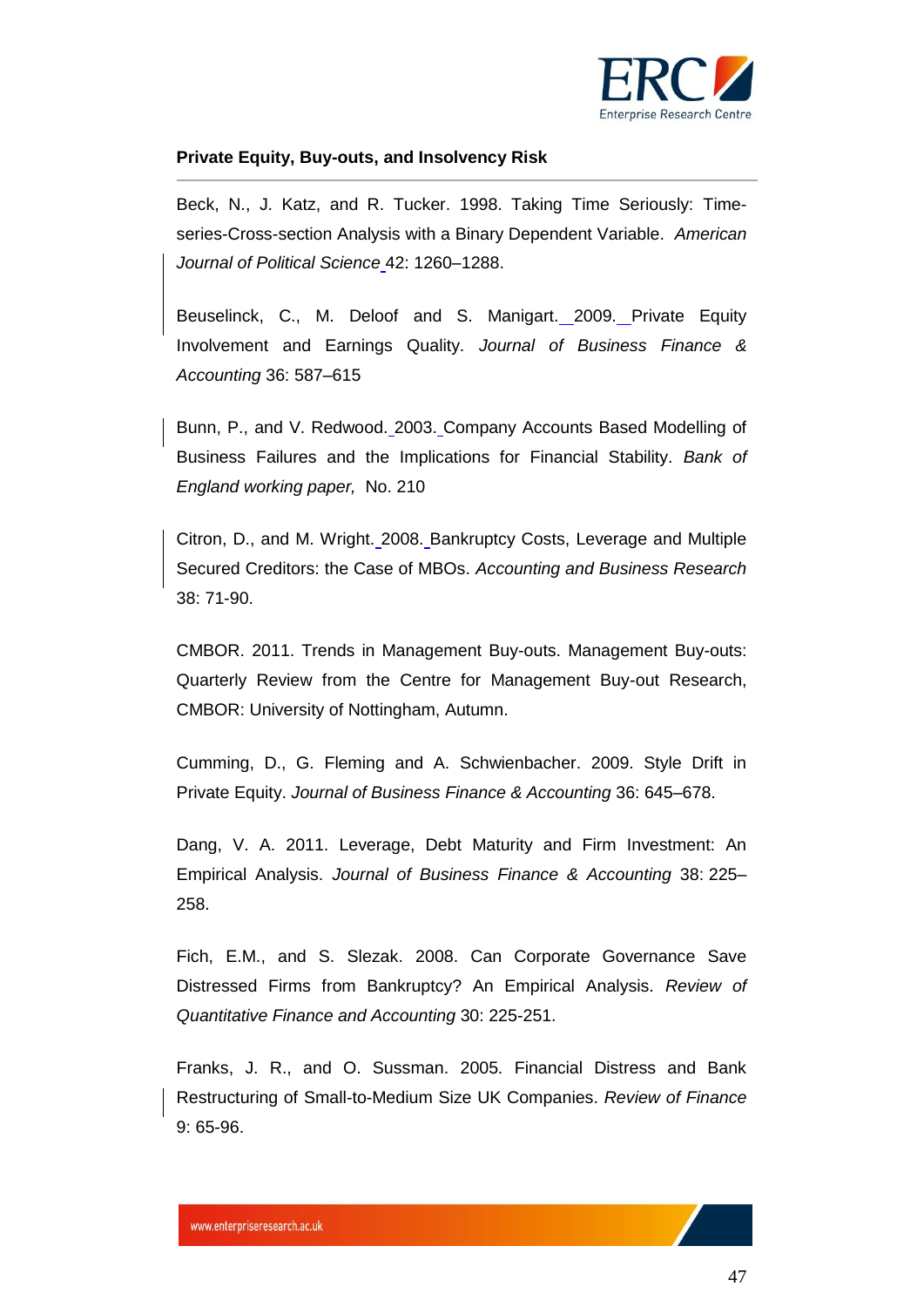![](_page_47_Picture_0.jpeg)

Financial Times. 2010. PE Insolvencies, Lex Column, 3rd May http://www.ft.com/cms/s/3/bb111db4-56e3-11df-aa89-00144feab49a.html

Hackbarth, D., J. Miao, and E. Morellec. 2006. Capital Structure, Credit Risk, and Macroeconomic Conditions. *Journal of Financial Economics* 82: 519-550.

Han, L., S. Fraser and D. Storey. 2009. The Role of Collateral in Entrepreneurial Finance. *Journal of Business Finance & Accounting* 36: 424–455.

Hotchkiss, E., D. Smith and P. Stromberg. 2011. Private Equity and the Resolution of Financial Distress. Paper presented at the Coller Private Equity Institute Conference, London Business School, June.

Hudson, J. 1986. An Analysis of Company Liquidations. *Applied Economics* 18: 219-235.

Hudson, J. 1987. The Age, Regional, and Industrial Structure of Company Liquidations. *Journal of Business Finance and Accounting* 14 (2): 199-213.

Jelic, R. 2011. Staying Power of UK Buy-Outs. *Journal of Business Finance & Accounting* 38: 945–986.

Jensen, M. C. 1986. Agency Costs of Free Cash Flow, Corporate Finance and Takeover. *American Economic Review* 76: 323-329.

Kaplan, S. N., and J. Stein.1993. The Evolution of Buy-out Pricing in the 1980s. *Quarterly Journal of Economics* 108: 313-357.

Kaplan, S.N., and P. Stromberg. 2009. Leveraged Buyouts and Private Equity. *Journal of Economic Perspectives* 23: 121-146.

Korajczyk, R. A., and A. Levy. 2003. Capital Structure Choice: Macroeconomic Conditions and Financial Constraints. *Journal of Financial Economics* 68: 75–109.

www.enterpriseresearch.ac.uk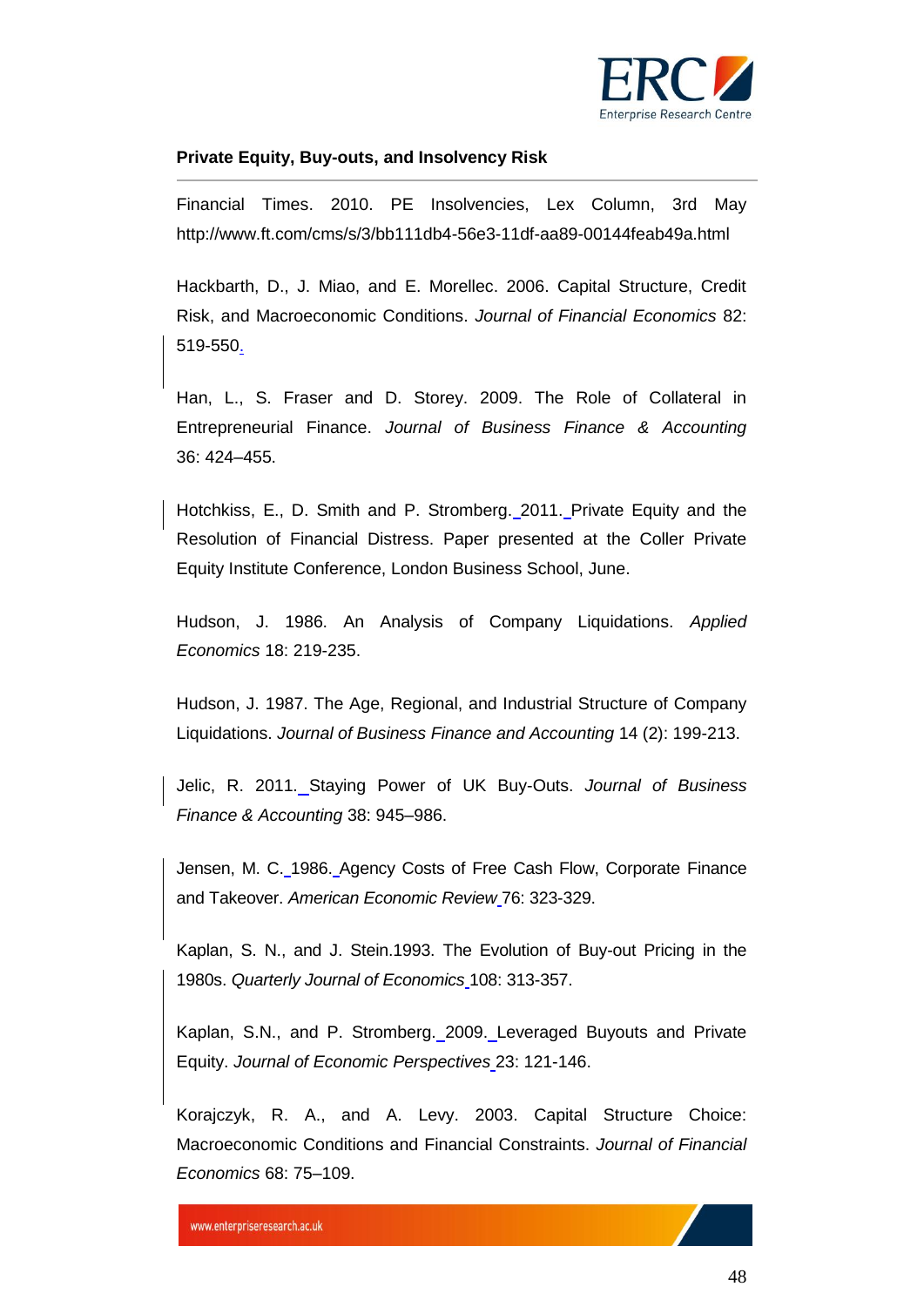![](_page_48_Picture_0.jpeg)

Kortweg, A. 2010. The Net Benefits to Leverage. *Journal of Finance* 65: 2137-2170.

Meuleman, M., M. Wright, S. Manigart, and A. Lockett. 2009. Private Equity Syndication: Agency Costs, Reputation and Collaboration. *Journal of Business Finance & Accounting* 36: 616–644.

Moody's. 2010. Global Default Update, Global Credit Research, January 2010.

Nam, C.W., T. Kim, N. Park and H. Lee. 2008. Bankruptcy Prediction Using a Discrete-time Duration Model Incorporating Temporal and Macroeconomic Dependencies. *Journal of Forecasting* 27: 493-506.

Platt H.D and M.B. Platt. 2002. Predicting Corporate Distress: Reflections on Choice-based Sample Bias. *Journal of Economics and Finance* 26, 2.

Rasmussen, P-N. 2008. Taming the Private Equity Locusts. http://www.project-syndicate.org/commentary/rasmussenp1/English

Robbie, K. and M. Wright. 1995. Managerial and Ownership Succession and Corporate Restructuring: The Case of Management Buy-ins. *Journal of Management Studie*s 32: 527-50.

Shumway, T. 2001. Forecasting Bankruptcy More Accurately: A Simple Hazard Model. *Journal of Business* 74: 101 - 124

Strömberg, P. 2008. The New Demography of Private Equity. In Lerner, J. and Gurung, A. (eds). The Global Impact of Private Equity Report 2008, Globalization of Alternative Investments, Working Papers Volume 1, World Economic Forum, pp3-26.

Thomas J.M., 2010. The Credit Performance of Private Equity-Backed Companies in the 'Great Recession' of 2008-9. Private Equity Council, March 2010. Washington DC.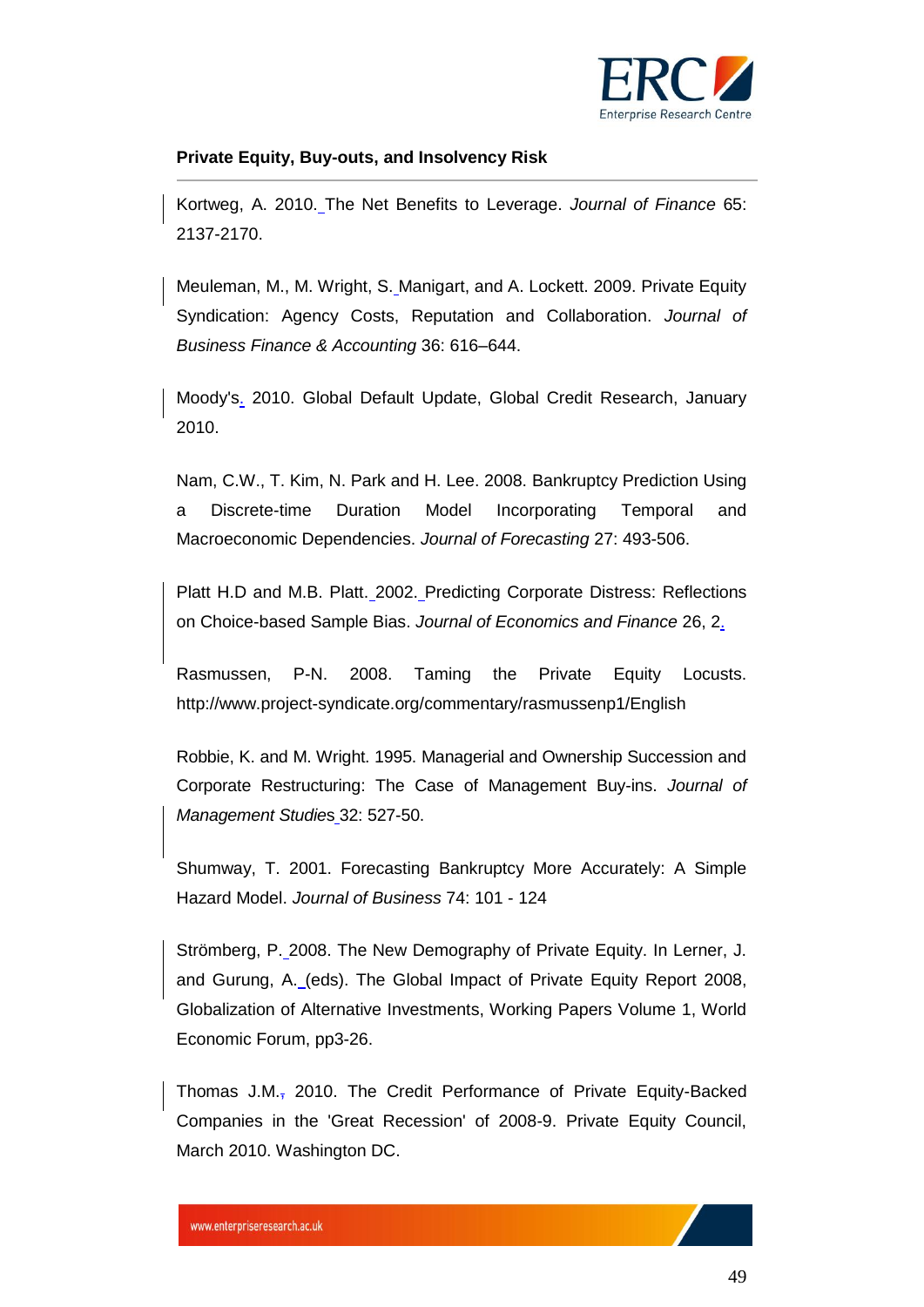![](_page_49_Picture_0.jpeg)

Tykvova, T. and M. Borell. 2012. Do Private Equity owners increase risk of Financial Distress and bankruptcy? *Journal of Corporate Finance* 18:138- 150.

Wright, M, N. Wilson, K. Robbie and C. Ennew. 1996. An Analysis of Failure in UK Buy-outs and Buy-ins. *Managerial and Decision Economics* 17: 57-70.

Wright, M., R. Hoskisson, L. Busenitz and J. Dial. 2000. Entrepreneurial Growth through Privatization: The Upside of Management Buy-outs. *Academy of Management Review* 25: 591-601.